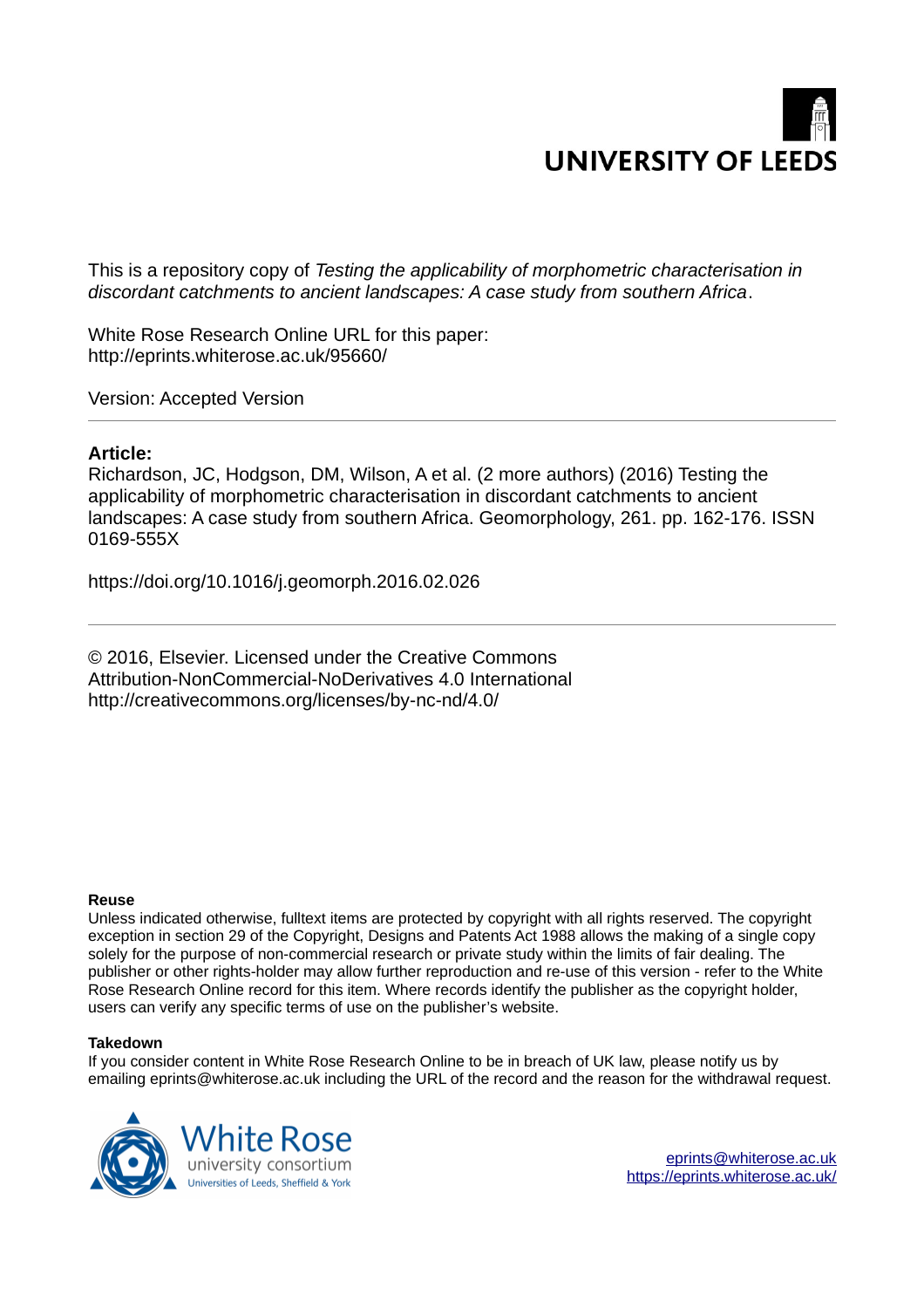- **Testing the applicability of morphometric characterisation in discordant**
- **catchments to ancient landscapes: a case study from southern Africa**
- **1.C. Richardson<sup>1\*</sup>, D.M. Hodgson<sup>1</sup>, A. Wilson<sup>2</sup>, J.L. Carrivick<sup>3</sup> and A. Lang<sup>4</sup>.**
- *<sup>1</sup>School of Earth and Environment, University of Leeds, UK*
- *<sup>2</sup>Task Fronterra Geosciences, Perth, Australia*
- *<sup>3</sup> School of Geography and water@leeds, University of Leeds, UK*
- <sup>4</sup>*Department of Geography and Geology, Universität Salzburg, Austria*
- *\**Corresponding author. Email: eejcr@leeds.ac.uk.

## **Abstract**

 The ancient landscapes south of the Great Escarpment in southern Africa preserve large-scale geomorphological features despite their antiquity. This study applies and evaluates morphometric indices (such as hypsometry, long profile analysis, stream gradient index, and linear / areal catchment characteristics) to the Gouritz catchment, a large discordant catchment in the Western Cape. Spatial variation of morphometric indices were assessed across catchment (trunk rivers) and subcatchment scales. The hypsometric curve of the catchment is sinusoidal, and a range of curve profiles are evident at subcatchment scale. Hypsometric integrals do not correlate to catchment properties such as area, circularity, relief, and dissection; and stream length gradients do not follow expected patterns, with the highest values seen in the mid-catchment areas. Rock type variation is interpreted to be the key control on morphometric indices within the Gouritz catchment, especially hypsometry and stream length gradient. External controls, such as tectonics and climate, were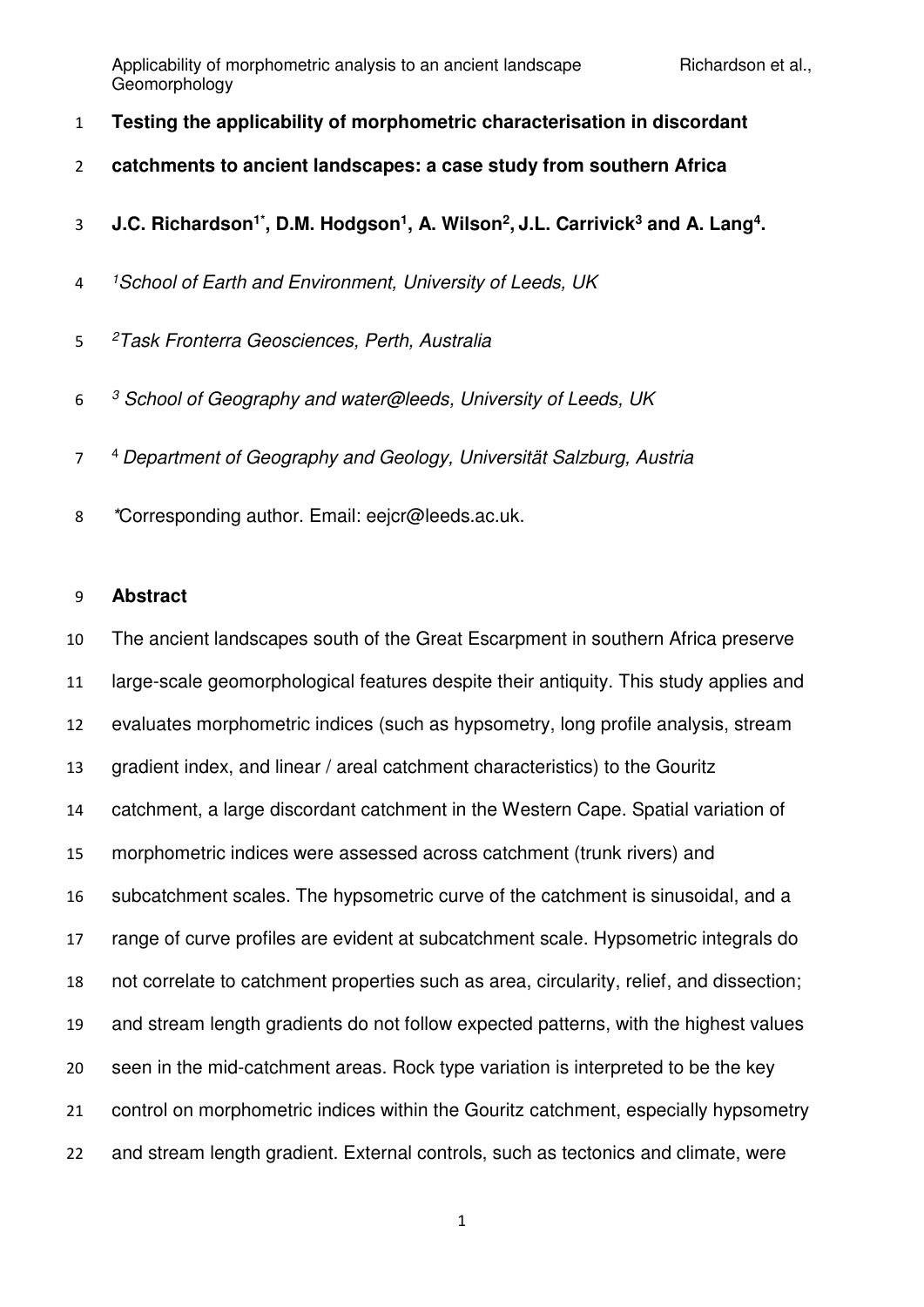likely diminished because of the long duration of catchment development in this location. While morphometric indices can be a useful procedure in the evaluation of landscape evolution, this study shows that care must be taken in the application of morphometric indices to constrain tectonic or climatic variation in ancient landscapes because of inherited tectonic structures and signal shredding. More widely, we consider that ancient landscapes offer a valuable insight into long-term environmental change, but refinements to geomorphometric approaches are needed. *Keywords*: morphometry; ancient landscapes; GIS; rock type

### **1. Introduction**

 The physiography of South Africa has received much attention owing to its distinctive topography and ancient setting, but the timing and processes involved in landscape evolution remain contentious in several respects. Major river networks within southern South Africa have evolved since the Mesozoic breakup of Gondwana (Moore and Blenkinsop, 2002; Hattingh, 2008), and their development has been synchronous with large-scale (6-7 km) exhumation of the southern African continental crust (Tinker et al., 2008a). However, the tectonic uplift history of southern Africa is poorly constrained, especially the causes and magnitude of uplift (Gallagher and Brown, 1999; Brown et al., 2002; Tinker et al., 2008a; Kounov et al., 2009; Decker et al., 2013). Previous macroscale geomorphological research in southern South Africa has focussed on the formation of the Great Escarpment (e.g., King, 1953; Partridge and Maud, 1987; Brown et al., 2002), and the development of the Orange River (e.g., Dingle and Hendey, 1984). Furthermore, the timing of the main phase of landscape development in South Africa has been argued to be either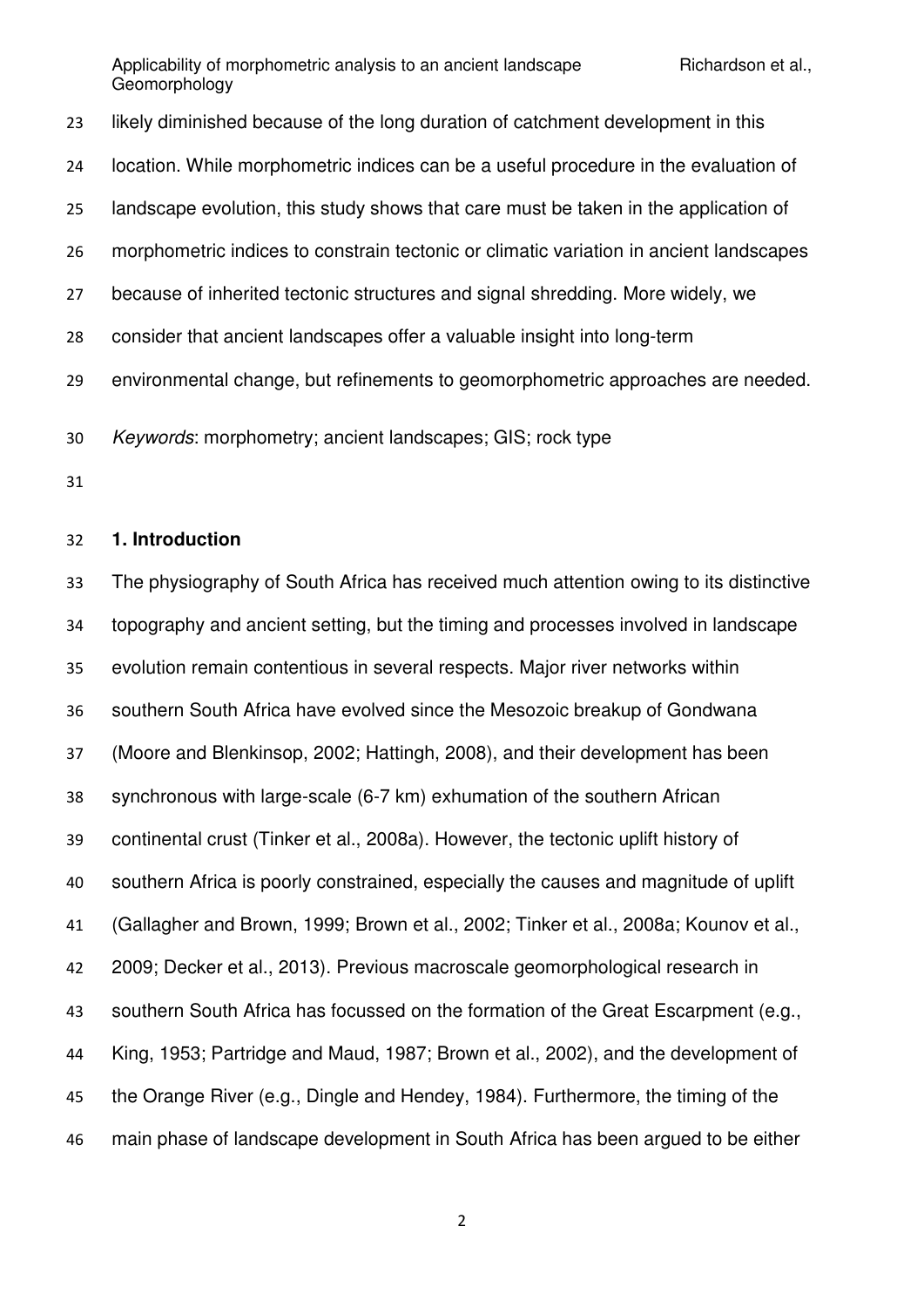| 47 | Cenozoic (Du Toit, 1937, 1954; King, 1951; Burke, 1996) or Mesozoic (Partridge,             |
|----|---------------------------------------------------------------------------------------------|
| 48 | 1998; Brown et al., 2002; Doucouré and de Wit, 2003; de Wit, 2007).                         |
| 49 | Long-lived ancient landscapes (Bishop, 2007) have been argued for many                      |
| 50 | 'Gondwana landscapes' (Fairbridge, 1968) related to large parts of the planet,              |
| 51 | including cratonic areas and passive continental margins, such as Australia (e.g.,          |
| 52 | Ollier, 1991; Ollier and Pain, 2000; Twidale, 2007a,b), southern South Africa (e.g.,        |
| 53 | Du Toit, 1954; King, 1956a), and South America (e.g., King, 1956b; Carignano et al.,        |
| 54 | 1999; Demoulin et al., 2005; Panario et al., 2014; Peulvast and Bétard, 2015). Long-        |
| 55 | lived landforms and surfaces have also been argued to form parts of Russia                  |
| 56 | (Gorelov et al., 1970), India (Gunnell et al., 2007), Sweden (Lidmar-Bergström,             |
| 57 | 1988), and western France (Bessin et al., 2015). Ancient landscapes have the                |
| 58 | potential to offer insights into the temporal variation of controls such as tectonic uplift |
| 59 | or climate. However, deciphering these factors is problematic within ancient                |
| 60 | catchments because the imprint of certain forcing factors on catchment morphology           |
| 61 | may no longer be present owing to long-term erosion. The loss of forcing signals can        |
| 62 | also be seen with regards to sediment transport, which mediates landscape                   |
| 63 | response (Jerolmack and Paola, 2010). The catchments draining southward from the            |
| 64 | Great Escarpment in the Western Cape have been subject to cosmogenic (Scharf et             |
| 65 | al., 2013) and apatite fission track analyses (Tinker et al., 2008a) to determine rates     |
| 66 | of fluvial erosion and exhumation, respectively; but these data have not been               |
| 67 | through a detailed geomorphological assessment (Rogers, 1903; Partridge and                 |
| 68 | Maud, 1987). Fundamental morphometric analyses of South African drainage basins             |
| 69 | have yet to be attempted, although this approach has the potential to yield insights        |
| 70 | into the long-term landscape evolution as shown by the Walcott and Summerfield              |
| 71 | (2008) hypsometry study in the Eastern Cape.                                                |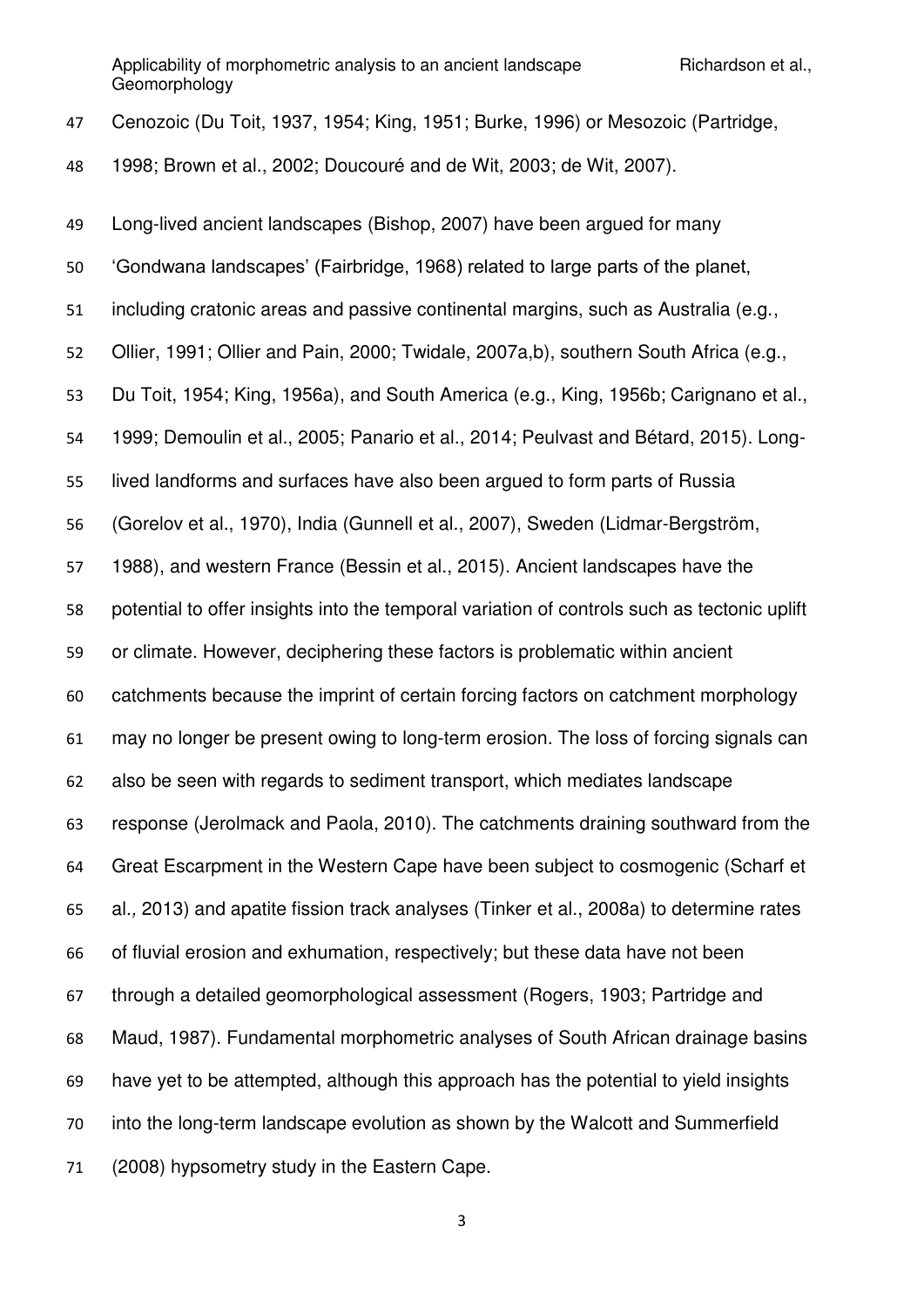Geomorphometry employs a range of morphometric indices to help characterise the history of a drainage basin (Horton, 1932; Miller, 1953; Schumm, 1956; Chorley, 1957; Strahler, 1964). Morphometric indices include river network analysis, hypsometry, and analysis of the stream profile. River networks are used to infer the tectonic and climatic history of a region (e.g., Montgomery et al., 2001; Walcott and Summerfield, 2008; Antón et al., 2014), as river form is closely linked to these extrinsic factors. However, river networks are also governed by intrinsic factors such as network reorganisation through stream capture (Davis, 1889), bedrock geology (Tinkler and Wohl, 1998; Duvall et al., 2004), and sediment flux (Richards, 1982; Sklar and Dietrich, 2001). Many studies of morphometric indices relate to tectonically active areas (e.g., Snyder et al., 2000; Zhang et al., 2013; Antón et al., 2014; Ghosh et al., 2014). However, these indices are rarely applied to tectonically quiescent areas or ancient landscapes. An example of a morphometric approach to ancient landscape development is by Walcott and Summerfield (2008) who assessed the variation in hypsometric integral within catchments draining the Drakensberg mountain range in eastern South Africa. They argued that variation in hypsometric integral within streams of order 5 or less is because of differences in bedrock type resistance as well as moderate crustal displacement, whereas the larger stream orders (>6) are independent of rock type or tectonic control.

 In this study, we test if morphometric indices can offer further insight into the history of the understudied ancient landscapes of southern South Africa, which have undergone reorganisation because of the exhumation of the resistant Cape Fold Belt and retreat of the Great Escarpment. Therefore, inherited structures are expected to play an important role in landscape evolution of the Gouritz catchment. We aim to address the following objectives: (i) to extract morphometric indices for an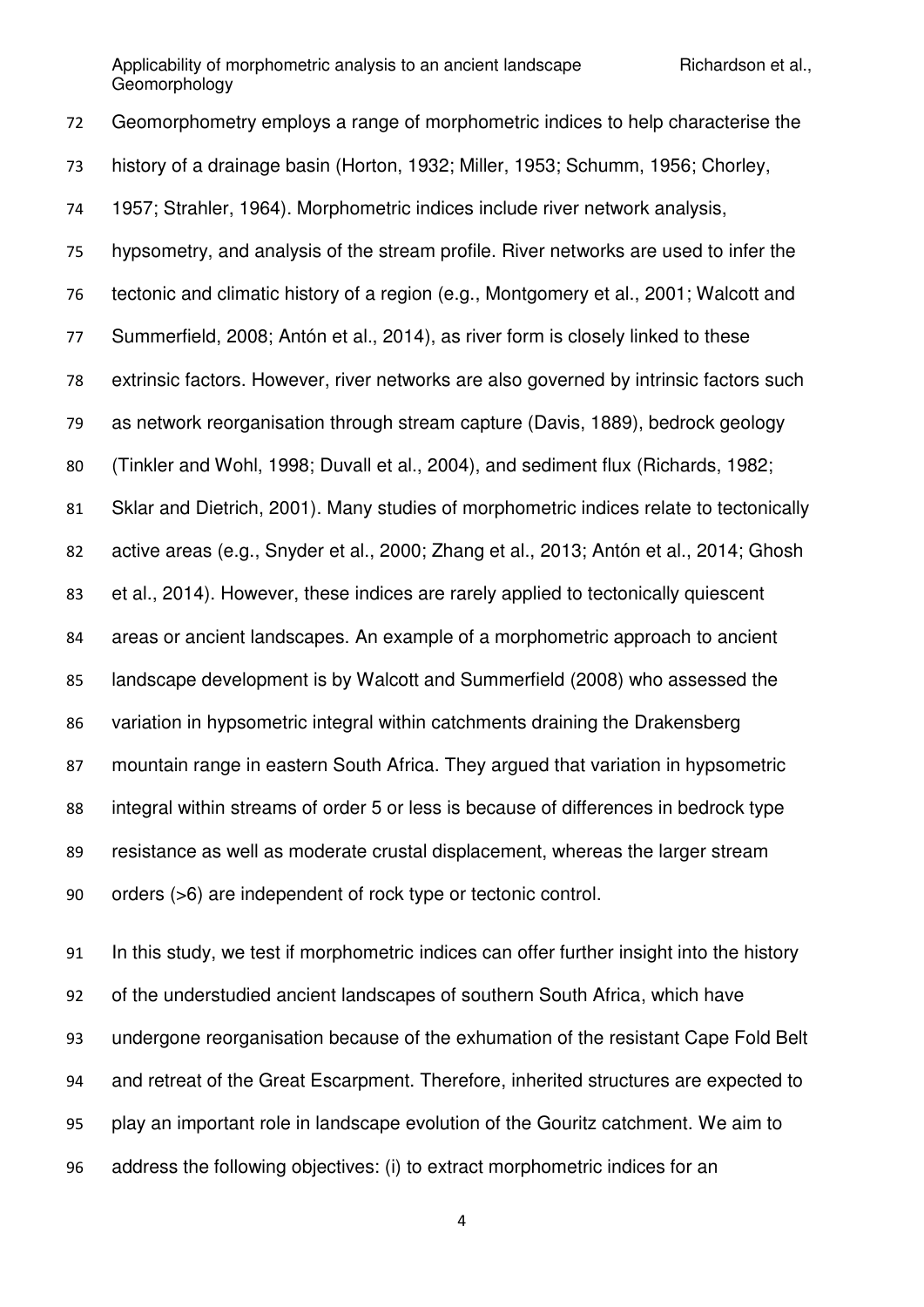antecedent and tectonically quiescent drainage basin, the Gouritz Catchment; (ii) to document spatial variation in morphometric indices within the main tributaries; (iii) to test the prevailing conceptual models in the literature of external (e.g., Montgomery et al., 2001; Keller and Pinter, 2002; Manjoro, 2015) and internal controls (e.g., Tooth et al., 2004; Walcott and Summerfield, 2008; Jansen et al., 2010) on geomorphometry and landscape evolution; and (iv) to assess the broader suitability of morphometric indices for characterisation of ancient landscapes.

## **2. The Gouritz catchment**

 The Gouritz catchment is located within the Western Cape Province of South Africa (Fig. 1) and is one of several antecedent systems draining from the Great Escarpment that cut across the west-east trending Cape Fold Belt (CFB) mountains to the Atlantic and Indian Oceans. Antecedence in the Western Cape is shown by the large-scale discordance of the main trunk rivers (Rogers, 1903), which completely dissect the resistant CFB and have deeply incised meanders into quartzites (up to 1 km in depth). The main catchment evolutionary events include the breakup of Gondwana in the Mesozoic (Summerfield, 1991; Goudie, 2005) and the large-scale incision in the Cretaceous resulting in the exhumation of the CFB (Tinker et al., 2008a) and the Karoo basin-fill. As such, the retreat and development of the Great Escarpment (Fleming et al., 1999; Cockburn et al., 2000; Brown et al., 2002; Moore and Blenkinsop, 2006) has an important control on catchment evolution and stream capture of the Orange River catchment. King's (e.g., King, 1963, 1972) view of the escarpment forming at the coastline and retreating uniformally since the breakup of Gondwana has been disproved by numerical models (e.g., Gilchrist and Summerfield, 1990; van der Beek et al., 2002) and dating techniques (e.g., Fleming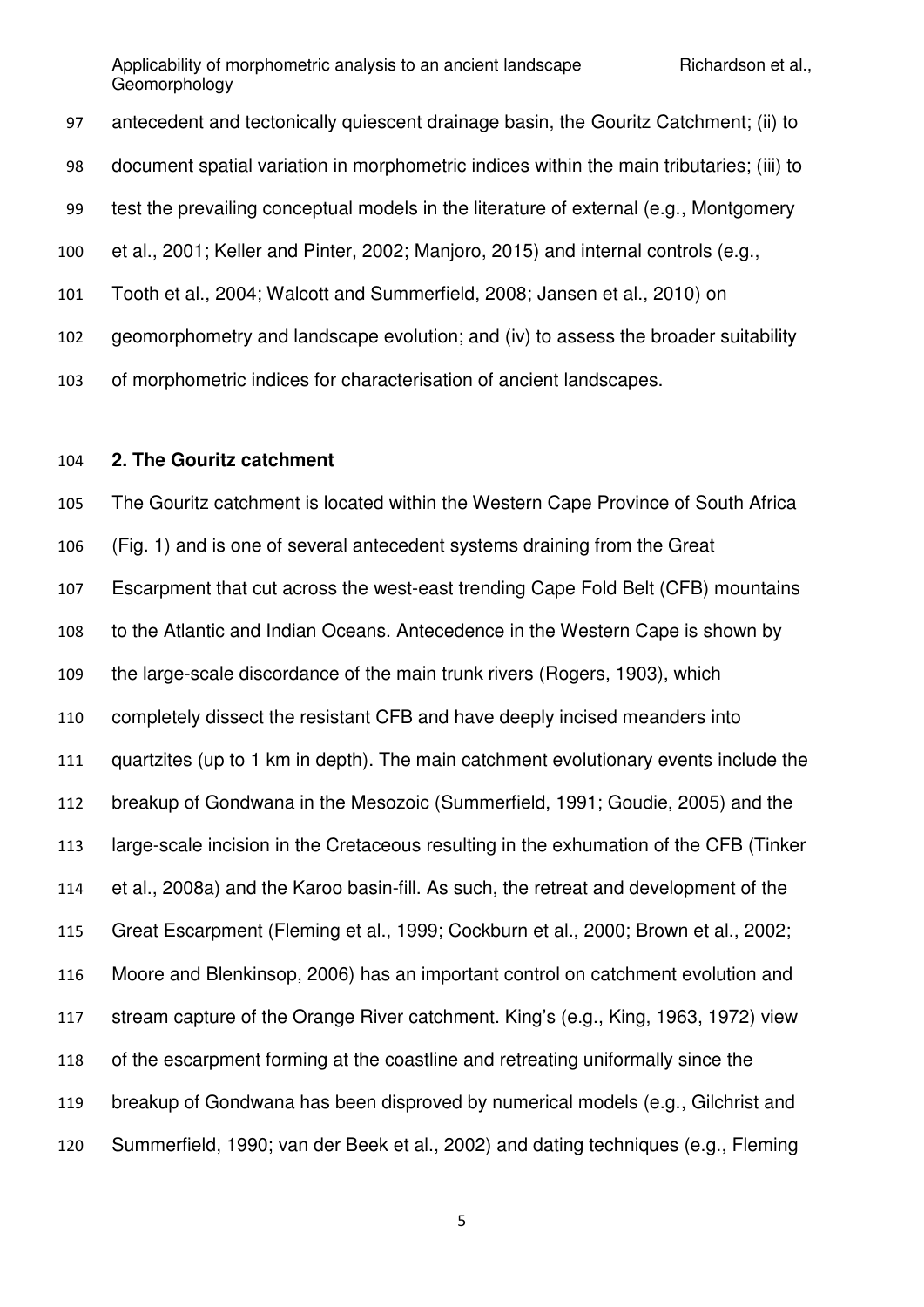et al., 1999; Brown et al., 2002). On the basis of apatite fission track data,

researchers have proposed that the Great Escarpment has retreated a *maximum* of

29 km to its current position since the Cretaceous (Brown et al., 2002), which would

- have affected the headwaters of the Gouritz catchment.
- 

126 The Gouritz catchment has an area of  $6.45 \times 10^4$  km<sup>2</sup> and a stream order of 7 (Strahler, 1957). The basin is composed of six main tributaries: the Traka, Touws, Buffels, Olifants, Dwyka, and Gamka rivers (Fig. 1). The source regions for many of the main tributaries are hillslopes to the south of the Great Escarpment, with the Gouritz system reaching the ocean at Gouritzmond (Fig. 1). The majority of the rivers are bedrock or mixed bedrock-alluvial in nature, with common steep-sided valleys and bedrock-confined gorges.

 The Great Escarpment separates an interior plateau of low relief and high elevation from a coastal region of high relief and low average elevation (Fleming et al., 1999; Tinker et al., 2008b; Moore et al., 2009). The Gouritz catchment also contains a segment of the exhumed CFB, which is a compressional mountain range that formed in the late Permian and Triassic (Tankard et al., 2009; Flint et al., 2011). Physiographically, and based on variation in elevation and landscape morphology, the drainage basin can be divided into the following units: escarpment, central Karoo, Cape Fold Belt, and coastal (Fig. 2A). The application of Hammond's topographic analysis (Fig. 2B) to the Gouritz catchment reveals that the area is 142 dominated by (i) plains that usually carry a thin  $(<1$  m) sedimentary cover, which decreases toward the north, and that include dissected pediment surfaces; and (ii) mountains where bedrock crops out in the CFB and escarpment regions with a thin regolith, if present.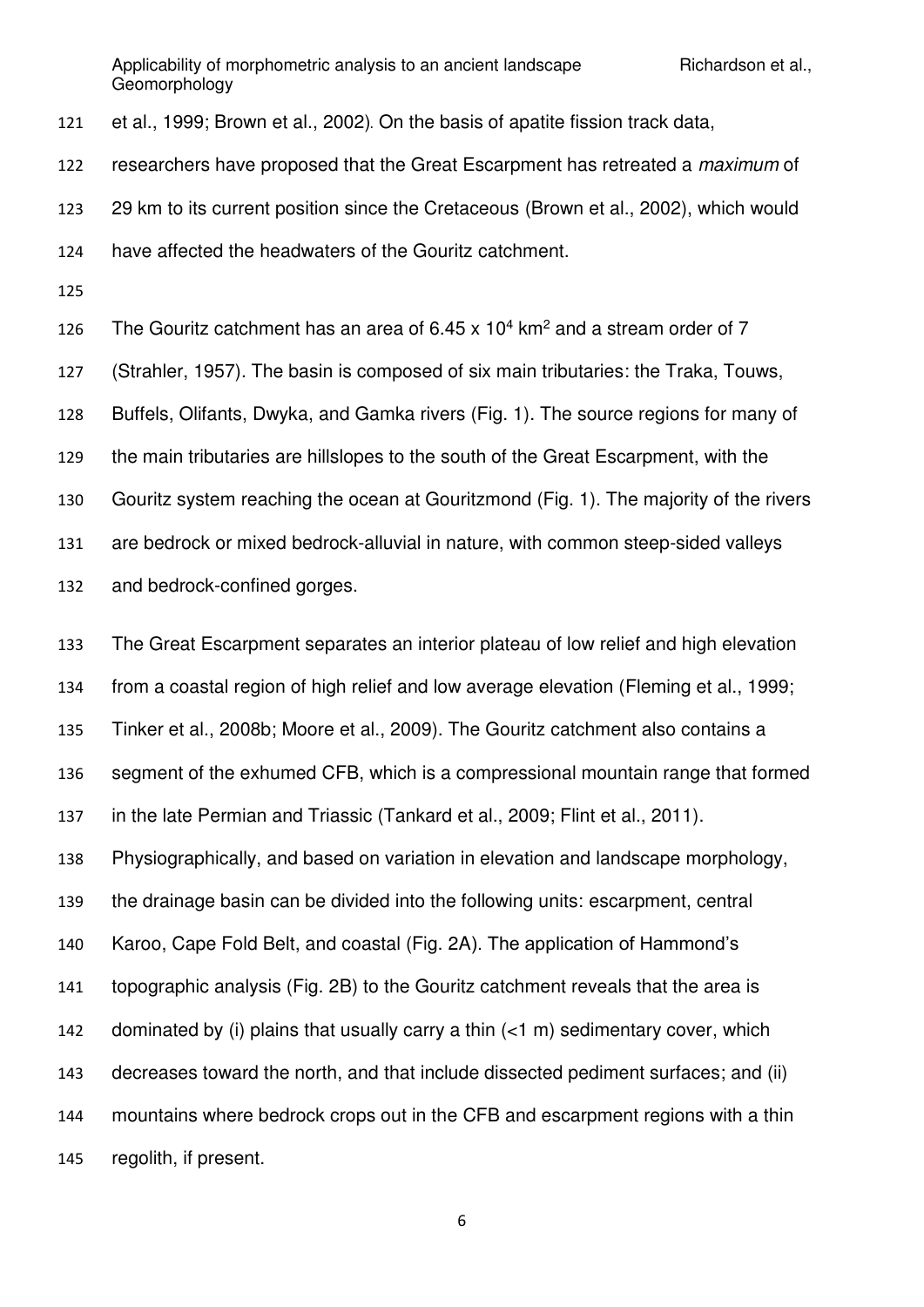The present day climate of the Gouritz catchment is primarily semiarid (Dean et al., 1995) with mean annual precipitation of 262 mm (CSIR, 2007). The region has a clear split between summer and winter rainfall regimes, with late summer to winter rainfall in the Great Escarpment and central Karoo region, winter rainfall in the western CFB, late summer to winter rainfall in the southern CFB, and summer and winter rainfall in the coastal areas (CSIR, 2007). The lower part of the catchment in the coastal region has a Mediterranean-type climate (Midgley et al., 2003). Orographic rainfall over the CFB provides much of the discharge (Midgley et al., 2003), with the other main source being intense thunderstorms that usually form on the escarpment and move south over the central Karoo. Smaller tributaries in the upper reaches of many of the larger trunk rivers are ephemeral. South of the CFB, trunk rivers are perennial with the main tributaries transporting boulders to sand- grade material as bedload, although no sediment transport data is available. The climatic history of southern South Africa is poorly constrained. Since the Cretaceous (and the development of the major drainage systems), we see a general trend toward a more arid environment (Bakker and Mercer, 1986), with variation in intensity in the winter or summer rainfall regime (Bar-Matthews et al., 2010) as well as the fire regime (Seydack et al., 2007).

 The substrate of Gouritz catchment is predominantly Palaeozoic rocks of the Cape and Karoo Supergroups, composed of various mudstone and sandstone units (Fig. 1). Small inliers of the Kansa Group (conglomerate, shale, mudstone) are found in the CFB. Resistant lithologies (Fig. 3) within the Gouritz catchment include the Precambrian Cango Cave Group, which comprises metasediments (limestones, arenites, mudrocks), the Table Mountain Group quartzites, and Jurassic dolerite intrusions dominantly toward the north and granite plutons in coastal areas of the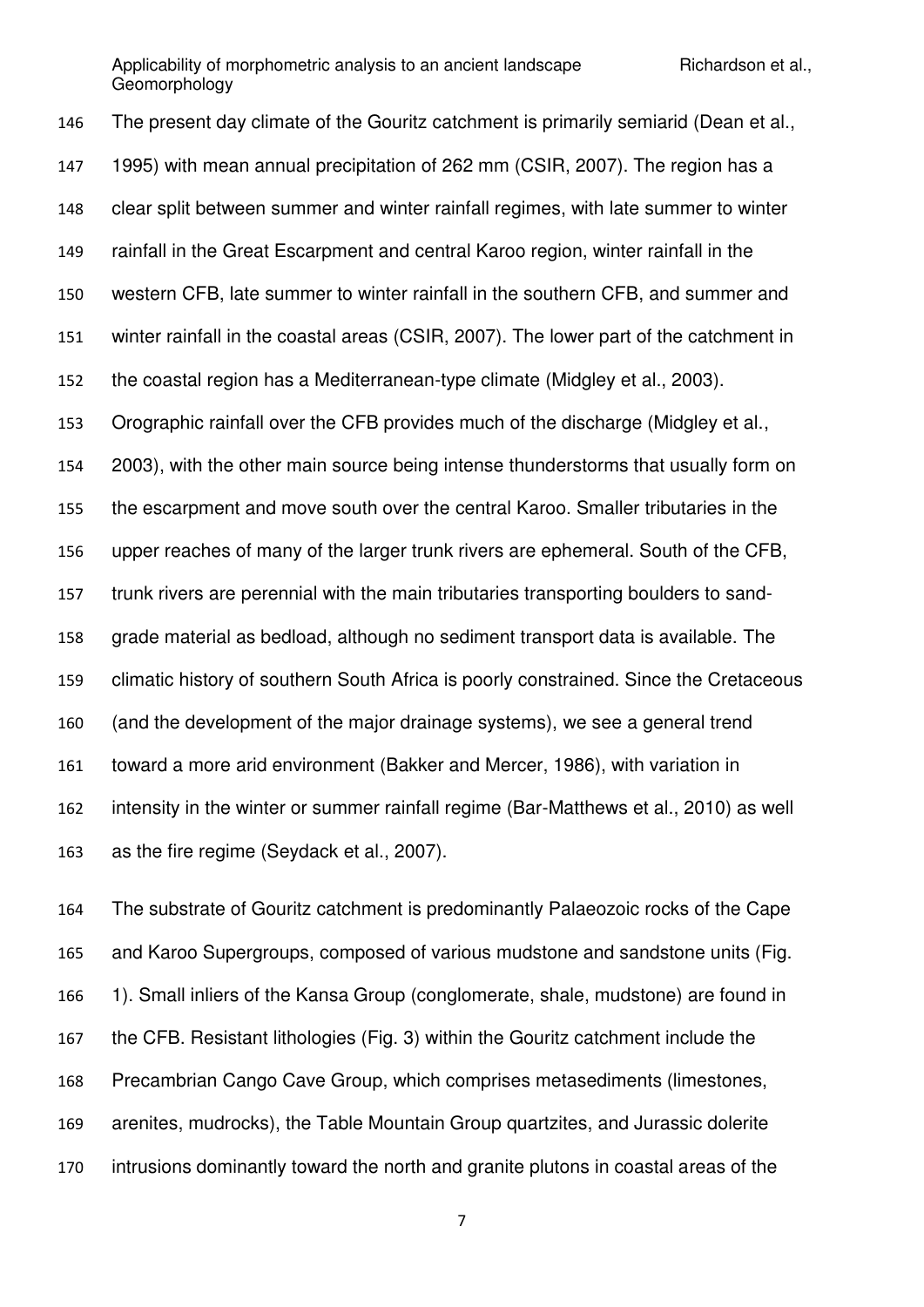catchment (Fig. 1). The Mesozoic Uitenhage Group comprised mainly of conglomeratic and sandy units represents the youngest resistant rock type within the basin.

 The structural geology of the drainage basin is dominated by large-scale (~11 km wavelength; Tankard et al., 2009) E-W trending folds that decrease in amplitude toward the north (Paton, 2006, Spikings et al., 2015). The folds formed along the southwestern margin of Gondwana during Paleozoic-Mesozoic convergence (e.g., Tankard et al., 2009). The Gouritz catchment contains two large anticlines, the Swartberg and Langeberg (CFB), which are cut by large Mesozoic normal faults

(Paton, 2006), the Swartberg and Worcester faults, respectively (Fig. 1).

 The Gouritz catchment is currently tectonically quiescent, with a lack of fault scarps, low seismicity (Bierman et al., 2014), and low rates of sediment supply (Kounov et al., 2007; Scharf et al., 2013). The tectonic history of the area is contentious (Gallagher and Brown, 1999; Brown et al., 2002; Tinker et al., 2008a; Kounov et al., 2009; Decker et al., 2013). Researchers have debated about the events causing the large-scale denudation in the Cretaceous, with ideas often related to plume activity in the early Cretaceous (Moore et al., 2009). Burke (1996) proposed that the most recent uplift occurred around 30 Ma ago because of a thermal anomaly, whereas Partridge and Maud (1997) argued for a later period of activity in the Miocene (~250 m uplift) and again in the Quaternary (900 m uplift). The large-scale exhumation across southern South Africa could still be driving eperiogenic uplift (Tinker et al*.*, 2008a).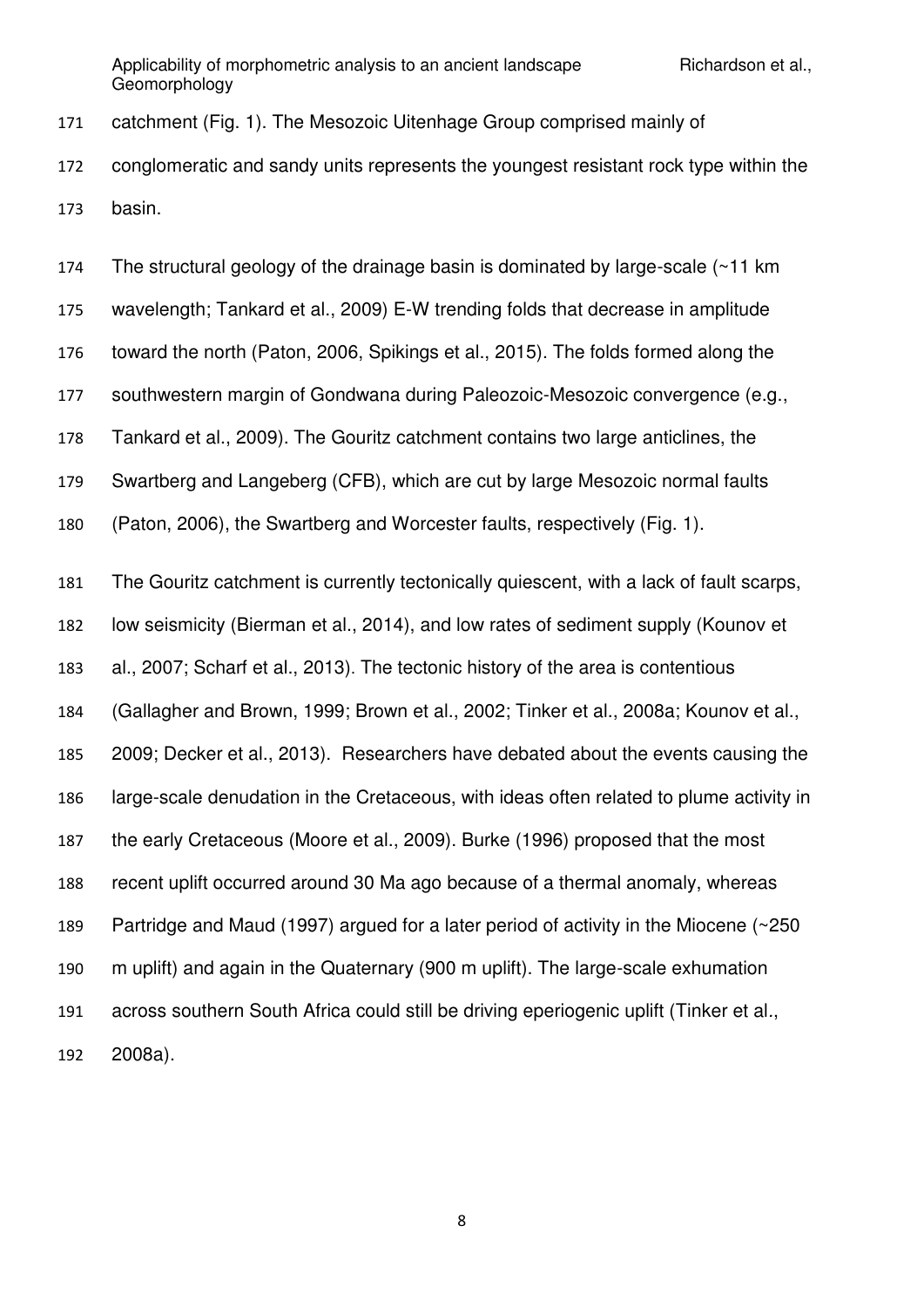### **3. Methodology**

 Catchment topography from a digital elevation model (DEM) based on ASTER (30 m) data, was reprojected into WGS 1984 world Mercator coordinates. Catchment boundaries were extracted using the default hydrology toolbox in ArcGIS 10.1, in which the DEM was manually filled in order to remove any holes within the DEM to allow for flow path extraction. Following Abedlkareem et al. (2012) and Ghosh et al. (2014), a minimum upstream drainage area threshold of 3.35 km<sup>2</sup>was used to delineate the drainage network, showing perennial and ephemeral rivers. Stratigraphic unit, rock type, and structural geological data sets were obtained digitally from the Council of Geoscience, at a scale of 1:250,000.

## *3.1. Drainage characterisation and landforms*

 Zernitz (1932) laid the foundation of drainage pattern analyses, argued that structure and slope determine the spatial arrangement of rivers, and determined six river patterns (dendritic, trellis, rectangular, radial, annular, and parallel). A more refined classification was provided by Howard (1967) with additional subclassifications, which included subdendritic, pinnate, anastomotic, and distributary. Drainage patterns are fundamental in determining structural change at a local and regional scale (Hills, 1963) with analyses used primarily in tectonic settings (e.g., Gupta, 1997; Friend et al., 2009).

 The drainage pattern of the Gouritz Catchment was assessed and assigned drainage categories in order to assess controls on the catchment (Zernitz, 1932) at a regional scale (Knighton, 1998). The impact of tectonic structures is shown by the dominance of trellis or parallel patterns. Tectonic structure has been shown to be important in catchments draining the western domain of the CFB (Manjoro, 2015): 49% of the catchment area of the Gouritz drains the southern domain of the CFB.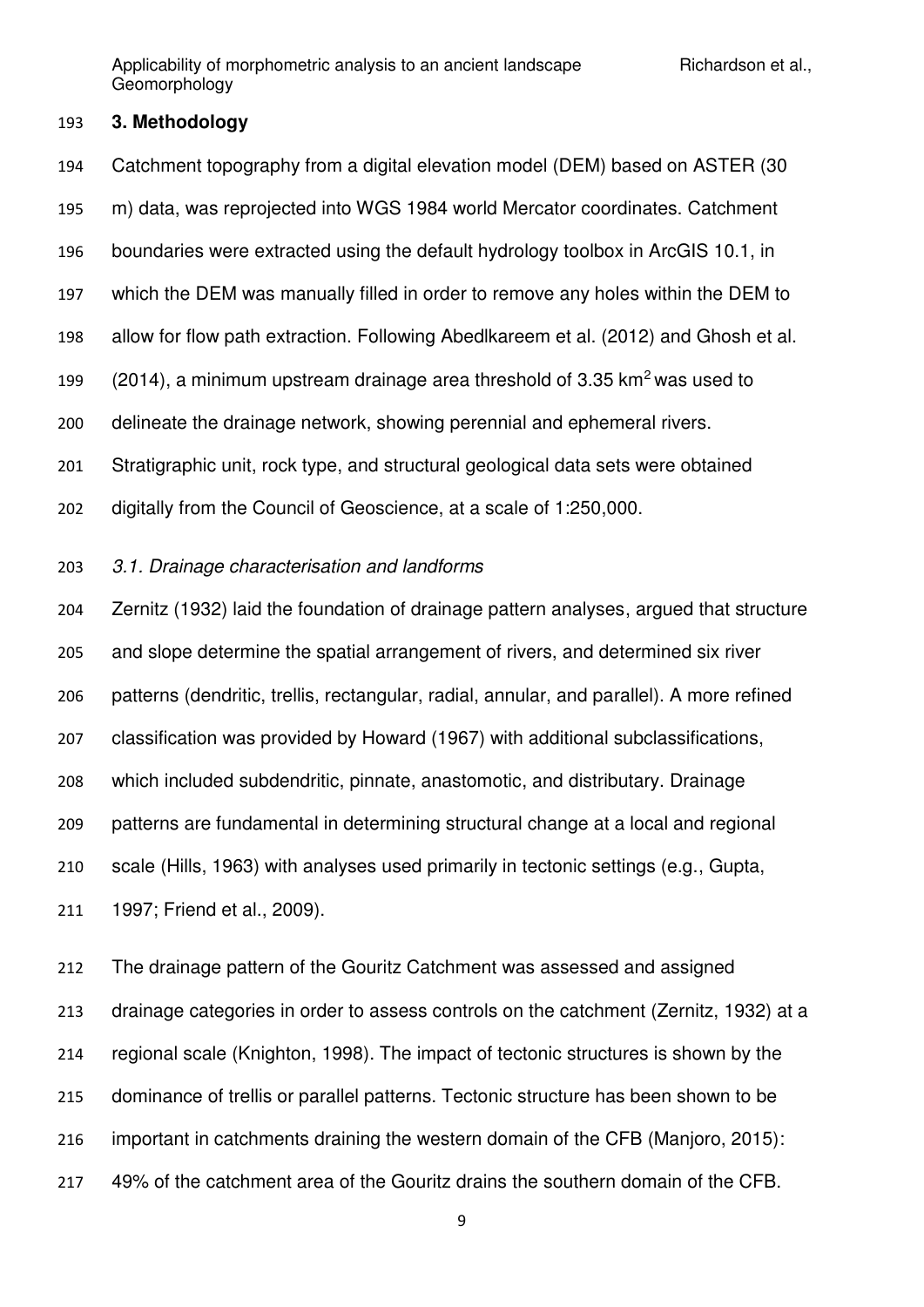### *3.2. Morphometric indices*

*3.2.1. Long profile*

 Long profiles of the main trunk rivers were extracted using ArcGIS by digitising the stream network with 10-m vertical spacing along the stream. Assessing long profiles of rivers allows quantitative analysis of fluvial incision and lithological controls (Hack, 1973). The analysis of long profiles can highlight knickpoints, which are the principal method of channel lowering within bedrock channels (Whipple, 2004). In this study, long profiles were further quantified using the stream gradient index (Hack, 1973), which would be expected to be approximately constant along a graded long profile in a homogenous lithology. Deviations from the average value were therefore assumed to be caused by forcing factors (Antón et al., 2014) such as tectonics (Keller and Pinter, 2002), lithology (Hack, 1973), or migrating knickpoints (Bishop et al., 2005).

### *3.2.2. Stream gradient index*

 Long profile geometry was used to assess the level of grading within a river by employing the stream gradient index (SL; Hack, 1973) and was calculated as

$$
SL = (\Delta H / \Delta L r) \Delta L s c \tag{1}
$$

234 where ΔH is change in altitude, ΔLr is length of the reach, and ΔLsc is the horizontal flow path length from the watershed divide to the midpoint of the reach. The stream length gradient was calculated in 50-m reaches for the main trunk rivers, the data were then normalised (to a value between zero and one, using the range of values collected from all trunk rivers) to allow comparison between the trunk rivers.

### *3.2.3. Morphometric indices*

 Morphometric indices permit the quantitative assessment of, and comparison between, landscapes and can highlight anomalies along the river network. Linear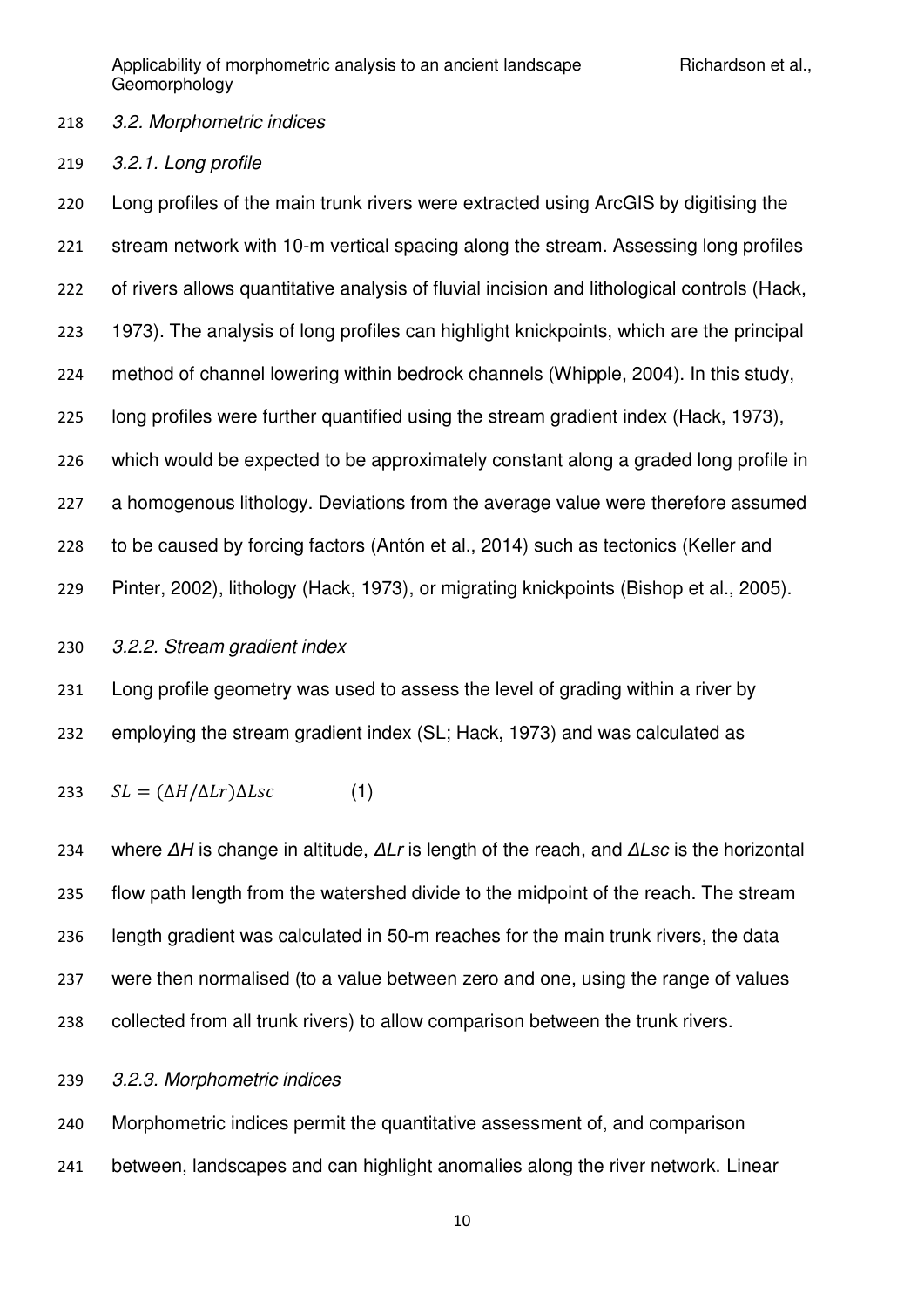measurements such as stream order, stream length, and bifurcation ratio (Horton, 1945) were extracted using ArcGIS. Areal measurements such as basin area, drainage density (Horton, 1945), and circularity (the ratio of the perimeter of the basin to the perimeter of a circle with the same area) were also extracted. Drainage density was extracted for the entire catchment and also for the main rock types within the catchment (Fig. 1) in order to assess the impact of different bedrock resistances to the drainage pattern.

*3.2.4. Hypsometry* 

 Hypsometry describes the area distribution of elevation within a catchment. Strahler (1952) defined the hypsometric integral (HI) as the differences in sinuosity of curve form and the proportionate area below the curve. Strahler (1952) argued that catchments where HI > 0.6 are in disequilibrium (youth) and the catchment shows rapid slope transformation as the drainage system expands, and where HI is between 0.4 and 0.6 catchments are in equilibrium (mature). Below 0.4 the catchments are argued to be in a monadnock phase (old age; Strahler, 1952). More recently hypsometry has been used for a wide range of applications, including the evolution of landscapes (Hancock and Willgoose, 2001), the effect of climate (Montgomery et al., 2001), and the influence of tectonics on catchments (Ohmori, 1993). Hypsometric curves have been used to decipher the forcing factors in catchments (Strahler, 1952; Montgomery et al., 2001; Walcott and Summerfield, 2008). However, the influence of drainage basin properties such as area, circularity, relief, and dissection on the HI has received mixed results, with researchers arguing for correlation (Hurtrez et al., 1999; Chen et al., 2003) and no correlation (Walcott and Summerfield, 2008). Strahler (1952) argued that catchments try to maintain a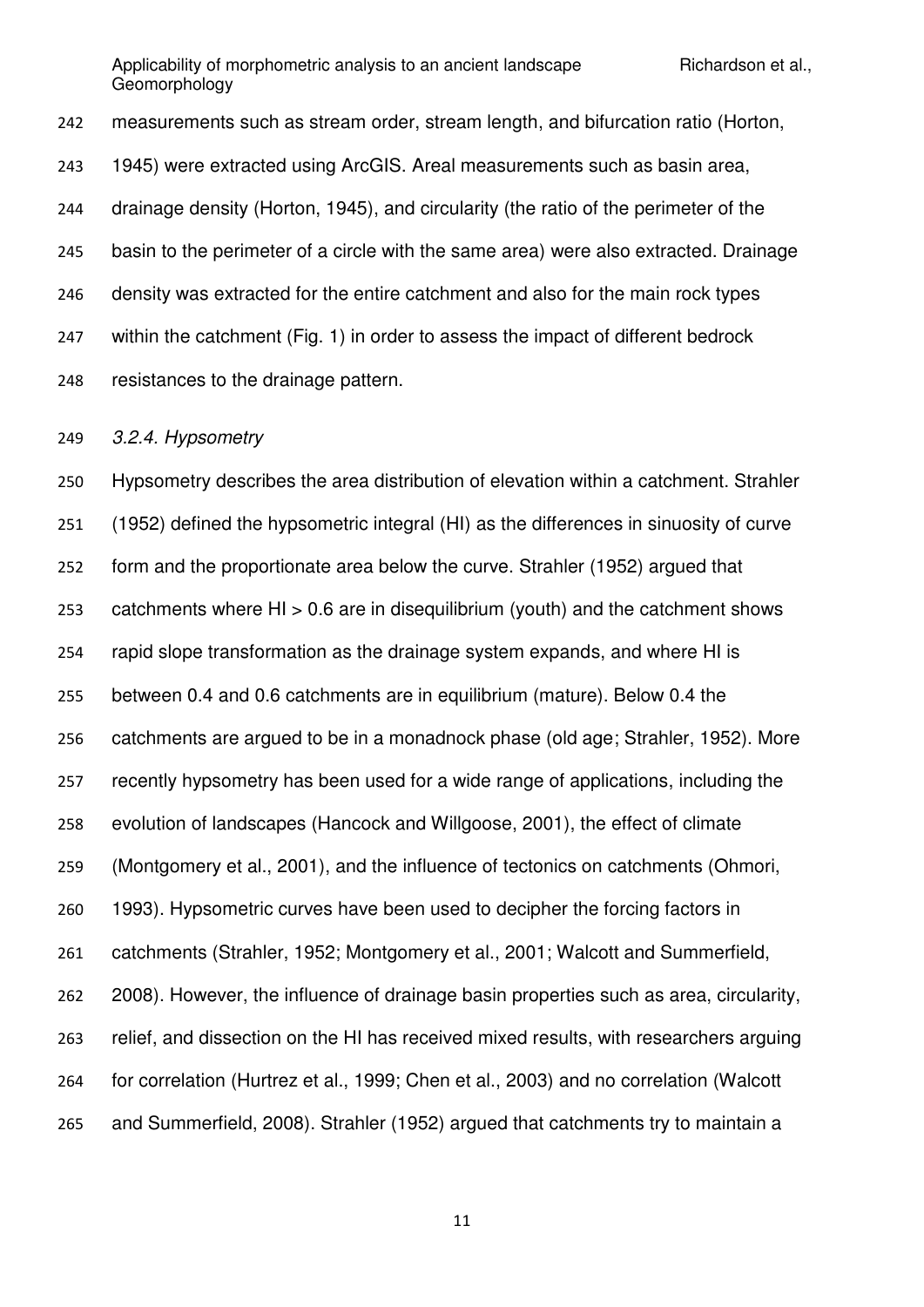convex or sinusoidal curve, with erosion of the transitory concave monadnock phase returning the curve to a sinusoidal curve.

| 268 | In this study, hypsometric data (hypsometric integral (Eq. 2) and curve) were            |
|-----|------------------------------------------------------------------------------------------|
| 269 | extracted by an ArcGIS tool (Hypsometric Tools by Davis, 2010) for the whole             |
| 270 | catchment and then western-draining subcatchments. The western-draining                  |
| 271 | catchments are defined as those that drain the western part of the Gouritz               |
| 272 | catchment, delineated at the confluence with the main trunk river (Gamka River).         |
| 273 | These subcatchments were chosen to investigate the variation in hypsometric              |
| 274 | integral and curve shape with respect to the location of the catchment and the           |
| 275 | stream order. Only analysing the western-draining subcatchments is justified             |
| 276 | because the Gouritz catchment is nearly symmetrical (Fig. 1) and because the             |
| 277 | geology is broadly similar in the western and eastern portions of the catchment (Fig.    |
| 278 | 1). Hypsometric integrals were then compared to basin properties including               |
| 279 | circularity, area, relief (Eq. 3), dissection (Eq. 4), and key rock types and geological |
| 280 | structure.                                                                               |

281 
$$
H.I. = \frac{mean\; elevation-minimum\; elevation}{maximum\; elevation-minimum\; elevation}
$$
 (2)

282 Relief = maximum elevation – minimum elevation  $(3)$ 

283 Dissection = mean elevation  $-$  minimum elevation (4)

### **4. Results**

## *4.1. Catchment characteristics*

Overall, the Gouritz catchment exhibits a dendritic drainage pattern (Fig. 1), but

spatial variation is seen within the subcatchments in different physiographic regions.

Dendritic patterns are present within the central Karoo and escarpment regions,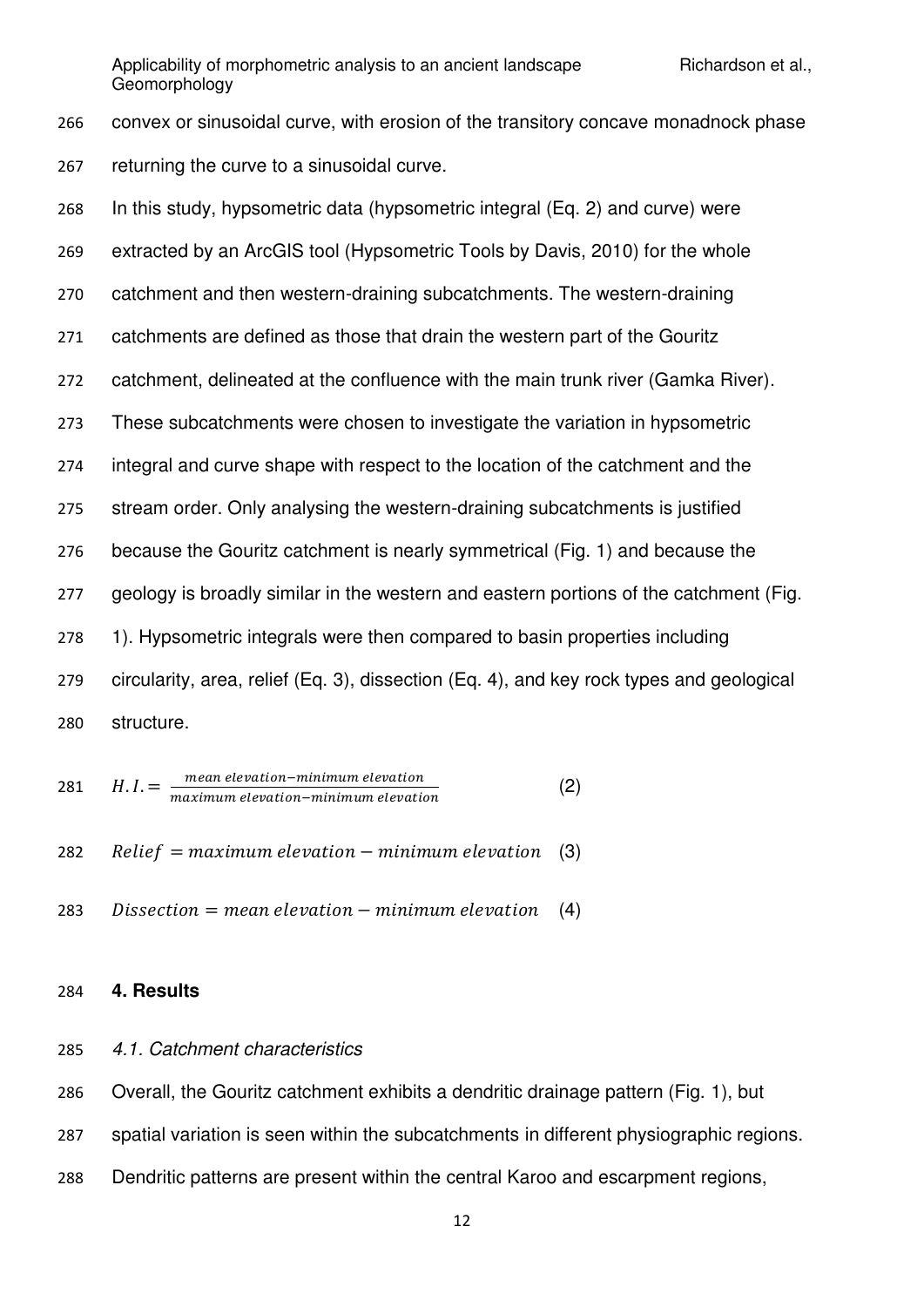where the Karoo Supergroup crops out, which is an area dominated by irregular plains with low relief (Fig. 2B). Within the CFB, trellis drainage patterns are found (Fig. 4A). The coastal region is dominated by small dendritic catchments (Fig. 4A). The Gouritz catchment is a stream order 7 catchment (Strahler, 1952) and has a 293 drainage density of  $0.454 \text{ km/km}^2$ . Drainage density is lowest on quartzite bedrock, the most resistant rock type (Fig. 3), and is the highest on the more easily eroded Karoo Supergroup sandstones and mudstones (Table 1). Physiographically, the CFB- and escarpment-draining subcatchments have the greatest variation in elevation. The CFB is dominated by streams of a lower order which drain the majority of the slopes, with the high order (>4) streams cutting straight through the mountain chain. The lower order streams (<3) are normally straight with meandering dominating in stream order >4 (Fig. 4). Deeply incised meander bends are found in some of the main trunk rivers that cut across the CFB, e.g. Gamka-Gouritz River. Several rivers show right angles in their courses and evidence of beheading (Figs. 4B, C) and are remnants of stream capture sites, of which many are expected in such a long-lived catchment. The mean bifurcation ratio of the catchment is 3.39; however, variation within individual stream orders is seen, with a range from 2 to 6. 

*4.2. Morphometric indices* 

*4.2.1. Long profiles* 

 The long profiles of the main tributaries of the Gouritz catchment show a lack of single-graded form. Overall, the long profiles are concave in the headwater regions and fairly straight in the CFB (Fig. 5). Concave long profiles are mainly found in the physiographic regions of the Great Escarpment and central Karoo regions but are also found in the transverse Olifants and Traka rivers whose headwaters form in the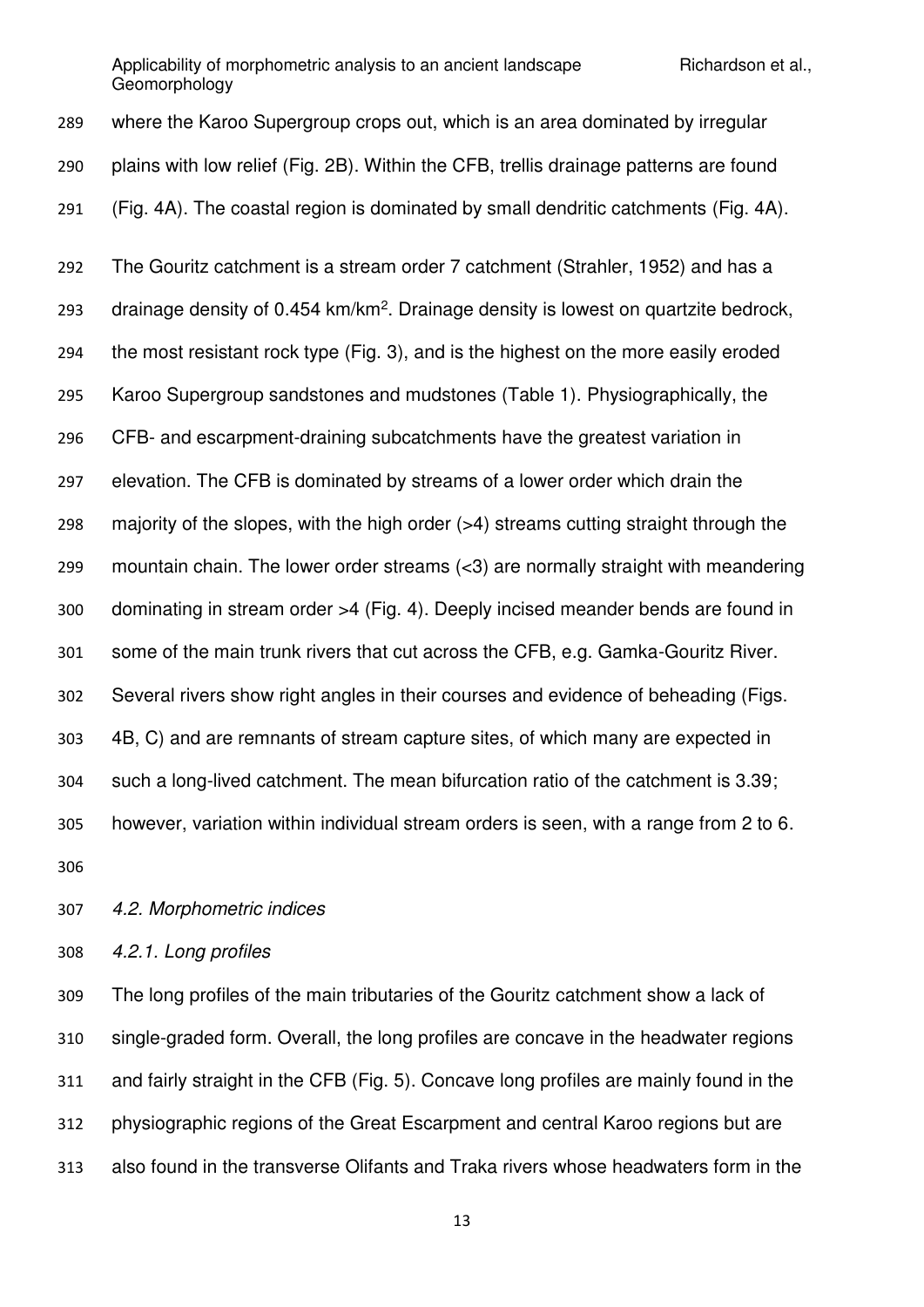Cape Fold Belt (Fig. 5). Knickpoints are present along the long profiles (Fig. 5), which in some cases relate to artificially dammed lakes. These dams were preferentially sited at the upstream side of narrow canyons, with the knickpoints corresponding to lithostratigraphic boundaries between quartzite and other Cape Supergroup rock types or the Uitenhage Group. Dolerite intrusions (Dwyka and Gamka rivers) do not always exhibit knickpoints. A detailed study of the Swartberg mountains indicates that in the smaller mountain-draining catchments (stream order <3) knickpoints are prevalent and commonly are tied to lithostratigraphic boundaries involving quartzite (Figs. 3, 6).

*4.2.2 Stream gradient index* 

 Figure 6 shows the variation of stream gradient indices within the Gouritz catchment. The data were normalised with a value of 1 indicating high stream gradients; a full range of SL are seen within the catchment. The headwaters of all the trunk rivers have low SL, with values below 0.2, which is exceptionally low and shows an increase downstream. The rivers that cross the central Karoo (Buffels, Gamka, and Dwyka rivers) show gradients between 0 and 0.4. This area is characterised by flat plains and is dominated by the relatively easily eroded Karoo Supergroup rock types. The CFB, which all the main trunk rivers either run parallel to or transverse (Fig. 1), shows the highest variation in SL, with values between 0.2 and 1. The CFB is dominated by the Cape Supergroup, with resistant quartzites and metamorphosed sandstones as well as the resistant Uitenhage Group and Cango Cave Group rock types. Stream gradient indices then decrease in the coastal region with the SL of the majority of reaches below 0.2, where the Cape Supergroup outcrops are dominated by mudstones. Stream gradient is unaffected by large-scale faults (mapped at 1:25,000).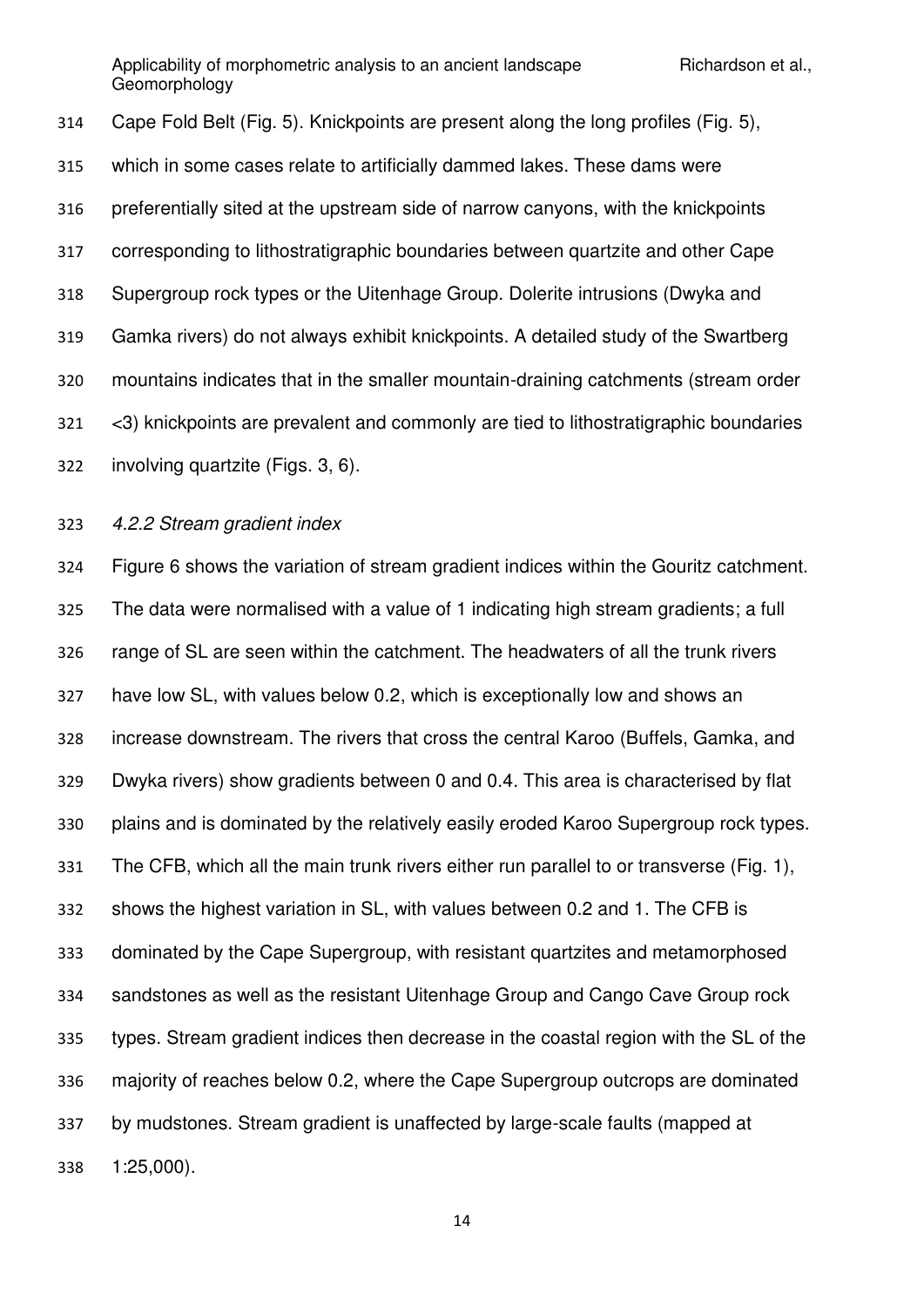### *4.2.3. Hypsometry*

 The hypsometric integral of the Gouritz catchment is 0.34, and the hypsometric curve for the catchment is sinusoidal (Fig. 7). The overall drainage basin has a circularity of 0.16, which indicates the drainage basin shape is highly irregular. In order to understand how hypsometry varies throughout the drainage basin, the western-draining catchments of the main trunk river (Gamka River) were assessed in detail.

Western-draining catchments range in stream order from 1 to 6 and have a mean

347 basin area of 728.10 km<sup>2</sup> (ranging from 4.37 to 19,054.91 km<sup>2</sup>). In Fig. 8,

hypsometric integrals are plotted against catchment characteristics. The  $R^2$  value

shows no correlation between the hypsometric integral and each variable:

350 hypsometric integral and circularity =  $0.0053$ , hypsometric integral and area =

0.0872, hypsometric integral and dissection = 0.0321, and hypsometric integral and

relief = 0.1761. The hypsometric integral, therefore, appears to be independent of

catchment factors. The hypsometric integral on average decreases with increasing

stream order (Table 3). The central Karoo catchments have the highest mean

hypsometric integral, and the coastal catchments the lowest (Table 4).

 Some patterns between stream order and geomorphological location are apparent. Catchment area increases with stream order, with larger basins having lower hypsometric integrals (Fig. 8A). Higher order streams (>4) on average have a lower circularity and data is less scattered than lower order streams (<3; Fig. 8B). The lower circularity value of higher stream order catchments relates to a more complicated drainage network and watershed shape. Lower order streams (<3) have a wider range of dissection and relief (Figs. 8C, D); this seems to be a function of location with many of these streams draining the CFB. The central Karoo catchments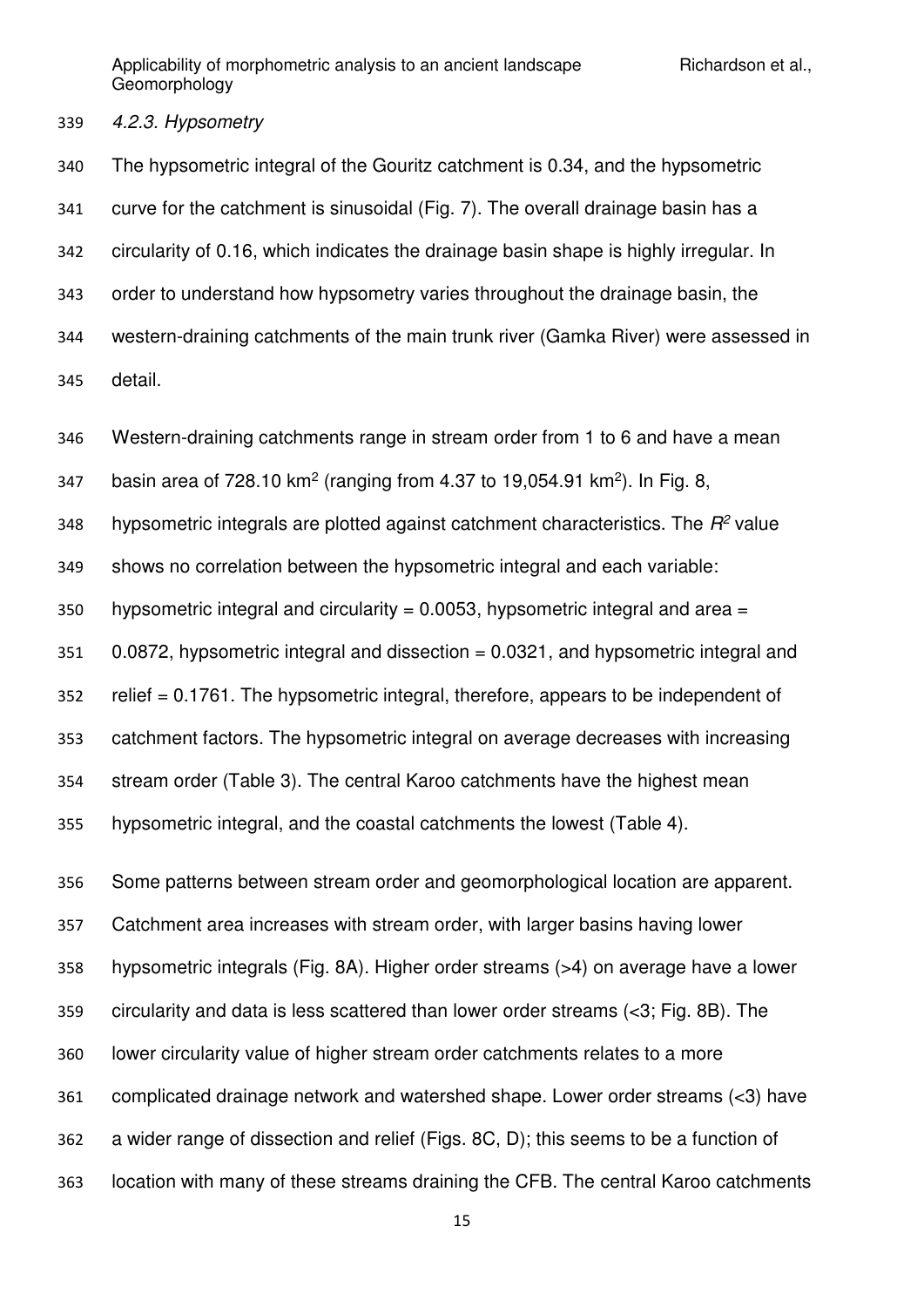are more homogenous and less scattered, with low levels of dissection and relief, and the area is characterised by large flat areas (Fig. 2B). The escarpment represents the headwaters of many of the central Karoo catchments, and only represents a small proportion of the total catchment area. Hypsometric integrals do 368 not correlate with the distance of the catchment from the river mouth (Fig. 8E;  $R^2$  = 0.05). Figure 8E also shows how the range of integrals decreases toward the escarpment, whilst the drainage density increases (i.e., density of data points increases).

 *Hypsometric curves:* The hypsometric curves from subcatchments within the Gouritz catchment can be classified as sinusoidal, straight, concave, and convex (Fig. 9A). Overall, the Gouritz catchment has a sinusoidal curve (Fig. 7), whereas at subcatchment scale, the majority of curves are concave (Fig. 9A). The concave curves can be seen in a range of stream orders (stream order 1 to 6), whereas the convex, straight, and sinusoidal catchments are associated with the lower stream orders (<3) (Fig. 9). No systematic variation in the curve shape is seen toward the escarpment (Fig. 9B) or within each geomorphological region.

 Curve shapes were quantified to assess whether the observed variation could be attributed to internal or external catchment controls. Figure 9C shows the percentage area of the catchment that lies below half the maximum elevation within the western- draining catchments. The more dissected a basin is, the higher the area of the catchment below the maximum value within the basin. The coastal catchments are highly dissected, with the majority of catchments having >90% of area lower than 50% of the maximum height. The CFB has similar levels of dissection where many catchments have >80% of area lower than 50% of the maximum height. Dissection also increases toward the escarpment where, on average, the lowest percentage of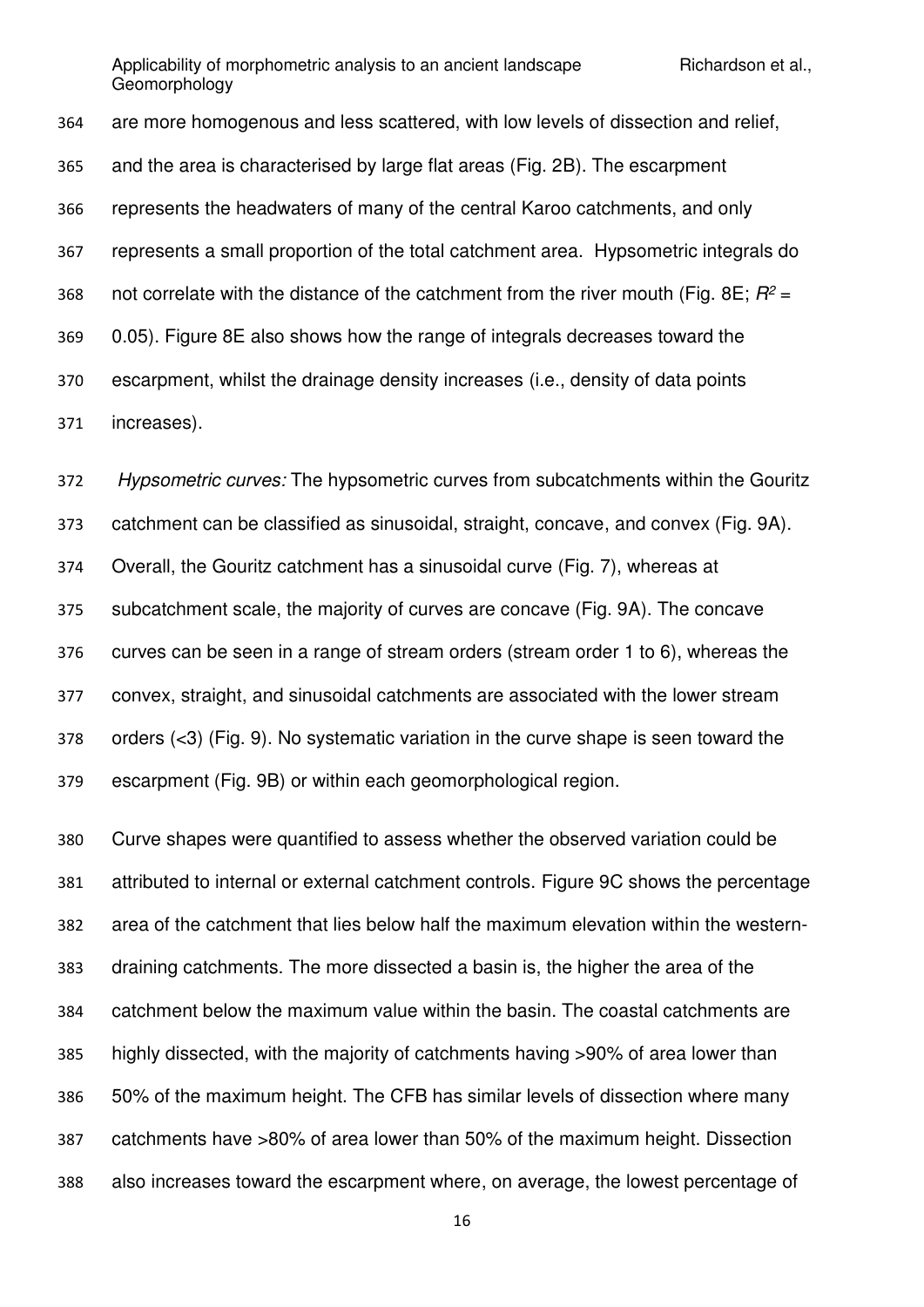area below 50% of the maximum height is within the central Karoo catchments,

where average elevation is high and slope angles are low.

 Figure 10 shows the influence of rock type on hypsometric curves of stream order 1 to 6 streams. The presence of resistant rock types (Fig. 3), such as the Cango Cave Group and igneous intrusions at the higher elevations of the catchment, allows elevation to be preserved causing a disturbance of the hypsometric curve. The hypsometric curve in these locations has a lower slope than the catchments without resistant rock types, with a higher proportion of area preserved in the higher elevations (e.g. Figs. 10A, E). Hypsometric curve slope also decreases when resistant rock types are found at lower elevations (e.g. igneous intrusions, Uitenhage, and Cango Cave groups; Fig. 10D). At the lower elevations of catchments the influence of resistant rock types decreases, e.g. below 50% of the maximum elevation, especially in the larger catchments. The presence of quartzite does not impact the curve shape significantly (Figs. 10C, D). Curve shape variation within catchments dominated by the Karoo Supergroup cannot be attributed to different rock types, although the lithostratigraphic groups within the Karoo Supergroup have different proportions of mudstone and sandstone (Fig. 10B). Some catchments have a large change in slope at the lower elevations (Figs. 10D, F), which does not correspond to a change in the proportions of rock type.

### **5. Discussion**

 When assessing the dominant controls on the development of an ancient landscape, uncertainty remains in the timing and effects of external forcing factors; and the long timescales involved mean that external signals can be overprinted. Nonetheless, the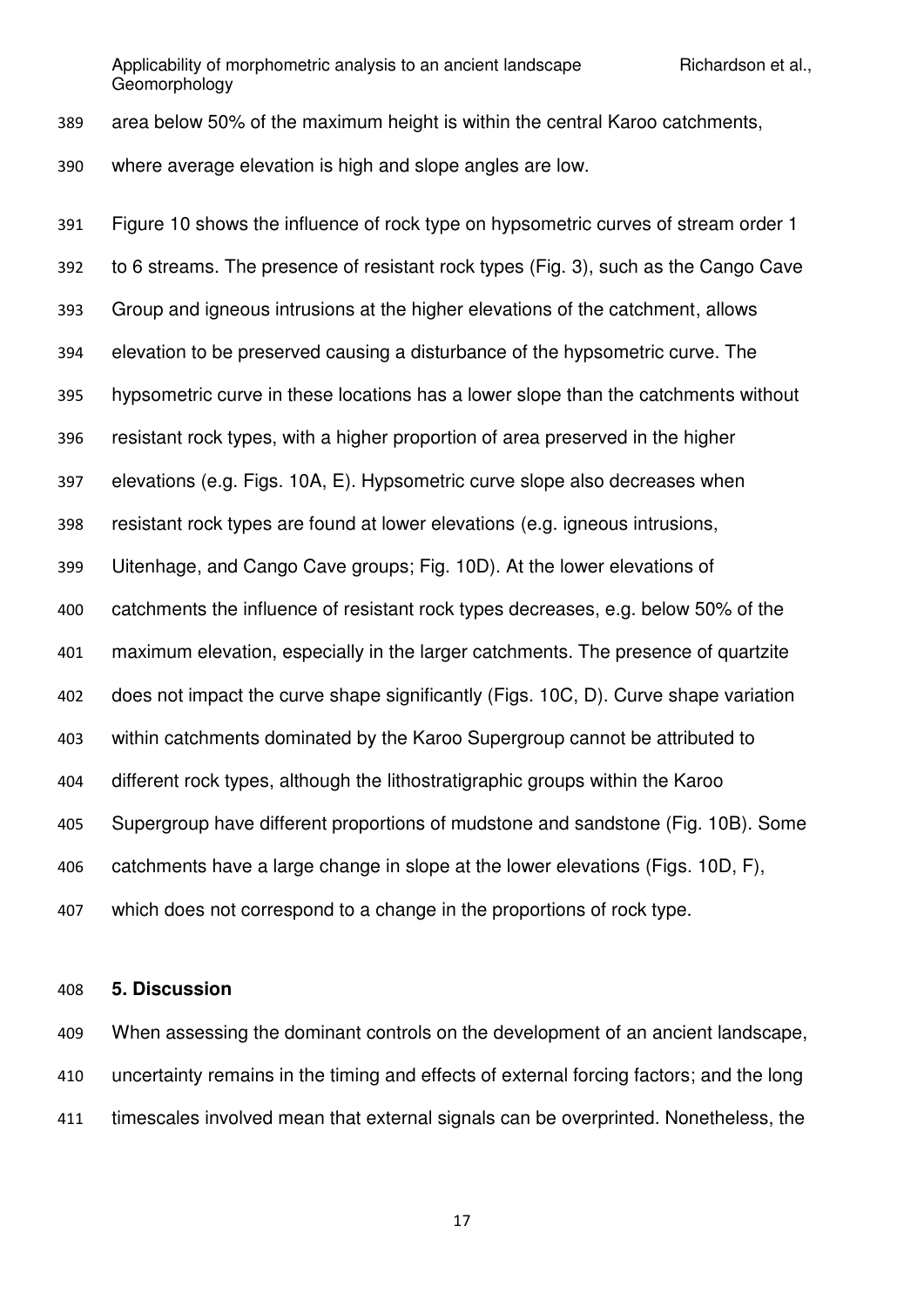Gouritz catchment is an ideal test of a morphometric approach to considering the dominant controls on the evolution of long-lived drainage basins.

*5.1. Impact of bedrock type* 

 The impact of bedrock type is seen in the hypsometric curves, where the high relief of some subcatchments is related to the resistant dolerite intrusions and Cango Cave Group bedrock (Figs. 3, 10A, E). The deviation in curves dominated by the Cape (including quartzites) and Karoo supergroups cannot be related to rock type, and the resistance of the units appears to be fairly similar (Fig. 3). However, parameters such as bed thickness, bed orientation (strike and dip), and the extent of jointing – which have not been taken into account in this study – also impacts the resistance of bedrock to erosion (Walcott and Summerfield, 2008). Cape Supergroup rocks have also been metamorphosed, which can cause rocks of different compositions to have more similar resistance to erosion (Zernitz, 1935).

 The level of dissection within catchments as shown by the hypsometric curves can also be attributed to variation in bedrock type; many of the coastal catchments are underlain by mudstones (Bokkeveld Group, Cape Supergroup), which are more easily eroded (Fig. 3), resulting in a concave curve. The CFB-draining subcatchments are dominated by resistant metamorphosed bedrock, associated with lower rates of erosion (Scharf et al., 2013) and, therefore, a longer duration of evolution resulting in sinusoidal or straight curves (Figs. 9A, B). In the CFB area, the catchments are lower order streams (<3), and the impact of bedrock type appears to be more dominant (Fig. 4A). The wide range in circularity values in the CFB-draining subcatchments also indicates a larger structural and lithological control within these mountainous catchments (Fig. 8A).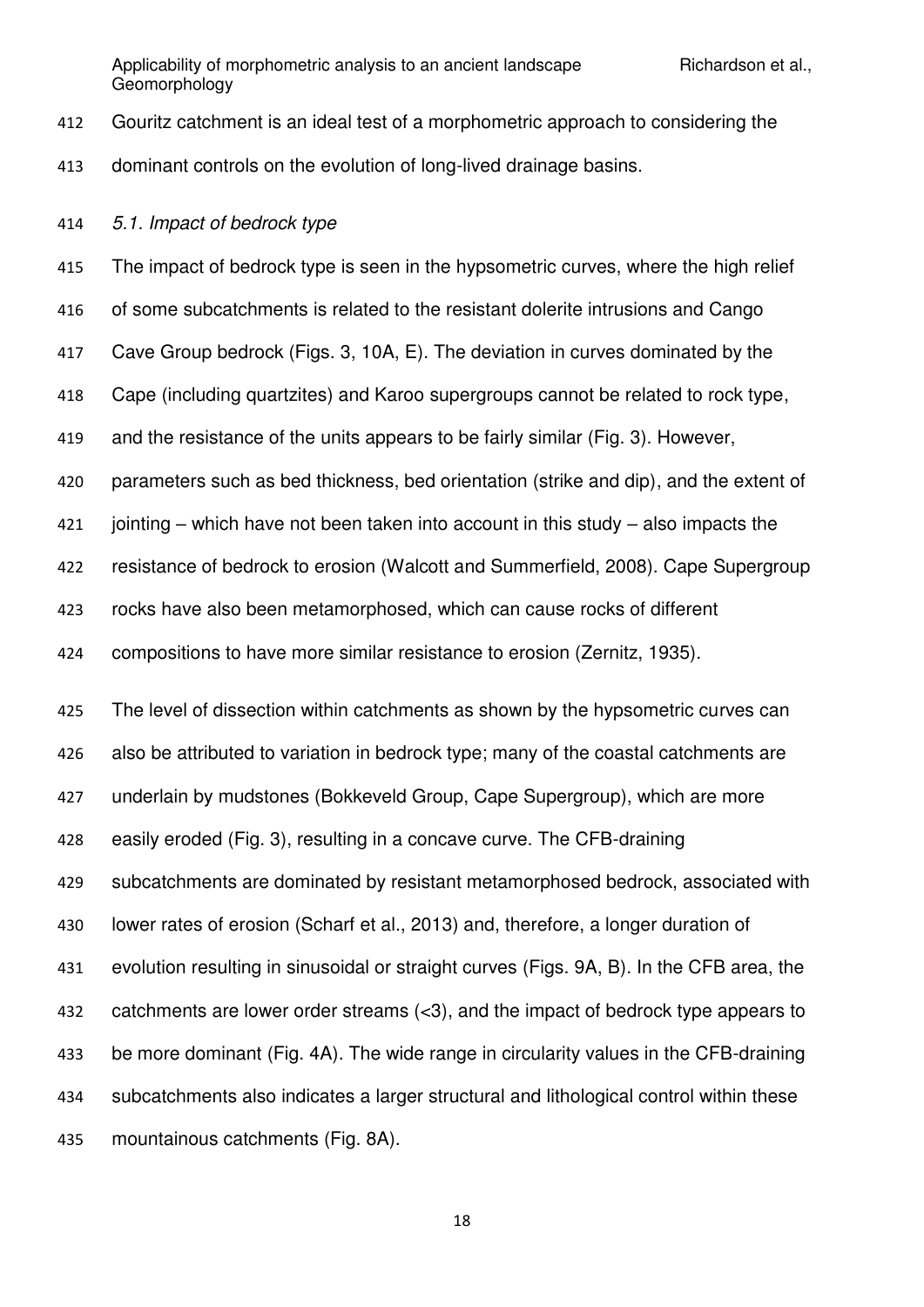The impact of bedrock type appears to be stream-order dependent; knickpoints are pinned to contacts between rock types of different resistance within the subcatchments (Fig. 6). The large trunk rivers do not show this relationship as such pronounced changes in stream profile, which could be a function of temporal development; however, the profiles are straighter in the CFB area because of the high rock resistance (Figs. 3, 5). Bedrock type also impacts on drainage densities. The Karoo Supergroup rocks have the highest drainage densities (Table 1), and these rocks have been less affected by burial metamorphism. The more resistant rocks have lower drainage densities owing to the time taken for incision and the formation of a drainage network. Dolerite has been shown to play a key role in catchment development within South Africa (Tooth et al., 2004). In the upper Gouritz 447 catchment, where dolerite is dominantly found, low stream gradients are present and the impact differs from Tooth et al. (2004) as the dolerite intrusions are not always represented as knickpoints along the long profile (Fig. 5). This could be because of the limited thickness of the dolerite intrusions in the Gouritz catchment in comparison to those exhumed in the South African Highveld (Tooth et al., 2004).

 Quartzite has been argued to be the most dominant rock type on catchment dynamics (Jansen et al., 2010); however, in this study the presence of quartzites does not always vary morphometric indices. Typically, high SLs are located in the upper reaches of catchments (Antón et al., 2014); however, this is not the case for the Gouritz catchment (Fig. 6). The highest values are seen within the CFB, with low values at headwater regions. The highest values of SL are not always associated with the rivers crossing quarzitic lithologies, but mainly with the Uitenhage Group. When assessing the major trunk streams at reach level, quartzite does not have strong control. This is because the main trunk rivers breach the quartzite in only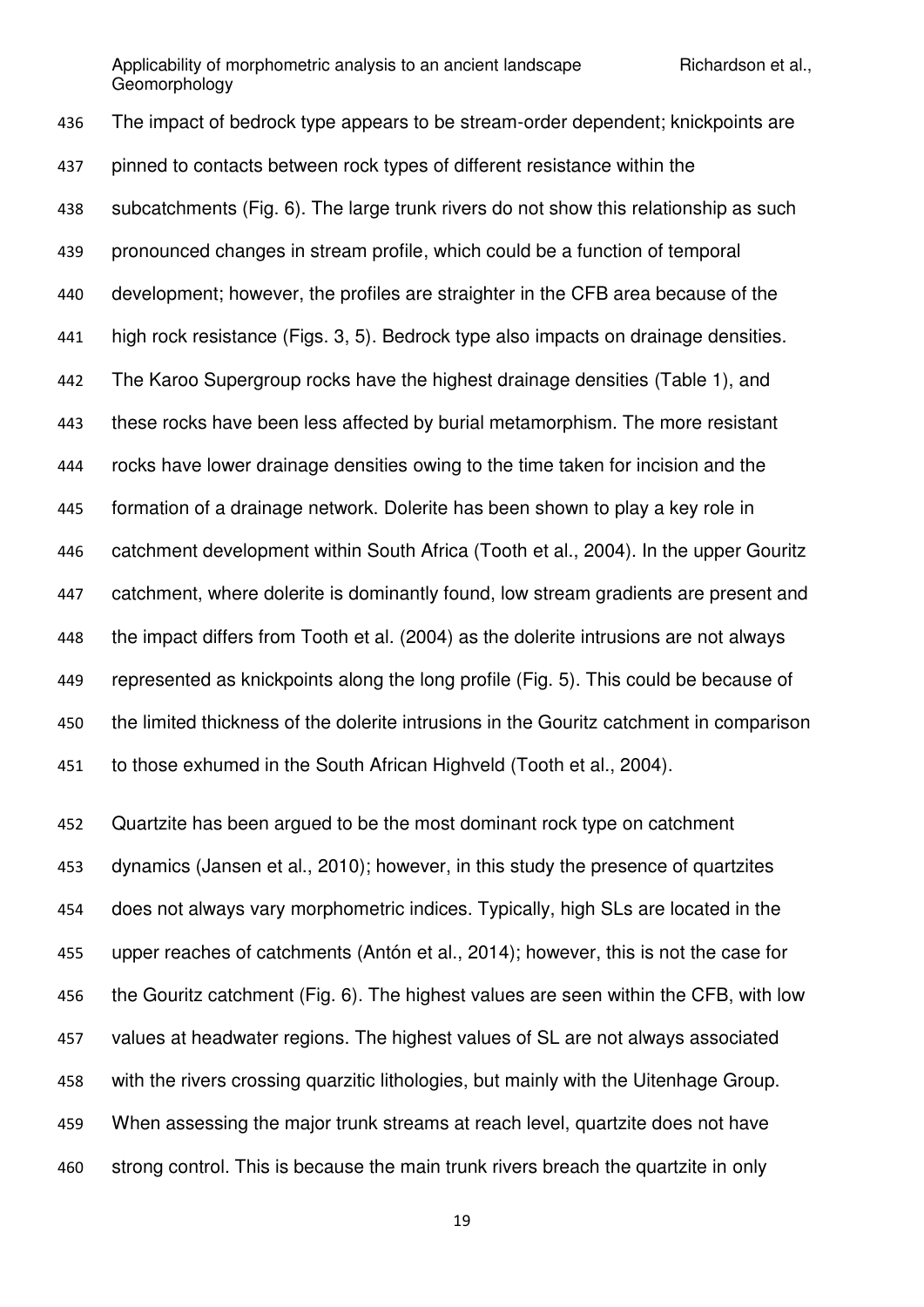seven locations (Fig. 6), where deeply dissected gorges have formed resulting in high gradients and meandering in these locations. The majority of the river courses transverse other rock types such as the resistant Cango Cave Group, where high stream gradients and meanders are present (Fig. 6). The large degree of variation in stream length gradient within the Cape Supergroup rock types could be explained by the variation of bed thickness, bedding orientation, and jointing, as well as the degree of metamorphism.

*5.2. Impact of inherited tectonic structures* 

The impact of tectonic structures within the Gouritz catchment is primarily exhibited

in the drainage pattern of the lower order streams (order 2 and 3; Fig. 4A).

Bifurcation ratios above 5 normally indicate a structural control (Strahler, 1957).

However, in the case of the large trunk rivers of the Gouritz catchment (stream order

4 and 6), the higher stream orders dissect the CFB and are not directed or deflected

by the E-W trending structures; this discordance supports their interpretation as

antecedent systems (Rogers, 1903). Additional evidence of antecedence is shown

by the combination of high gradients and meander forms into resistant lithologies

477 within the CFB (Fig. 3). The CFB folds have the greatest control on subcatchments;

this is especially evident in a stream order 2 river in Fig. 4B that has a linear

planform and stream order 3 rivers in Fig. 4A. The strong structural control within the

catchment with regards to bifurcation ratio is, therefore, the antecedence of the

major tributaries (Rogers, 1903), which explains the higher bifurcation ratios in

stream order 4 and 6 streams.

 Across the catchment, the CFB represents a large proportion of elevation resulting in the plateau in the hypsometric curve (Fig. 7). The CFB has low rates of erosion, with the resistant rock types allowing the post-orogenic feature to persist (Scharf et al.,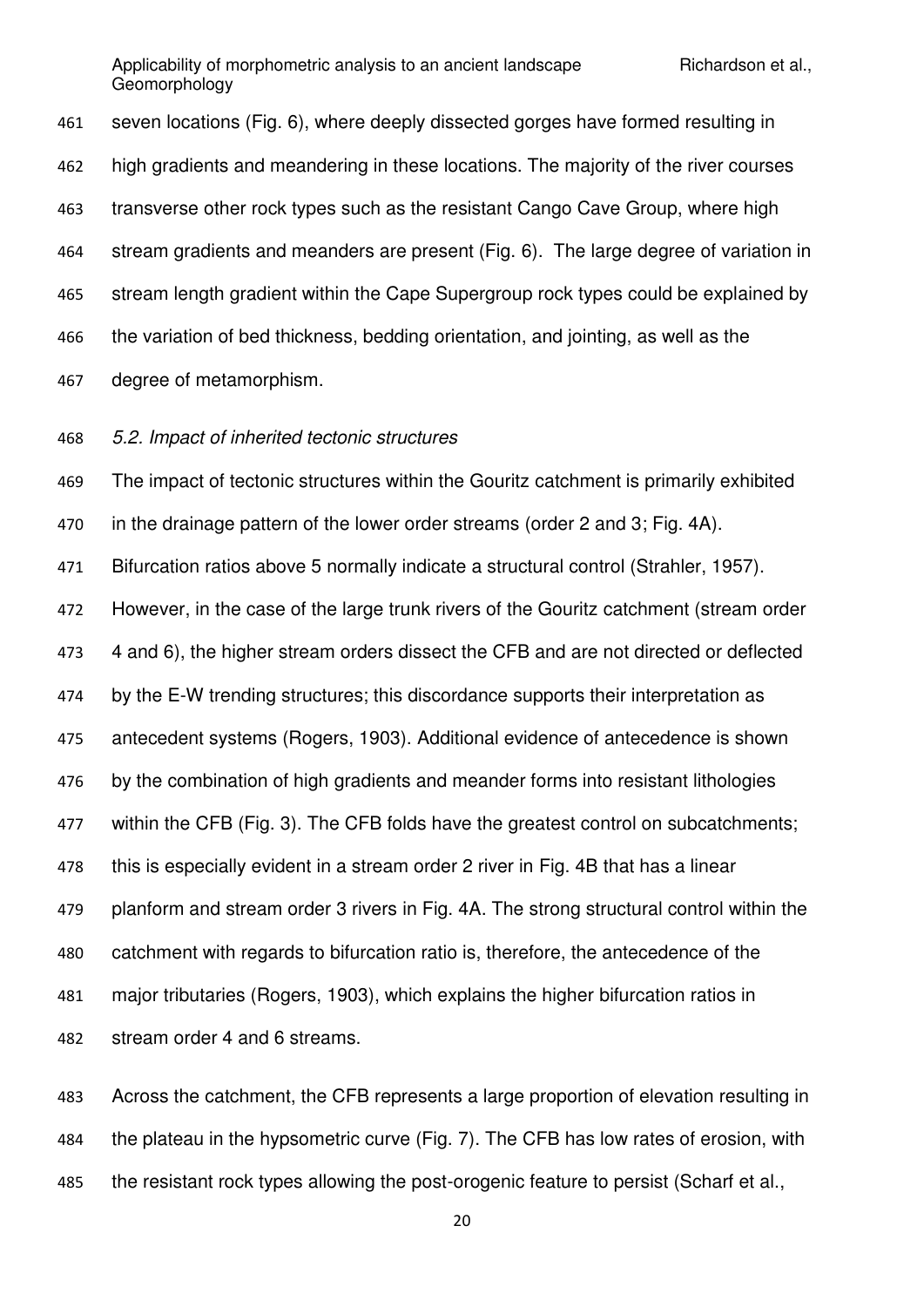2013). Additional preservation of elevation is caused by the widespread presence of fossilised plains, pediments (Kounov et al., 2015), and presence of the Great Escarpment (Fig. 2B). Exceptionally low SL in the ephemeral headwaters indicates the importance of the flat top nature of the Great Escarpment (Fig. 2B). South Africa formed a central part of Gondwana and was a super-elevated continent (Patridge and Maud, 1987; Rust and Summerfield, 1990); during rifting in the Mesozoic, reorganisation of seaward-draining catchments such as the Gouritz occurred. The headwaters of the Gouritz incised the escarpment face and now drain a portion of the flat area on the escarpment inherited from the breakup of Gondwana. The concave nature of the headwaters shown in the long profiles (Fig. 5) indicates the large change in elevation between the flat top of the Great Escarpment and the central Karoo, which sits ~700 m below the escarpment.

 Large-scale extensional faults (Fig. 1) do not appear to have an important control within the catchments, either within the hypsometric curves or the morphometric indices. However, the rock types within the catchment, especially the CFB, are pervasively jointed and faulted, and therefore, must be an important control at a small scale (Manjoro, 2014).

*5.3. Large-scale forcing factors* 

 Variation in morphometric indices (circularity, SL, and hypsometry) indicate that the Gouritz catchment has had a complicated development history (Fig. 11). Commonly, hypsometric curves are used to elucidate large-scale forcing factors in catchments (Montgomery et al., 2001).The sinusoidal shape of the Gouritz catchment (Fig. 9) is often related to rejuvenation (Ohmori, 1993). The uplift in South Africa is contentious (Gallagher and Brown, 1999; Brown et al., 2002; Tinker et al., 2008a; Kounov et al., 2009; Decker et al., 2013), however Walcott and Summerfield (2008) argued that if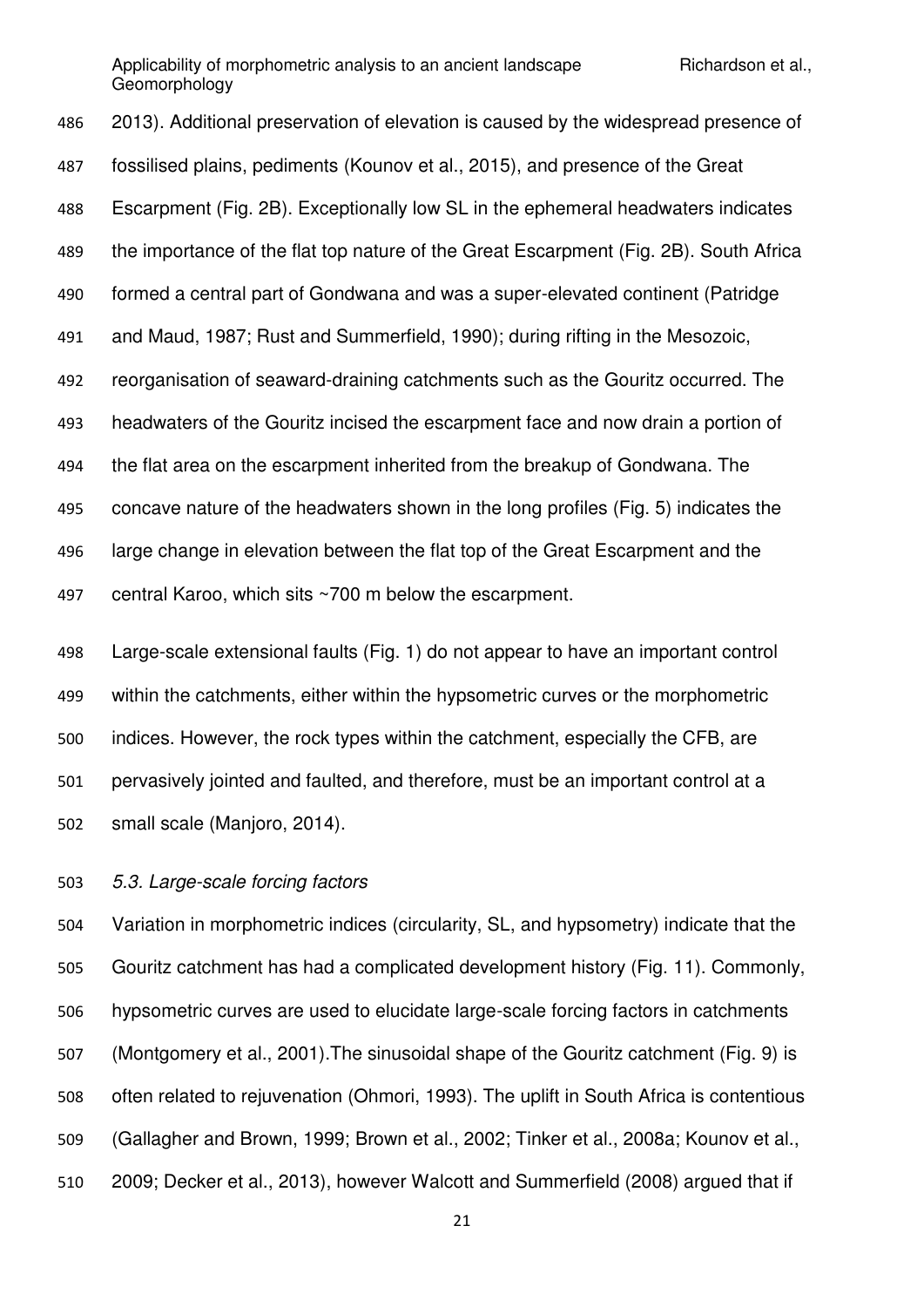tectonic activity did occur within South Africa, it was either at a low rate or a long time ago because the hypsometry of the catchments are concave-up with low integral values, and the tectonic pulse is no longer expressed physiographically (Fig. 11). Summerfield (1991) related sinusoidal curves extracted from rivers in South Africa to coastal upwarp. The lower curve portion of the Gouritz catchment is not underlain by resistant lithologies, and the sinuous nature at these low elevations could be related to coastal upwarp. Strahler (1952) argued that fluvial equilibrium is shown by hypsometric integrals between 0.4 and 0.6. However, this is not always the case, as shown by this study, and caution is needed in the application of hypsometric integrals.

 In the western-draining catchments, many of the hypsometric curves are convex, with variation in shape occuring in adjacent catchments. This suggests that either different forcing factors are affecting the catchments or they are reacting to the same forcing factors in different ways. Within smaller subcatchments, stream capture has been shown to cause rejuvenation and can occur as an allogenic process (Prince et al., 2011). Stream capture can explain the variation in some of the subcatchments; however, it is not sufficient to explain such large-scale processes for the entire drainage basin.

 Hurtrez et al. (1999) and Chen et al*.* (2003) proposed that the hypsometry of catchments correlates to catchment properties. However, the lack of correlation between the hypsometric integral and catchment properties in this study does not support these findings but does support those by Walcott and Summerfield (2008) who also worked in ancient settings. When assessing variation in the western- draining catchments, the hypsometric integral values generally decrease toward the escarpment but show large variation. Regardless of stream order or location,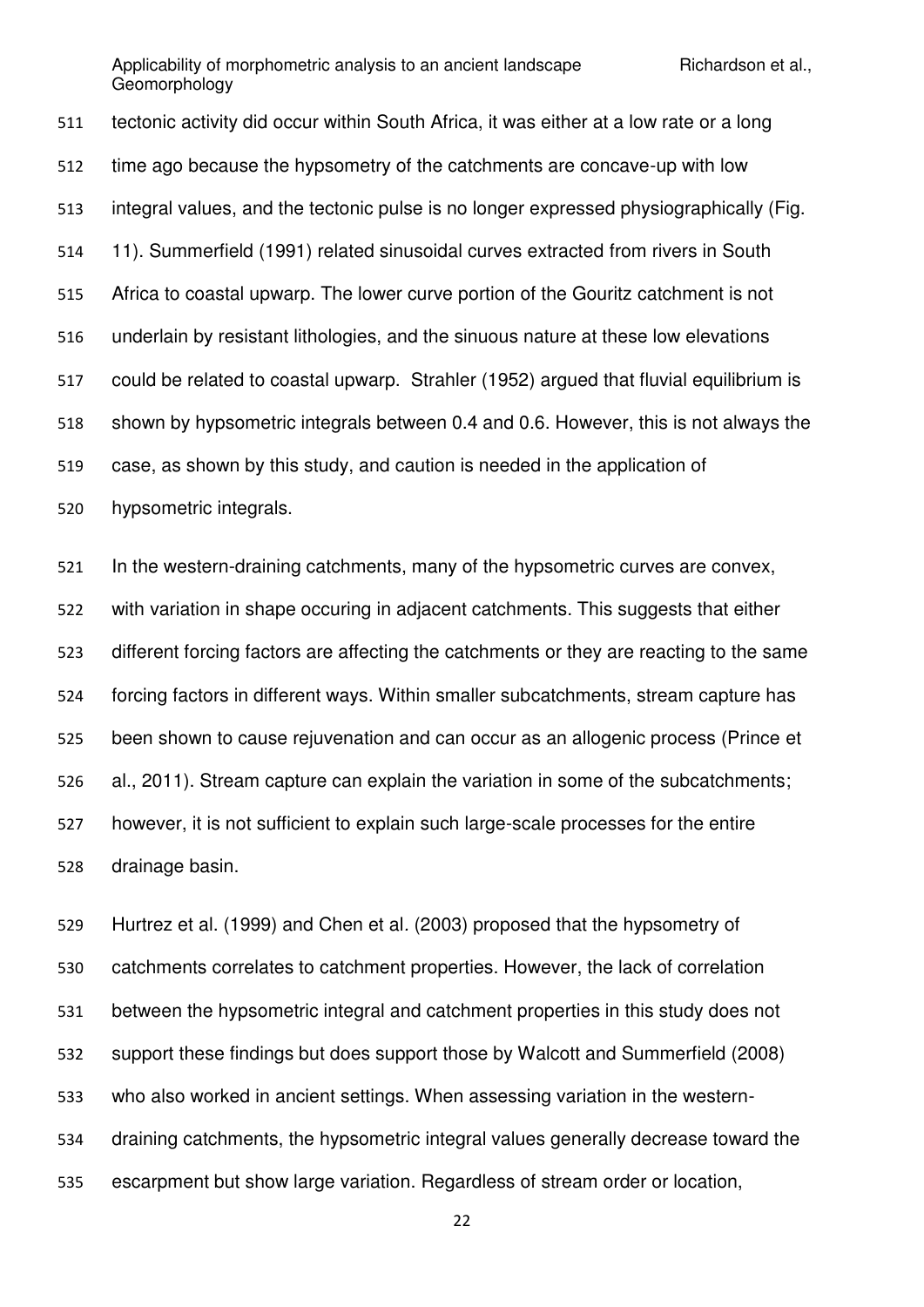correlation between catchment properties and the hypsometric integral is poor, which was also identified by Walcott and Summerfield (2008). Variation is larger between smaller subcatchments (<4), which is attributed to the smaller subcatchments having had less time to develop or to structural/rock type control having a larger influence on the smaller basins.

*5.4. Implications and application of morphometric indices to ancient settings* 

 The Gouritz catchment has had a long history of development since the Mesozoic breakup of Gondwana and the concomitant Cretaceous exhumation of southern South Africa. When assessing morphometric indices, this history needs to be understood, especially as large catchments like the Gouritz do not evolve in a uniform manner (Grimaud et al., 2014) as indicated by the variation in trunk river morphometric indices.

 The long-lived nature of ancient catchments causes morphometric indices to record the composite effects of multiple factors. This is seen within the hypsometric curve of the Gouritz catchment whereby the middle portion appears to record rock type controls related to inherited structure (Fig. 7) and the lower portion tectonic impacts. Over long timescales, signals can be lost, overprinted, or truncated (Fig. 11), which can also be recorded in the sedimentary history of basins (Jerolmack and Paola, 2010; Covault et al., 2013; Romans et al., 2015). The large-scale tectonic event of Gondwana rifting and the debated tectonic uplift history of the catchment since rifting cannot directly be related to morphometric indices in this study (e.g., Walcott and Summerfield, 2008). This is because of the long time for the catchment to respond to and erode the resulting geomorphological impression of the tectonic pulse, coupled with overprinting of other signals (both internal and external; Allen, 2008) and the poorly constrained history of the Gouritz catchment. This is complicated by the lack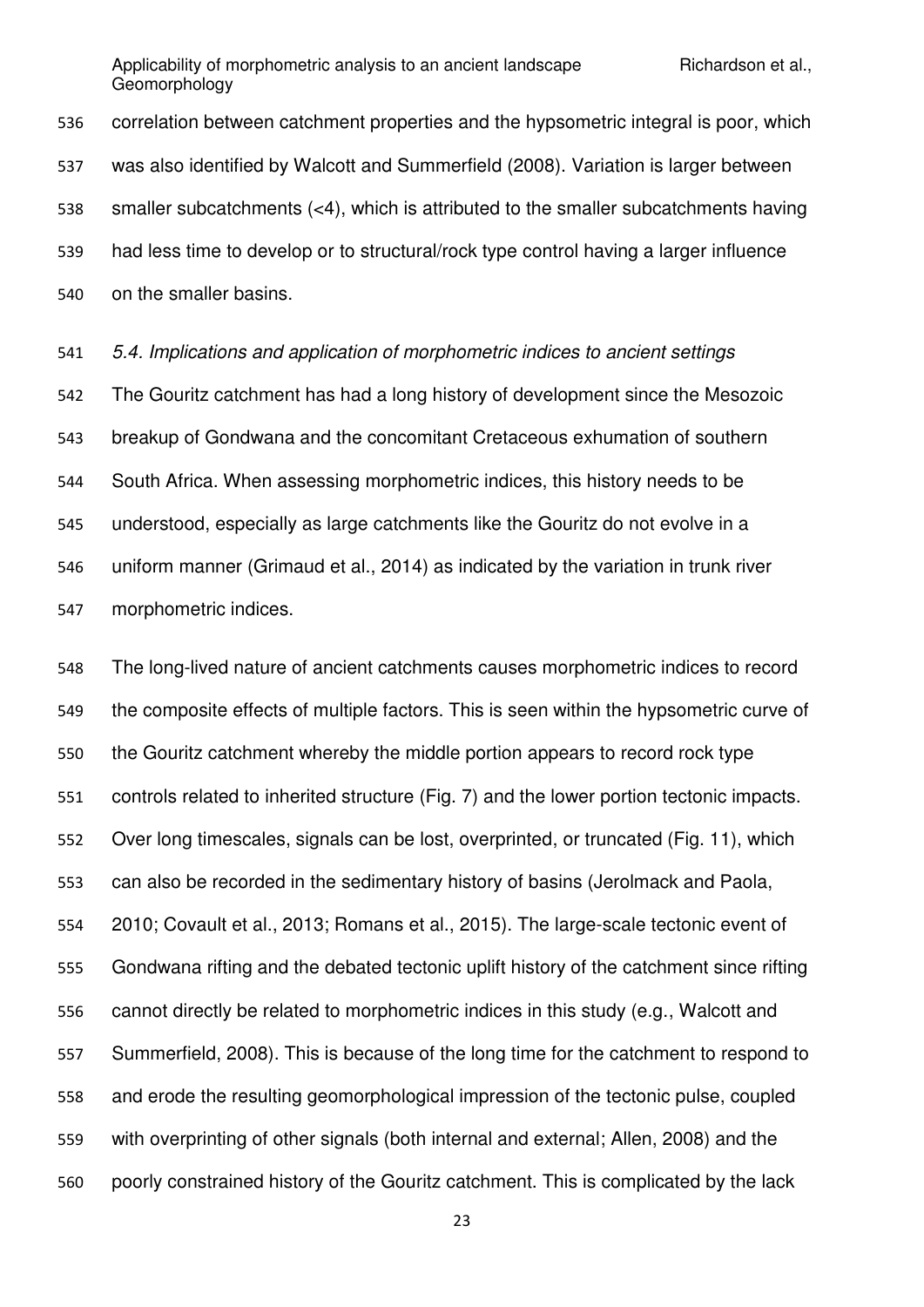of understanding of the timescale at which tectonic or climatic factors affect catchments after their initiation and of the response time within the catchment (e.g. Allen, 2008). Overall, the prevailing theories of tectonic and climatic impacts on landscape development cannot be tested properly using morphometric indices in this ancient landscape. The Gouritz catchment has preserved drainage structures (*sensu* Hack, 1960) because of the relatively constant climate since the end of the Cretaceous and lack of tectonic activity. The current planform of the Gouritz is closely linked to rock type, as shown by the hypsometric curves, with steep relief, knickpoints, and high SL in the CFB and subdued relief in the less resistant Karoo Supergroup rock types. Nonetheless, a range of controls will have shaped the Gouritz catchment. However, bedrock geology within these ancient catchments is judged to be the dominant control on the morphometrics as it is the longest lived *relatively* constant boundary condition in comparison to tectonic or climatic change (Fig. 11).

### **6. Conclusion**

 Morphometric indices, including stream length gradient and hypsometric integrals, were extracted from the tectonically quiescent Gouritz catchment and confirm that the catchment has had a complicated extended geomorphological history. This is expected for a catchment that has developed since the Jurassic break-up of Gondwana and large-scale exhumation from the Cretaceous onward. Nonetheless with a combined geological-geomorphological approach and analysis across different spatial scales, we are able to decipher that at a catchment scale, indices such as hypsometry are affected by resistant rock types, whereby resistant units preserve topography at a subcatchment and catchment scale. The influence of rock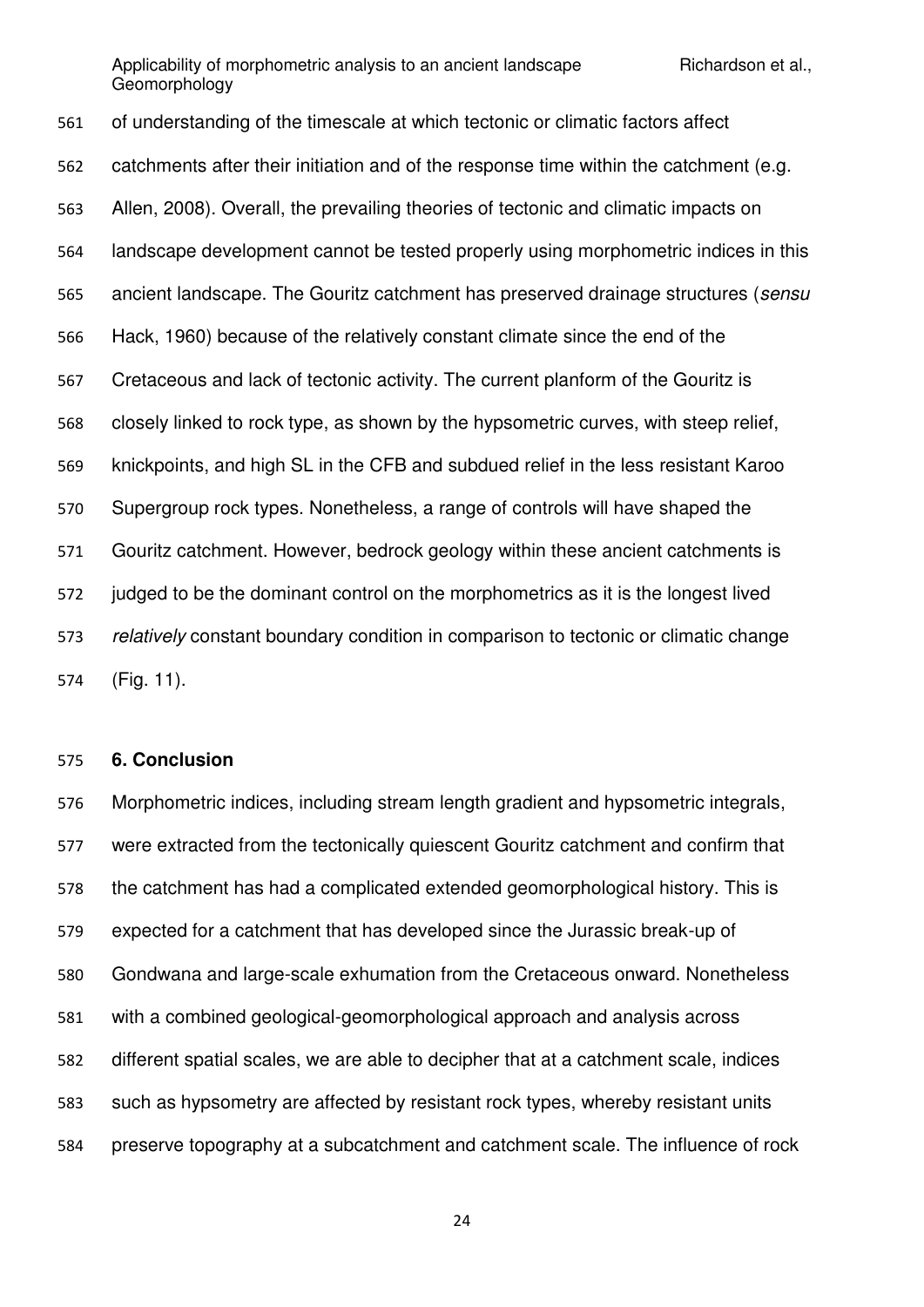type is scale dependent on river channel long profiles and is more prevalent in catchments of stream orders <4; knickpoints are pinned on boundaries between quartzites and less resistant rock types. Within the larger trunk rivers, stream length gradient is mainly affected by the Uitenhage Group with low values experienced in the upper reaches of the catchment. The trunk rivers dissect the CFB because of their antecedence. Contacts between quartzite and less resistant rock types in these locations are not shown as knickpoints or the highest stream length gradient values, indicating a long duration of development. Control by inherited tectonic structures in this study is therefore mainly seen within smaller subcatchments that drain the CFB as shown by the range in circularity values and within the long profiles of the rivers that cross the CFB

 Hypsometric curve shape is normally related to external variation in climate or tectonics; however, the sinusoidal hypsometric curve of the Gouritz catchment can be attributed to elevation preservation owing to resistant lithologies and to the preservation of pediments because of low erosion rates. Tectonic influence caused by mantle plumes would cause systematic variation in indices, which is not seen as shown by the lack of correlation between catchment location or stream order. However, large scale differential uplift related to exhumation in the Cretaceous and coastal upwarp because of Mesozoic rifting could still be impacting catchment development, but these controls are hard to distinguish. Within smaller subcatchments, variation in hypsometric curve can be attributed to stream capture in some locations.

 Overall, morphometric indices allow a first-order characterisation of ancient landscapes and highlight the importance of resistant lithologies. In long-lived catchments, the influence of tectonic activity cannot clearly be ascribed to variation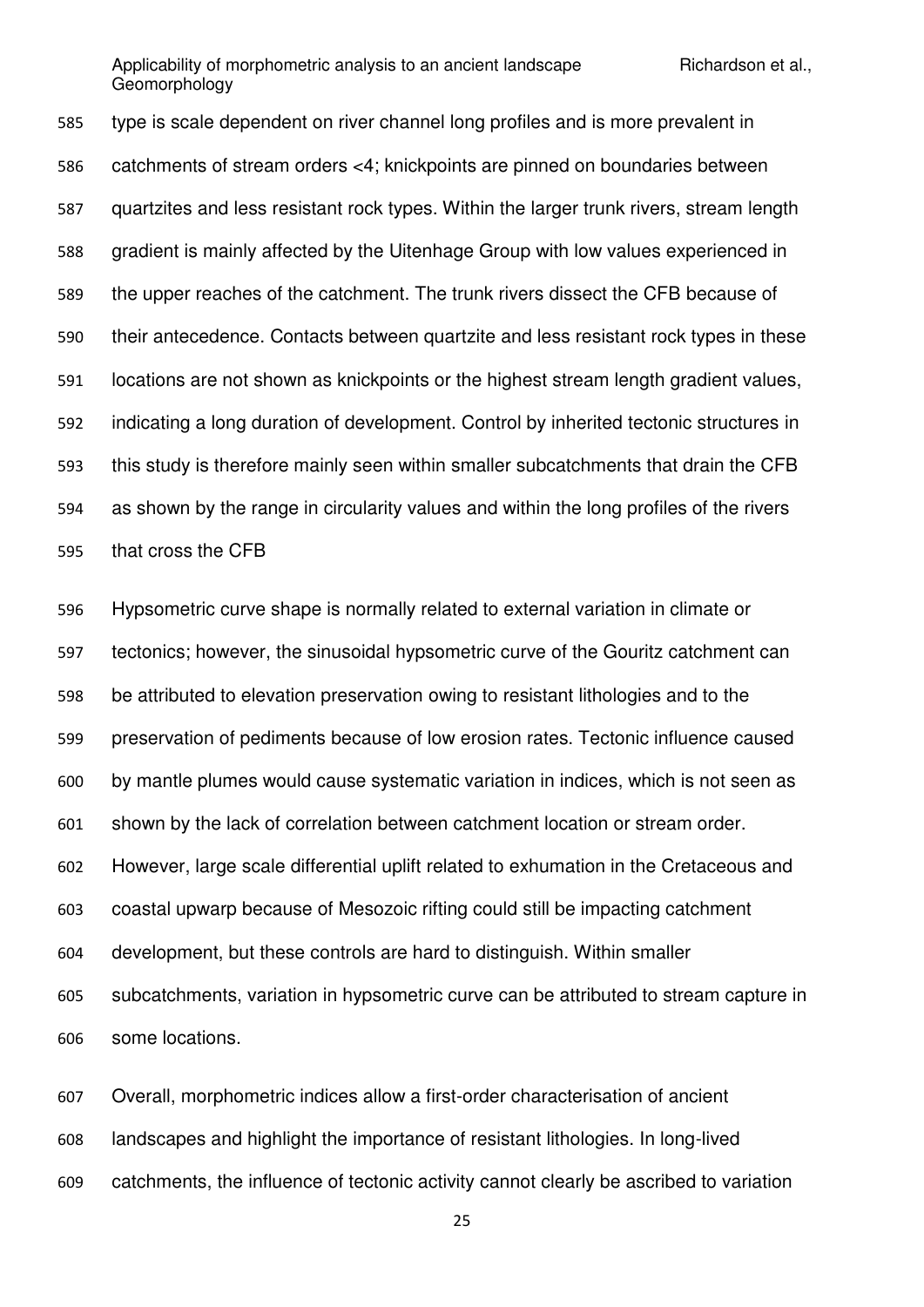in morphometric indices and appear to be subdued and shredded by the impact of resistant rock types. Caution must therefore be taken when comparing morphometric indices within different tectonic regimes and with different durations of development. Future work should investigate how morphometric indices vary over time in such tectonically quiescent and/or ancient regions and examine how long a tectonic or climatic pulse can be preserved within different environments.

#### **Acknowledgements**

The authors would like to thank the Council of Geoscience, South Africa, for

- providing the geological tiles of the study area under the Academic/Research
- Licence Agreement. The authors would also like to thank two anonymous reviewers

who helped to improve the manuscript and the journal editor Richard Marston.

### **Reference list**

Abdelkareem, M., Ghoneim, E., El-Baz, F., Askalany, M., 2012. New insight on

- paleoriver development in the Nile basin of the eastern Sahara. J.Afr. Earth Sci. 62, 35-40.
- Allen, P. A., 2008. Time scales of tectonic landscapes and their sediment routing systems. In: Gallagher, K., Jones, S.J., Wainwright, J. (Eds.), Landscape
- Evolution: Denudation, Climate and Tectonics over Different Time and Space
- Scales, Geol. Soc. London, Spec. Pub. 296, pp. 7-28.
- Antón, L., De Vicente, G., Muñoz-Martín, A., Stokes, M., 2014. Using river long profiles and geomorphic indices to evaluate the geomorphological signature of
- continental scale drainage capture, Duero basin (NW Iberia). Geomorphology

206, 250-261.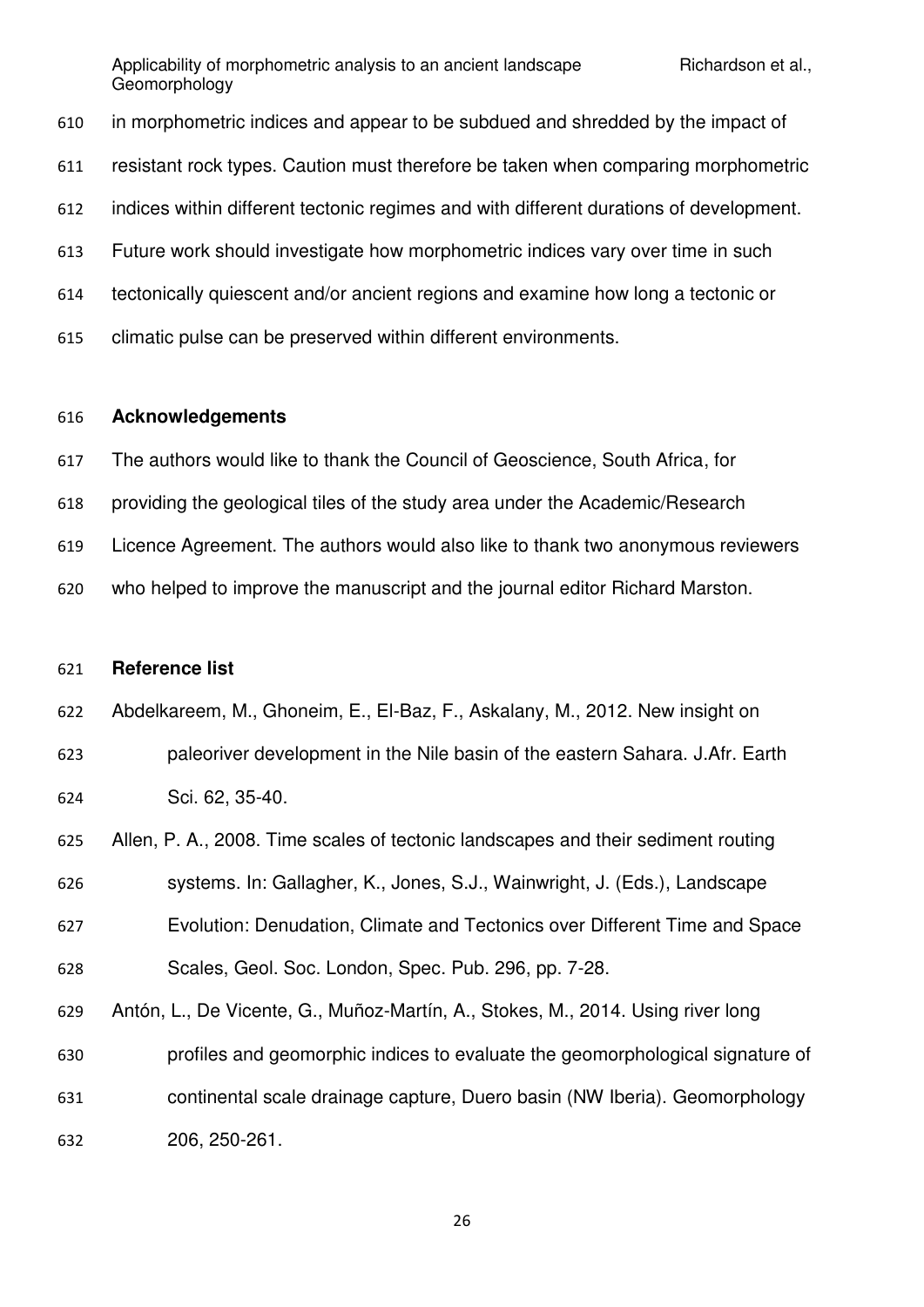Bakker, E. M. V. Z., Mercer, J. H., 1986. Major late Cainozoic climatic events and

- palaeoenvironmental changes in Africa viewed in a world wide context.
- Palaeogeogr., Palaeoclimatol., Palaeoecol. 56, 217-235.
- Bar-Matthews, M., Marean, C. W., Jacobs, Z., Karkanas, P., Fisher, E. C., Herries,
- A. I., Brown, K., Williams, H. M., Bernatchez, J., Ayalon, A., Nilssen, P. J.,
- 2010. A high resolution and continuous isotopic speleothem record of
- paleoclimate and paleoenvironment from 90 to 53 ka from Pinnacle Point on
- the south coast of South Africa. Quat. Sci. Rev. 29, 2131-2145.
- Bessin, P., Guillocheau, F., Robin, C., Schrötter, J. M., Bauer, H., 2015. Planation
- surfaces of the Armorican Massif (western France): Denudation chronology of

a Mesozoic land surface twice exhumed in response to relative crustal

- movements between Iberia and Eurasia. Geomorphology 233, 75-91.
- Bierman, P. R., Coppersmith, R., Hanson, K., Neveling, J., Portenga, E. W., Rood,
- D. H., 2014. A cosmogenic view of erosion, relief generation, and the age of faulting in southern Africa. GSA Today 24, 4-11.
- 648 Bishop, P., 2007. Long-term landscape evolution: linking tectonics and surface processes. Earth Surf. Process. Landf. 32, 329-365.
- Bishop, P., Hoey, T. B., Jansen, J. D., Artza, I. L., 2005. Knickpoint recession rate and catchment area: the case of uplifted rivers in Eastern Scotland. Earth Surf. Process. Landf. 30, 767-778.
- Brown, R.W., Summerfield, M.A., Gleadow, A.J.W., 2002. Denudation history along
- a transect across the Drakensberg Escarpment of southern Africa derived
- from apatite fission track thermochronology. J. Geophys.l Res. 107, 1-18.
- Burke, K., 1996. The African plate. S. Afr. J. Geol., 99, 341-409.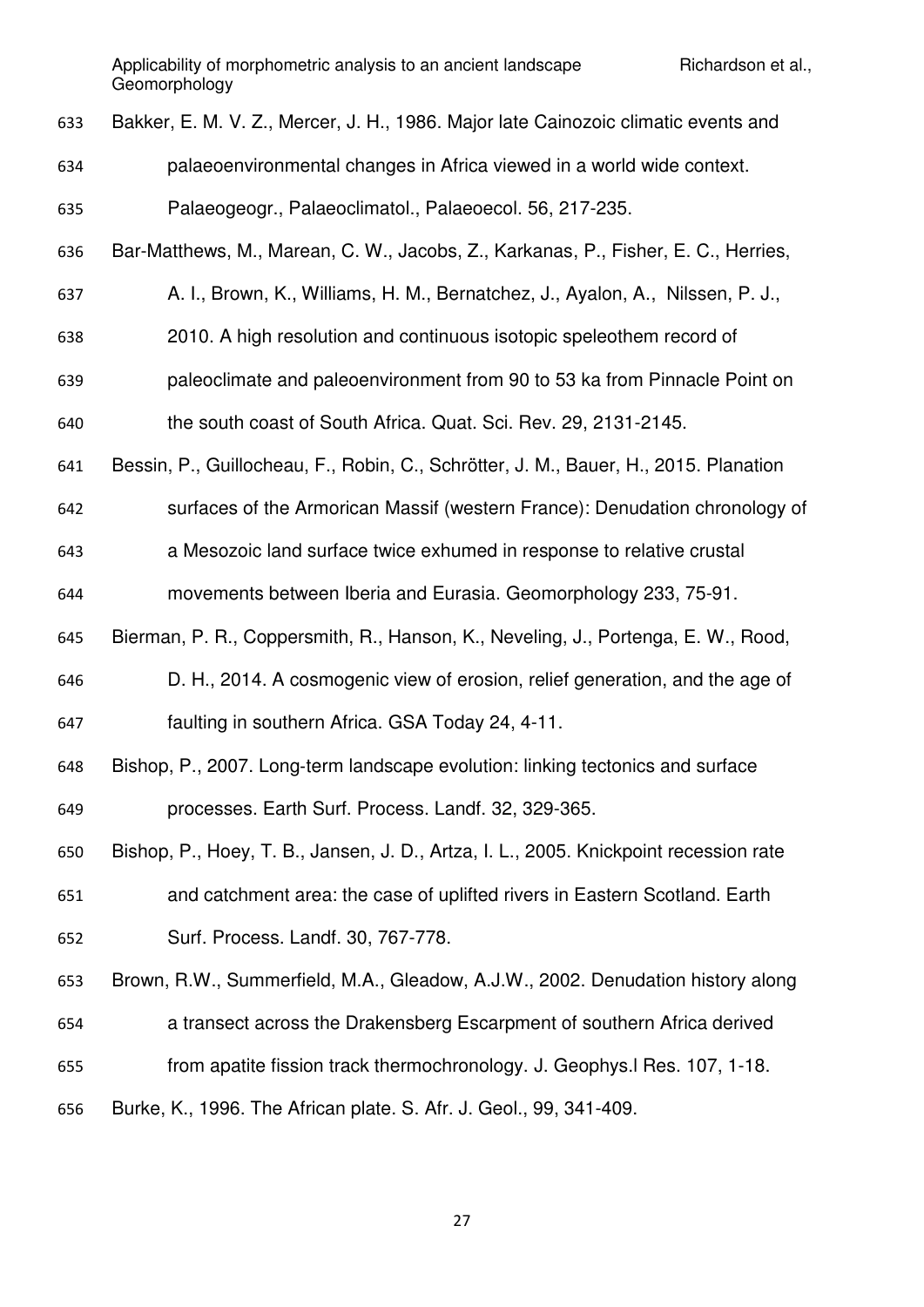- Carignano, C., Cioccale, M., Rabassa, J., 1999. Landscape antiquity of the Central
- Eastern Sierras Pampeanas (Argentina): Geomorphological evolution since
- Gondwanic times. Z. Geomorph. Supplement Band 118, 245–268.
- Chen, Y.C., Sung, Q., Cheng, K.-Y., 2003. Along-strike variations of morphotectonic
- features in the Western Foothills of Taiwan: tectonic implications based on
- stream-gradient and hypsometric analysis. Geomorphology 56, 109-137.
- Chorley, R. J., 1957. Climate and morphometry. J. Geol. 65, 628-638.
- Cockburn, H. A. P., Brown, R. W., Summerfield, M. A., Seidl, M. A., 2000.
- Quantifying passive margin denudation and landscape development using a
- combined fission-track thermochronology and cosmogenic isotope analysis
- approach. Earth Planet. Sci. Lett. 179, 429-435.
- Covault, J. A., Craddock, W. H., Romans, B. W., Fildani, A., Gosai, M., 2013. Spatial and temporal variations in landscape evolution: Historic and longer-term
- sediment flux through global catchments. J. Geol. 121, 35-56.
- CSIR., 2007. State of Rivers Report. Rivers of the Gouritz Water Management area
- 2007. Available -
- [http://www.csir.co.za/rhp/state\\_of\\_rivers/WCape/gouritz07.pdf](http://www.csir.co.za/rhp/state_of_rivers/WCape/gouritz07.pdf)
- Dardis, G.F., Beckedahl, H.R., 1991. The role of rock properties in the development
- of bedrock-incised rills and gullies: examples from southern
- Africa. GeoJournal *23*, 35-40.
- Davis, J., 2010. Hypsometric Tools. Available -
- <http://arcscripts.esri.com/details.asp?dbid=16830>
- Davis, W. M., 1889. The rivers and valleys of Pennsylvania. Nat. Geogr.
- Mag. 1, 183-253.
- de Wit, M., 2007. The Kalahari Epeirogeny and climate change: differentiating cause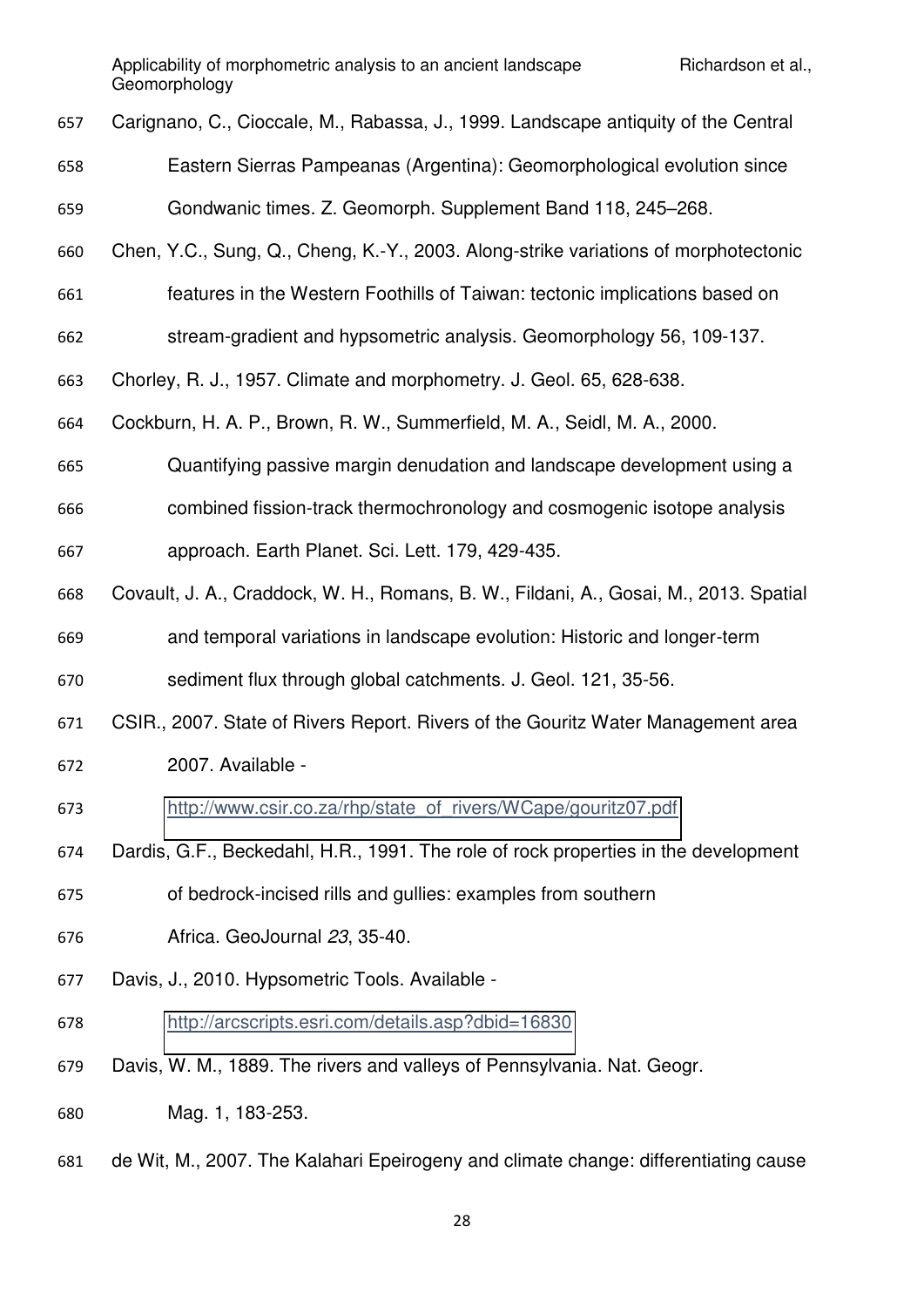- and effect from core to space. S. Afr. J. Geol. 110, 367-392.
- Dean, W. R. J., Hoffinan, M. T., Meadows, M. E., Milton, S. J., 1995. Desertification
- in the semi-arid Karoo, South Africa: review and reassessment. J. Arid Environ. 30, 247-264.
- Decker, J. E., Niedermann, S., De Wit, M. J., 2013. Climatically influenced
- denudation rates of the southern African plateau: Clues to solving a
- geomorphic paradox. Geomorphology 190, 48-60.
- Demoulin, A., Zárate, M., Rabassa J., 2005. Long-term landscape development: a
- perspective from the southern Buenos Aires ranges of east central Argentina.
- J. S. Am. Earth Sci. 19, 193–204.
- Dingle, R. V., Hendey, Q. B., 1984. Late Mesozoic and Tertiary sediment supply to the eastern Cape Basin (SE Atlantic) and palaeo-drainage systems in southwestern Africa. Mar. Geol. 56, 13-26.
- Doucouré, C.M., de Wit, M.J., 2003. Old inherited origin for the present near bimodal topography of Africa. J. Afri. Earth Sci. 36, 371–388.
- Du Toit, A., 1937. Our Wandering Continents. Oliver and Boyd, U.K, 366 pp.
- Du Toit, A., 1954. The Geology of South Africa, 3rd edn. Oliver and Boyd, U.K. 539 pp.
- Duvall, A., Kirby, E., Burbank, D., 2004. Tectonic and lithologic controls on bedrock channel profiles and processes in coastal California. J. Geophys. Res.: Earth
- Surf. 109, 1-18.
- Fairbridge, R.W., 1968. The encyclopedia of geomorphology. Reinhold Book Corporation, New York, 1295 pp.
- Fleming, A., Summerfield, M. A., Stone, J. O., Fifield, L. K., Cresswell, R. G., 1999.
- Denudation rates for the southern Drakensberg escarpment, SE Africa,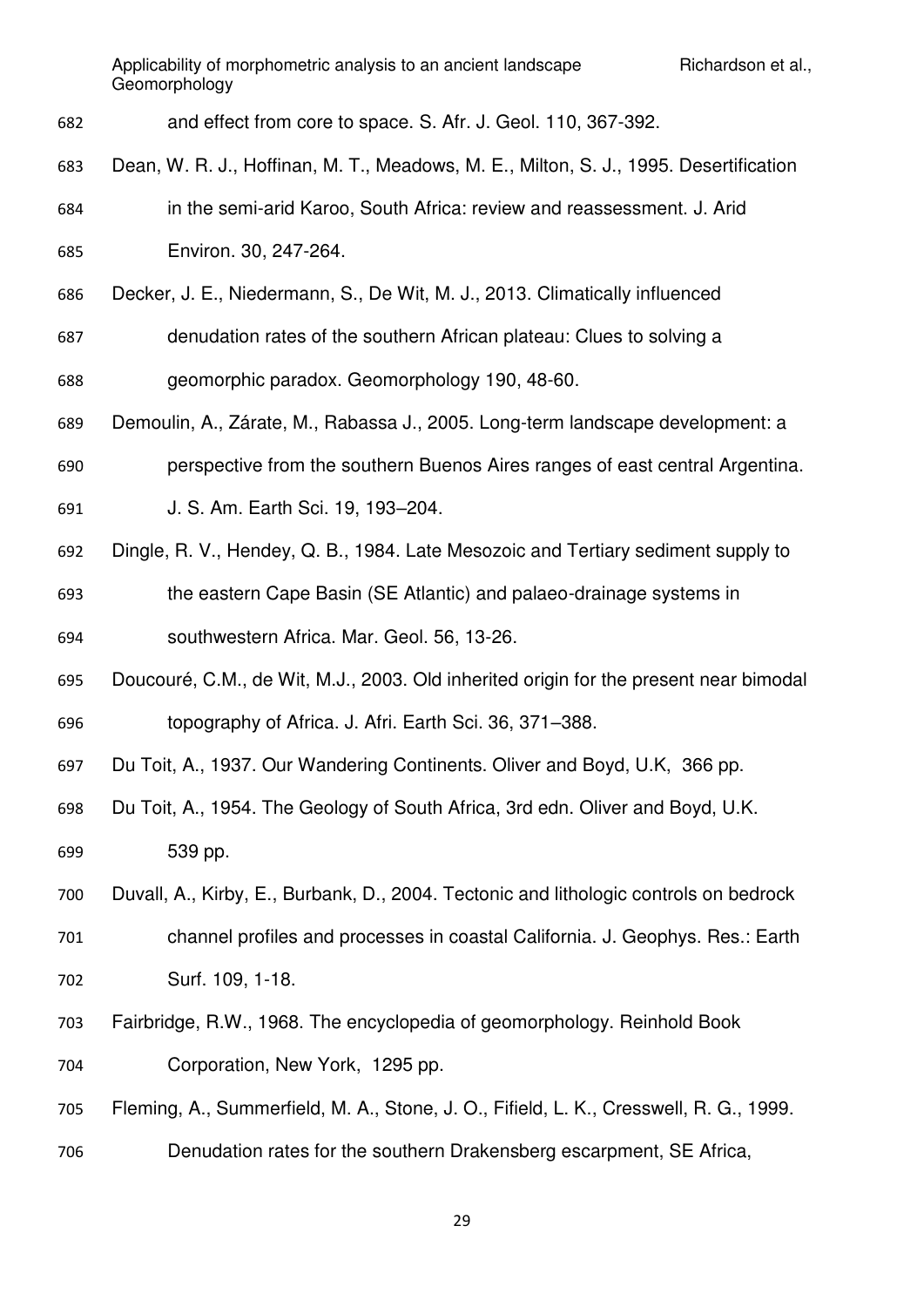707 derived from in-situ-produced cosmogenic <sup>36</sup>CI: initial results. J.l Geol. Soc.

156, 209-212.

Flint, S. S., Hodgson, D. M., Sprague, A. R., Brunt, R. L., Van der Merwe, W. C.,

Figueiredo, J., Prélat., A, Box, D., Di Celma., C., Kavanagh, J. P., 2011.

Depositional architecture and sequence stratigraphy of the Karoo basin floor

to shelf edge succession, Laingsburg depocentre, South Africa. Mar. Petrol.

Geol. 28, 658-674.

Friend, P. F., Jones, N. E., Vincent, S. J., 2009. Drainage evolution in active

mountain belts: extrapolation backwards from present-day Himalayan river

patterns. In: Smith, N.D., Rogers, J. (Eds). Fluvial Sedimentology VI, Blackwell

Publishing Ltd., Oxford, UK, pp. 305-313.

Gallagher, K., Brown, R., 1999. Denudation and uplift at passive margins: the record

on the Atlantic Margin of southern Africa. Philos. Trans. Roy. Soc. London.

Ser. A: Math., Phys. Eng. Sci. 357, 835-859.

Ghosh, P., Sinha, S., Misra, A., 2014. Morphometric properties of the trans-

Himalayan river catchments: Clues towards a relative chronology of orogen-

wide drainage integration. Geomorphology 233, 127-141.

 Gilchrist, A.R., Summerfield, M.A., 1990. Differential denudation and flexural isostacy in formation of rift-margin upwarps. Nature, 346, 739-742.

Gorelov, S.K., Drenev, N.V., Meschcheryakov, Y.A., Tikanov, N.A., Fridland, V.M.,

1970. Planation surfaces of the USSR. Geomorphology 1, 18–29.

 Goudie, A. S., 2005. The drainage of Africa since the Cretaceous. Geomorphology 67, 437-456.

Goudie, A.S., 2006. The Schmidt Hammer in geomorphological research.Prog. Phys.

Geog. 30, 703-718.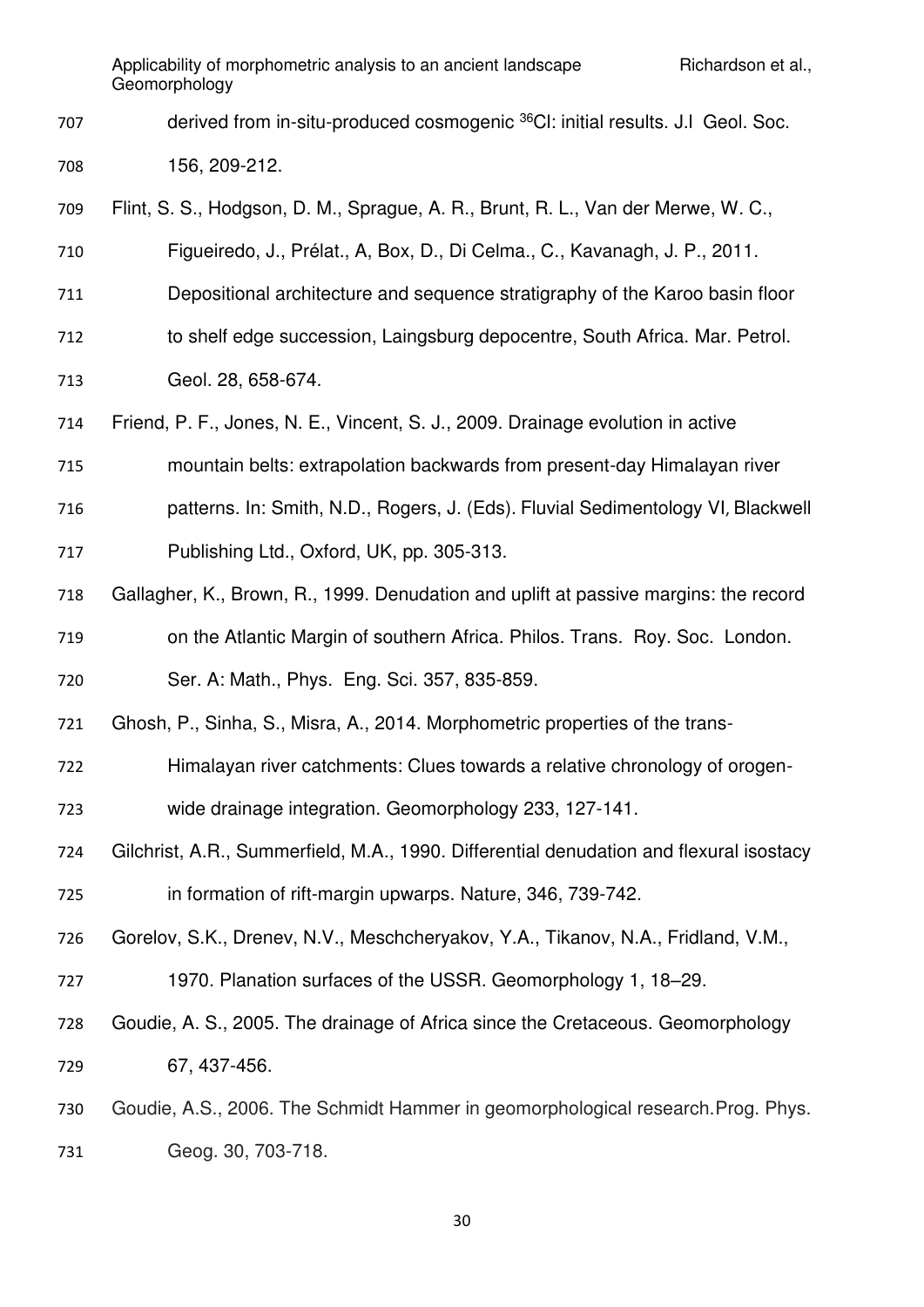- Goudie, A., Viles, H., Allison, R., Day, M., Livingstone, I., Bull, P., 1990. The
- geomorphology of the Napier Range, Western Australia. Trans. Inst. Brit.

Geogr. 15, 308-322.

- Grimaud, J.L., Chardon, D., Beauvais, A., 2014. Very long-term incision dynamics of big rivers. Earth Planet. Sci. Lett. 405, 74-84.
- Gunnell, Y., Braucher, R., Bourles, D., André, G., 2007. Quantitative and qualitative
- insights into bedrock landform erosion on the South Indian craton using
- cosmogenic nuclides and apatite fission tracks. Geol. Soc. Am. Bull. 119, 576- 585.
- Gupta, S., 1997. Himalayan drainage patterns and the origin of fluvial megafans in the Ganges foreland basin. Geology 25, 11-14.
- Hack, J. T., 1960. Interpretation of erosional topography in humid temperate regions. Am. J. Sci. 258-A, 80-97.
- Hack, J. T., 1973. Stream-profile analysis and stream-gradient index. J. Res. US Geol. Sur. 1, 421-429.
- Hancock, G., Willgoose, G., 2001. Use of a landscape simulator in the validation of
- the SIBERIA Catchment Evolution Model: Declining equilibrium landforms.
- Water Resour. Res. 37, 1981-1992.
- Hattingh, J., 2008. Fluvial Systems and Landscape Evolution. In: Lewis, C.
- A. (Ed.). Geomorphology of the Eastern Cape, South Africa, NISC, pp. 21-42.
- Hills, E.S., 1963. Elements of Structural Geology. Methuen, London, 483 pp.
- Horton, R. E., 1932. Drainage-basin characteristics. Trans. Am. Geophys. Union 13,
- 350-361.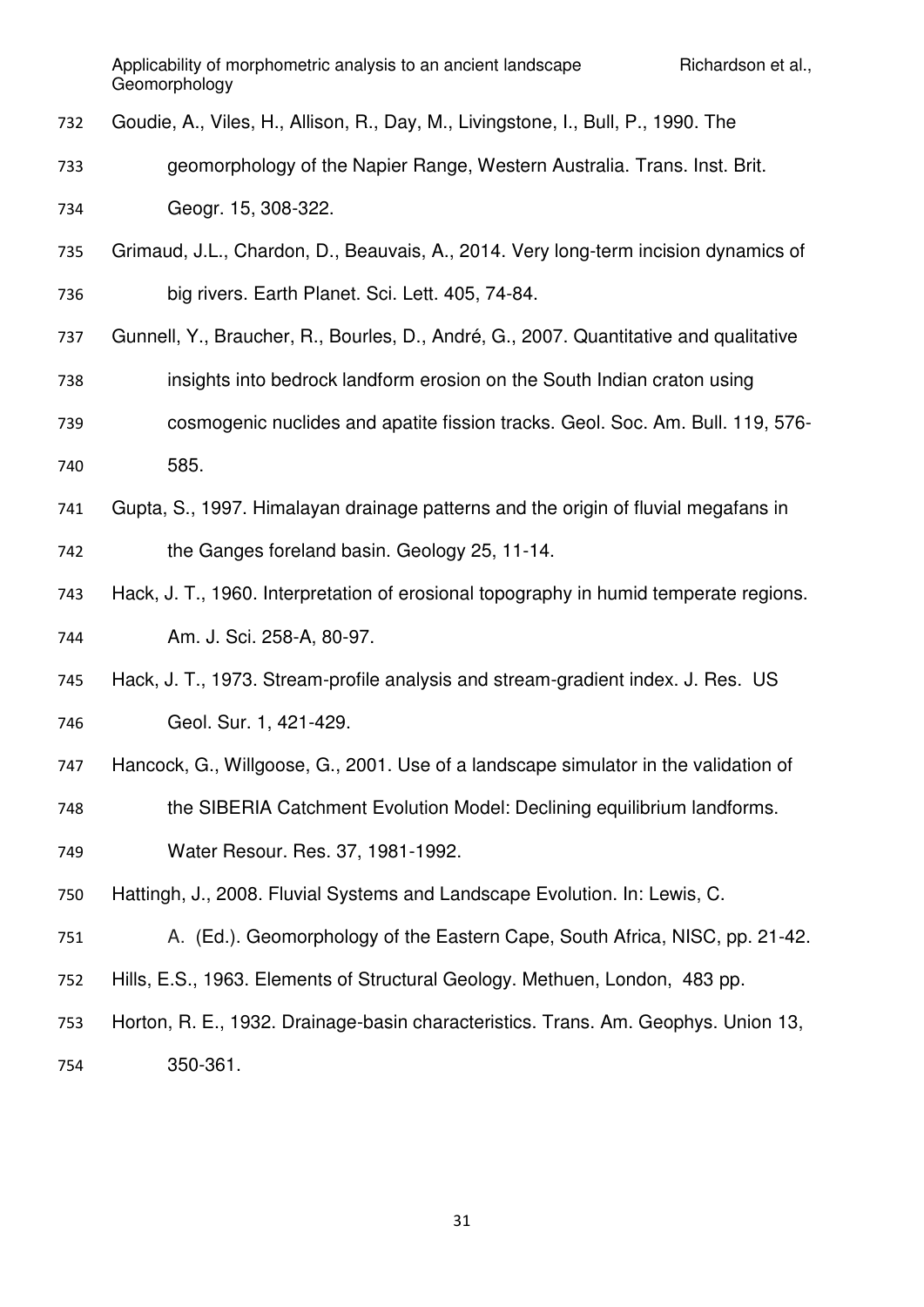- Horton, R. E., 1945. Erosional development of streams and their drainage basins;
- hydrophysical approach to quantitative morphology. Geol. Soc. Am. Bull. 56, 275-370.
- Howard, A. D., 1967. Drainage analysis in geologic interpretation: a summation.
- AAPG Bull. 51, 2246-2259.
- Hurtrez, J. E., Sol, C., Lucazeau, F., 1999. Effect of drainage area on hypsometry
- 761 from an analysis of small-scale drainage basins in the Siwalik Hills (Central Nepal). Earth Surf. Process. Landf. 24, 799-808.
- Jansen, J. D., Codilean, A. T., Bishop, P., Hoey, T. B., 2010. Scale dependence of
- lithological control on topography: Bedrock channel geometry and catchment morphometry in western Scotland. J. Geol. 118, 223-246.
- Jerolmack, D. J., Paola, C., 2010. Shredding of environmental signals by sediment transport. Geophys. Res. Lett. 37, 1-5.
- Keller, E.A., Pinter, N., 2002. Active tectonics: Earthquakes, Uplift and Landscape-Second Edition. Prentice Hall, New Jersey, 362 pp.
- King, L.C., 1951. South African Scenery. 2nd edn. Oliver and Boyd, U.K, pp. 379.
- King, L. C., 1953. Canons of landscape evolution. Geol. Soc. Am. Bull. 64, 721-752.
- King, L.C., 1956a. A geomorphological comparison between Brazil and South Africa.
- Q. J. Geol. Soc. 112, 445–474.
- King, L.C., 1956b. A geomorfologia do Brasil oriental. Rev. Bras. Geogr. 18,186– 263.
- King, L.C., 1963. South African Scenery. Oliver and Boyd, London, United Kingdom, 308 pp.
- King, L.C., 1972. The Natal monocline: explaining the origin and scenery of Natal,
- South Africa. Geology Department, University of Natal, South Africa, 113 pp.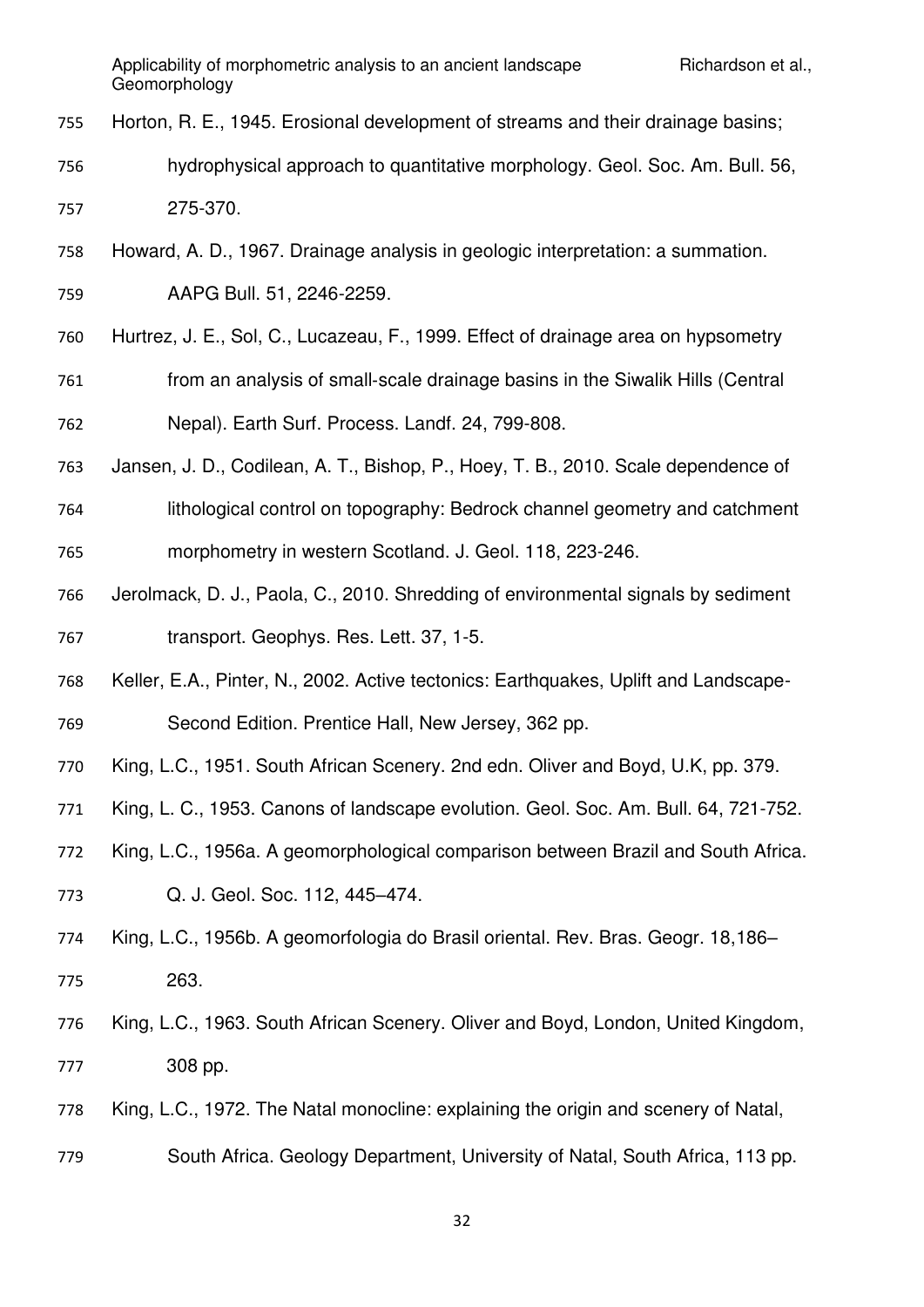Knighton, D., 1998. Fluvial forms and processes: a new perspective. Routledge, 400 pp.

Kounov, A., Niedermann, S., De Wit, M. J., Viola, G., Andreoli, M., Erzinger, J.,

- 2007. Present denudation rates at selected sections of the South African escarpment and the elevated continental interior based on cosmogenic <sup>3</sup>He 785 and <sup>21</sup>Ne. S. Afr. J. Geol. 110, 235-248.
- Kounov, A., Viola, G., De Wit, M., Andreoli, M. A. G., 2009. Denudation along the
- Atlantic passive margin: new insights from apatite fission-track analysis on the
- western coast of South Africa. In: Lisker, F., Ventura, B., Glasmacher, U.A
- (Eds.),Thermochronological Methods: From Palaeotemperature Constraints to

Landscape Evolution Models, Geol. Soc. London, Spec. Publ. 324, 287-306.

Kounov, A., Niedermann, S., de Wit, M. J., Codilean, A. T., Viola, G., Andreoli, M.,

792 Christl, M., 2015. Cosmogenic <sup>21</sup>Ne and <sup>10</sup>Be reveal a more than 2 Ma Alluvial

Fan Flanking the Cape Mountains, South Africa. S. Afr. J. Geol. 118, 129-144.

Lidmar-Bergström, K., 1988. Exhumed cretaceous landforms in south Sweden. Z.

Geomorph. Supplement Band 72, 21–40.

 Manjoro, M. 2015. Structural control of fluvial drainage in the western domain of the Cape Fold Belt, South Africa. J. Afr. Earth Sci. 101, 350-359.

Midgley, G. F., Hannah, L., Millar, D., Thuiller, W., Booth, A., 2003. Developing

regional and species-level assessments of climate change impacts on

```
800 biodiversity in the Cape Floristic Region. Biol. Cons. 112, 87-97.
```
- Miller, V.C., 1953. A Quantitative Geomorphic Study of Drainage Basin
- Characteristics in the Clinch Mountain Area. New York. Columbia University,
- Virginia and Tennessee, Project. NR, Technical Report, 389-402.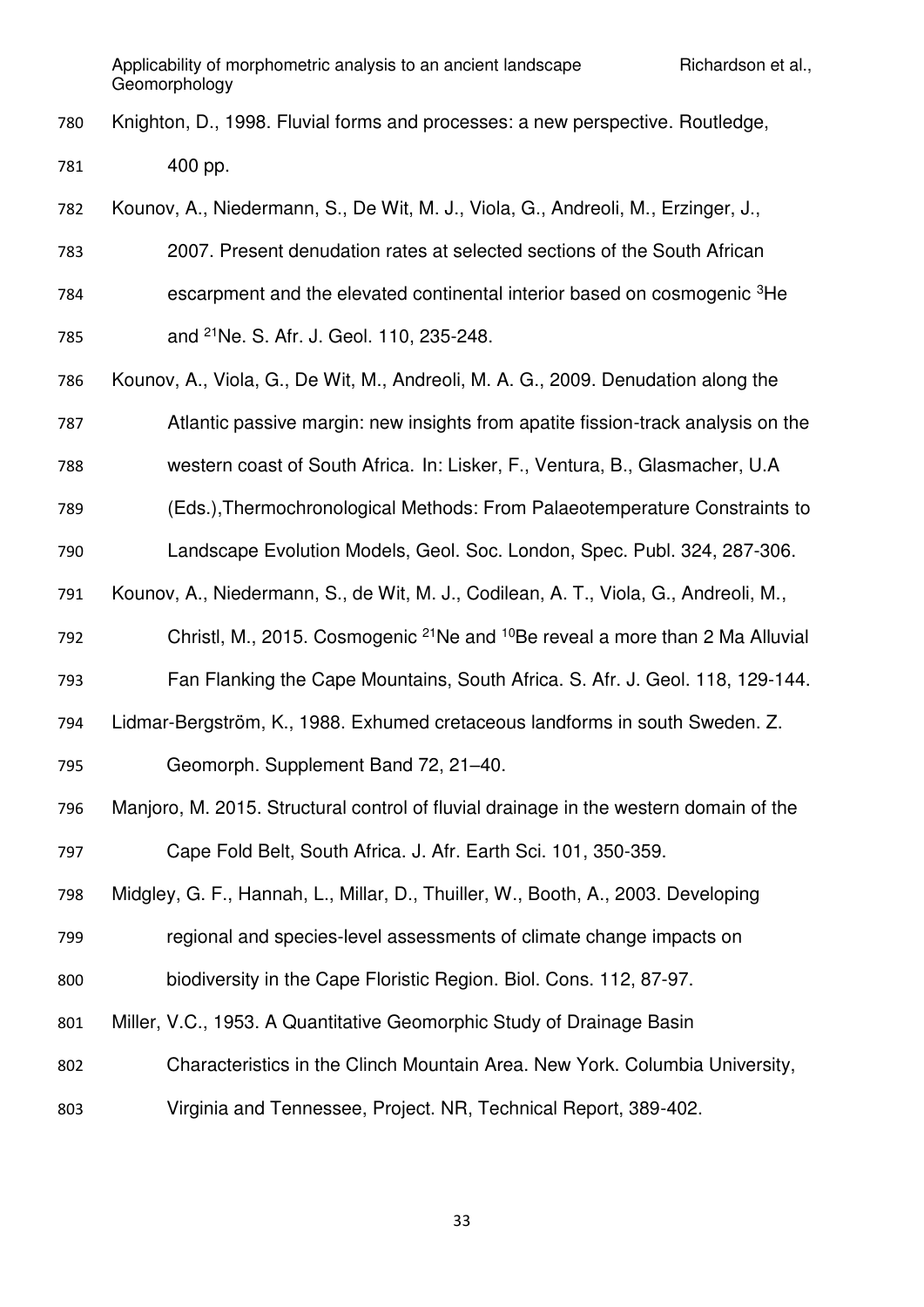- Montgomery, D. R., Balco, G., Willett, S. D., 2001. Climate, tectonics, and the morphology of the Andes. Geology 29, 579-582.
- Moore, A., Blenkinsop, T., 2002. The role of mantle plumes in the development of continental-scale drainage patterns: the southern African example revisited. S. Afr. J. Geol. 105, 353-360.
- Moore, A., Blenkinsop, T., 2006. Scarp retreat versus pinned drainage divide in the formation of the Drakensberg escarpment, southern Africa. S. Afr. J. Geol. 109, 599-610.
- Moore, A., Blenkinsop, T., Cotterill, F. W., 2009. Southern African topography and erosion history: plumes or plate tectonics? Terra Nova 21, 310-315.
- Ohmori, H., 1993. Changes in the hypsometric curve through mountain building
- resulting from concurrent tectonics and denudation. Geomorphology 8, 263- 277
- Ollier, C., 1991. Ancient landscapes. Belhaven Press, London/New York, 233 pp.
- Ollier, C., Pain, C. 2000. The origin of mountains. Routledge, London/New York, 345 819 pp.
- Özbek, A., 2009. Variation of Schmidt hammer values with imbrication direction in clastic sedimentary rocks. *Int. J. Rock Mech. Min. Sci. 46*, 548-554.
- Panario, D., Gutiérrez, O., Sánchez Bettucci, L., Peel, E., Oyhantçabal, P., Rabassa,
- J., 2014. Ancient landscapes of Uruguay. In: Rabassa, J., Ollier, C. (Eds.)
- Gondwana landscapes in southern South America, pp. 161–199.
- Partridge, T.C., 1998. Of diamonds, dinosaurs and diastrophism: 150 million
- years of landscape evolution in southern Africa. S. Afr. J. Geol. 101, 165–184.
- Partridge, T. C., Maud, R. R., 1987. Geomorphic evolution of southern Africa since
- the Mesozoic. S. Afr. J. Geol. 90, 179-208.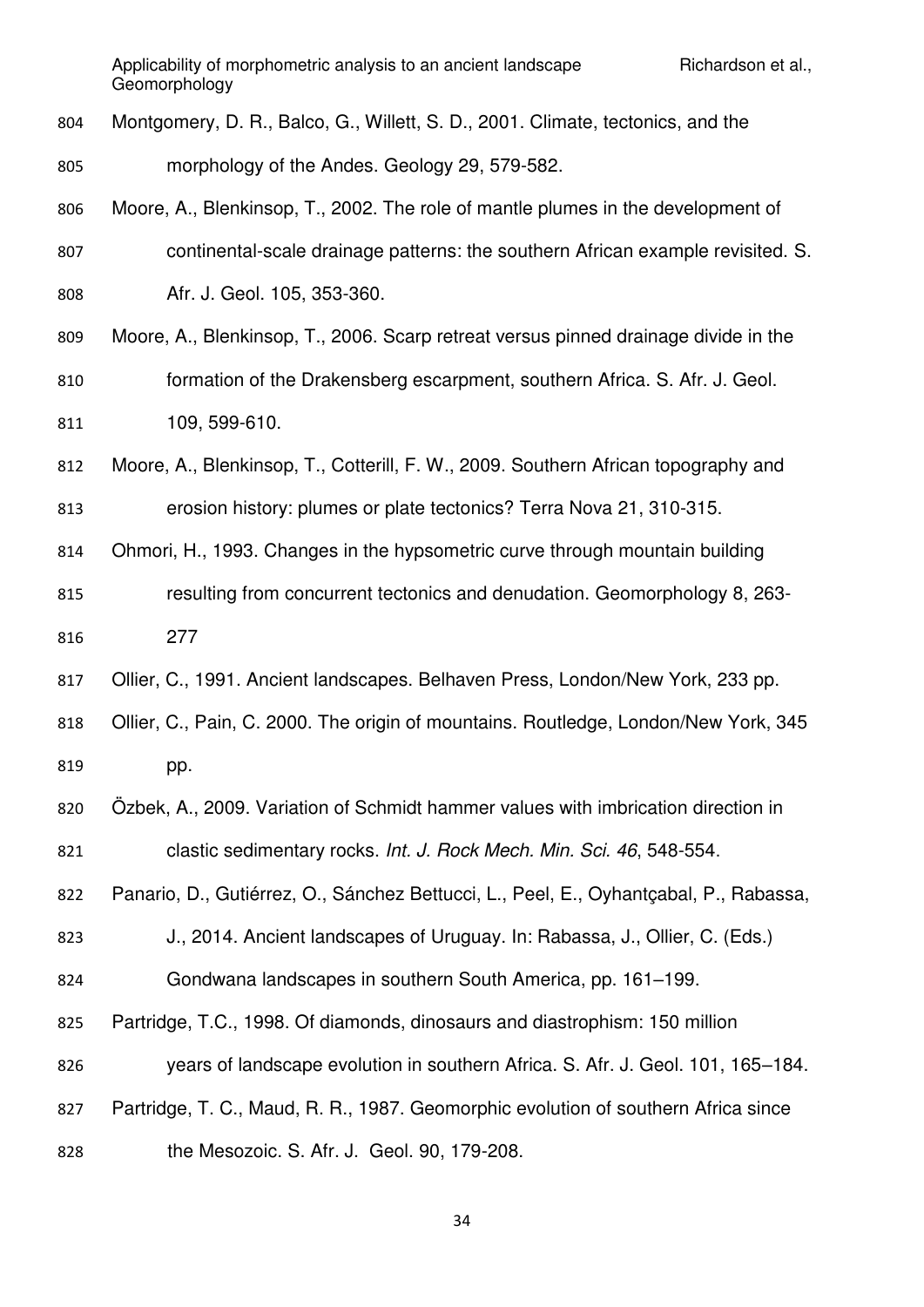- Paton, D. A., 2006. Influence of crustal heterogeneity on normal fault dimensions
- and evolution: southern South Africa extensional system. J. Struct. Geol. 28, 868-886.
- Peulvast, J. P., Bétard, F., 2015. A history of basin inversion, scarp retreat and
- shallow denudation: The Araripe basin as a keystone for understanding long-
- term landscape evolution in NE Brazil. Geomorphology 233, 20-40.
- Prince, P. S., Spotila, J. A., Henika, W. S., 2011. Stream capture as driver of
- transient landscape evolution in a tectonically quiescent setting. Geology 39, 823-826.
- Richards, K., 1982. Rivers, Form and Processes in Alluvial channels. London:
- Methuen, 358 pp.
- Rogers, C. A., 1903. The geological history of the Gouritz River system. Trans. S. Afr. Philos. Soc. 14, 375-384.
- Romans, B. W., Castelltort, S., Covault, J. A., Fildani, A., Walsh, J. P., 2015.
- Environmental signal propagation in sedimentary systems across
- timescales. Earth-Sci. Rev. DOI: 10.1016/j.earscirev.2015.07.012
- Rust, D.J., Summerfield, M.A., 1990. Isopach and borehole data as indicators of
- 846 rifted margin evolution in southwestern Africa. Mar. Petrol. Geol. 7, 277-287.
- Scharf, T. E., Codilean, A. T., de Wit, M., Jansen, J. D., Kubik, P., W. 2013. Strong
- rocks sustain ancient postorogenic topography in southern Africa. Geology 41, 331-334.
- Schumm, S. A., 1956. Evolution of drainage systems and slopes in badlands at
- Perth Amboy, New Jersey. Geol. Soc. Am. Bull. 67, 597-646.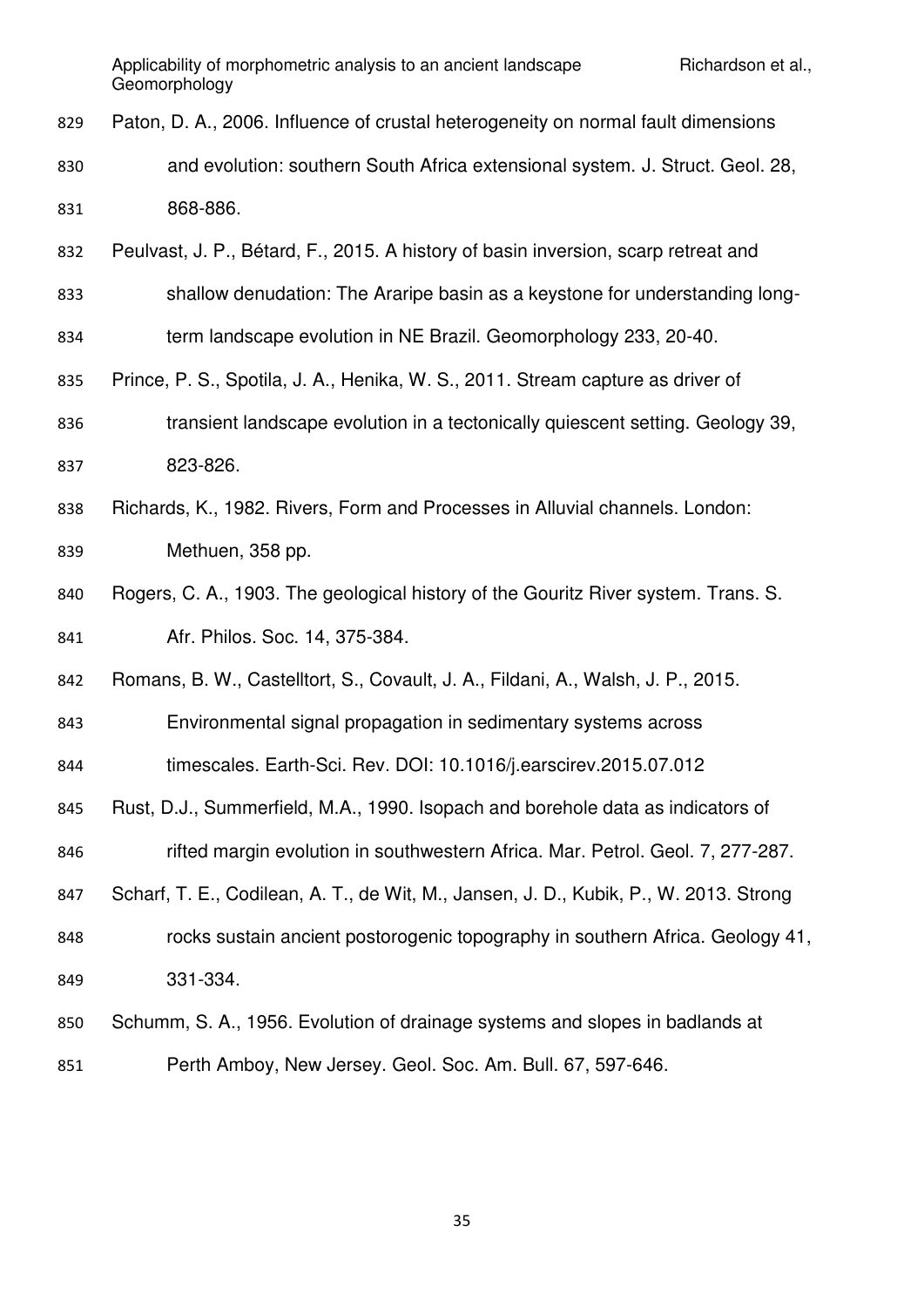- Seydack, A. H., Bekker, S. J.,. Marshall, A. H. 2007. Shrubland fire regime scenarios
- in the Swartberg Mountain Range, South Africa: Implications for fire
- management. Int. J. Wildland Fire 16, 81-95.
- Shelton, C. M., 2015. Rebound hardness results for raw material located near
- Pinnacle Point, South Africa and the implications thereof. Ma Thesis, The
- University of Texas, America.
- Sklar, L. S., Dietrich, W. E., 2001. Sediment and rock strength controls on river incision into bedrock. Geology 29, 1087-1090.
- Snyder, N. P., Whipple, K. X., Tucker, G. E., Merritts, D. J., 2000. Landscape
- response to tectonic forcing: Digital elevation model analysis of stream
- profiles in the Mendocino triple junction region, northern California. Geol. Soc.
- Am. Bull. 112, 1250-1263.
- Spikings, A. L., Hodgson, D. M., Paton, D. A., Spychala, Y. T., 2015. [Palinspastic](http://eprints.whiterose.ac.uk/87196/)
- [restoration of an exhumed deep-water system: a workflow to improve](http://eprints.whiterose.ac.uk/87196/)
- [paleogeographic reconstructions.](http://eprints.whiterose.ac.uk/87196/) Interpretation, 3, SAA71-SAA87
- <http://dx.doi.org/10.1190/INT-2015-0015.1>
- Strahler, A. N., 1952. Hypsometric (Area-Altitude) Analysis of Erosional Topography.
- Geol. Soc. Am. Bull. 63, 1117.
- Strahler, A. N.,1957. Quantitative analysis of watershed geomorphology. J. Civil Eng. 101, 1258-1262.
- Strahler, A.N., 1964. Quantitative geomorphology of drainage basins and channel
- networks. In: V. T. Chow (Ed), Handbook of Applied Hydrology. McGraw Hill
- Book Company, New York, pp. 39-76.
- Summerfield, M. A., 1991. Global geomorphology. Routledge, pp. 537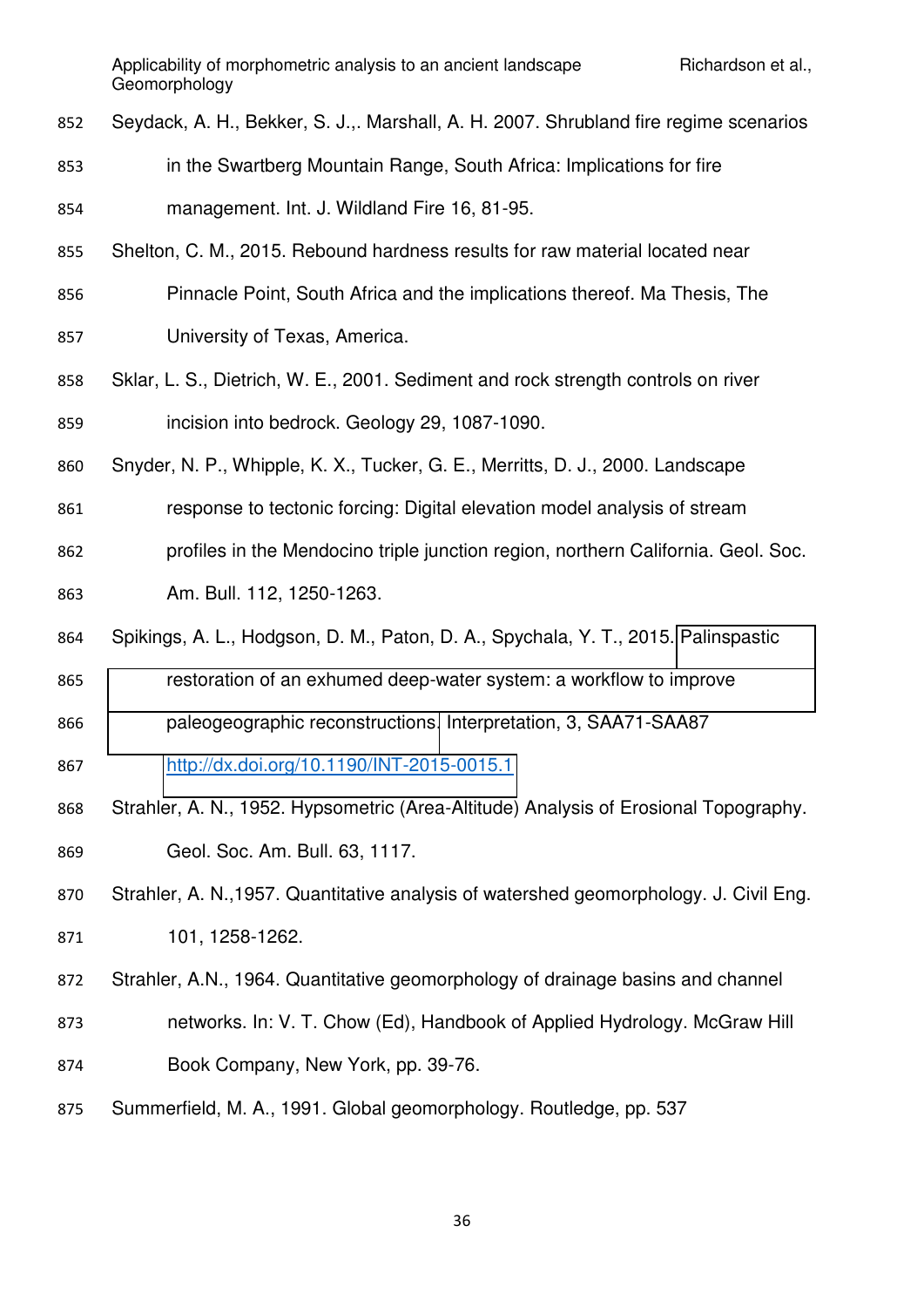- Tankard, A., Welsink, H., Aukes, P., Newton, R., Stettler, E., 2009. Tectonic
- evolution of the Cape and Karoo basins of South Africa. Mar. Petrol. Geol. 26, 1379-1412.
- Tinker, J., De Wit, M., Brown, R., 2008a. Mesozoic exhumation of the southern
- Cape, South Africa, quantified using apatite fission track thermochronology.
- Tectonophysics 455, 77-93.
- Tinker, J., de Wit, M., Brown, R., 2008b. Linking source and sink: evaluating the balance between onshore erosion and offshore sediment accumulation since Gondwana break-up, South Africa. Tectonophysics 455, 94-103.
- Tinkler, K., Wohl, E., 1998. A primer on bedrock channels. In: Tinkler, K.J., Wohl,
- E.E. (Eds.), Rivers over rock: Fluvial processes in bedrock channels, pp. 1-18.
- Tooth, S., Brandt, D., Hancox, P. J., McCarthy, T. S., 2004. Geological controls on alluvial river behaviour: a comparative study of three rivers on the South African Highveld. J. Afr. Earth Sci. 38, 79-97.
- Twidale, C. R., 2007a. Ancient Australian Landscapes. Rosenberg Pub Pty Limited, **144 pp.**
- Twidale, C.R., 2007b. Bornhardts and associated fracture patterns. Rev.
- Asoc. Geol. Argent. 62, 139–153.
- van der Beek, P., Summerfield, M.A., Braun, J., Brown, R. W., Fleming, A.,
- 2002.Modelling post breakup landscape development and denudational
- history across the southeastern African (Drakensberg Escarpment) margin. J.
- Geophys. Res. 107, B12.
- Walcott, R. C., Summerfield, M. A., 2008. Scale dependence of hypsometric
- integrals: An analysis of southeast African basins. Geomorphology 96, 174-
- 186.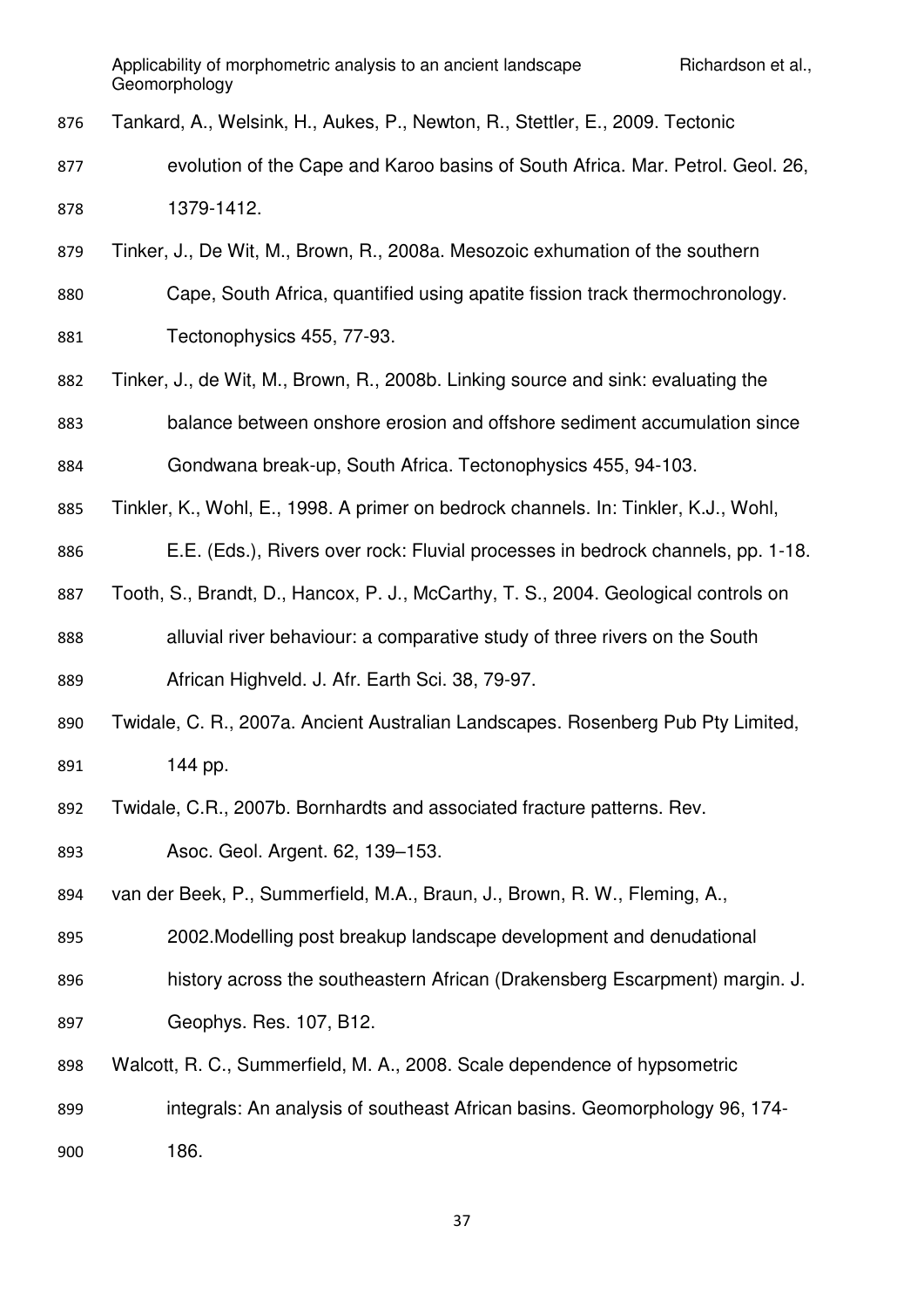- Whipple, K. X., 2004. Bedrock rivers and the geomorphology of active orogens.
- Annu. Rev. Earth Planet. Sci. 32, 151-185.
- Zernitz, E. R., 1932. Drainage patterns and their significance. J. Geol. 40, 498-521.
- Zhang, W., Oguchi, T., Hayakawa, Y. S., Peng, H., 2013. Morphometric analyses of
- Danxia landforms in relation to bedrock geology: a case of Mt. Danxia,
- Guangdong Province, China. Open Geol. J. 7, 54-62.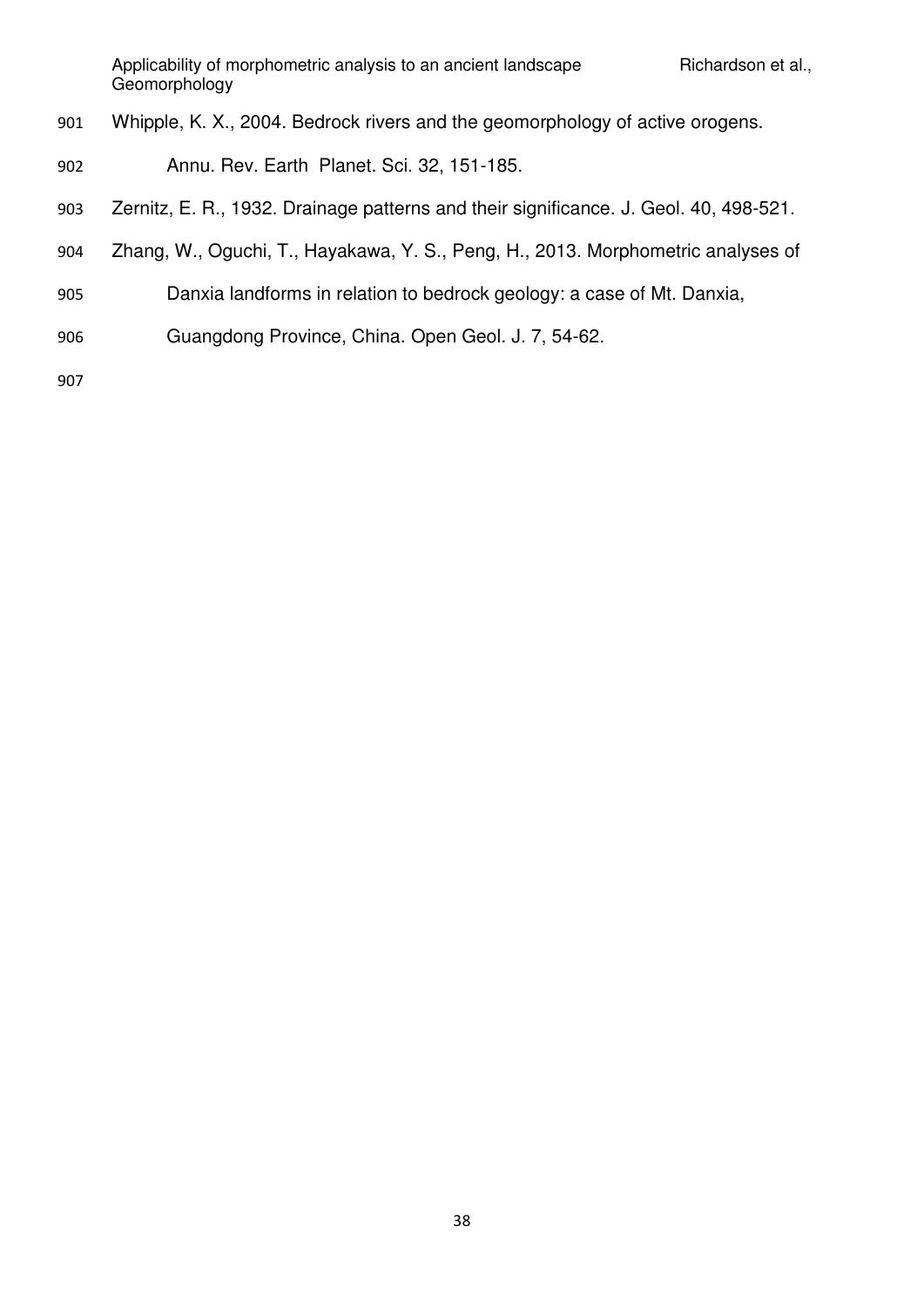908 Figure Captions

909

- 910 **Table 1**
- 911 Variation in drainage density for the main lithological groups of the Gouritz
- 912 catchment

| Lithology          | Drainage density (km/km <sup>2</sup> ) |
|--------------------|----------------------------------------|
| Igneous intrusions | 0.28                                   |
| Quartzites         | 0.23                                   |
| Cango Cave group   | 0.37                                   |
| Uitenhage group    | 0.35                                   |
| Karoo Supergroup   | 0.44                                   |
| Cape Supergroup    | 0.37                                   |

# 913

## 914 *Table 2*

# 915 *Linear aspects of the Gouritz catchment*

| <b>Stream order</b> | <b>Stream</b> | Average       | <b>Bifurcation ratio</b> |
|---------------------|---------------|---------------|--------------------------|
|                     | number        | stream length |                          |
|                     |               | (km)          |                          |
|                     |               |               |                          |
|                     | 2811          | 5.36          | 3.45                     |
| 2                   | 814           | 9.29          | 3.86                     |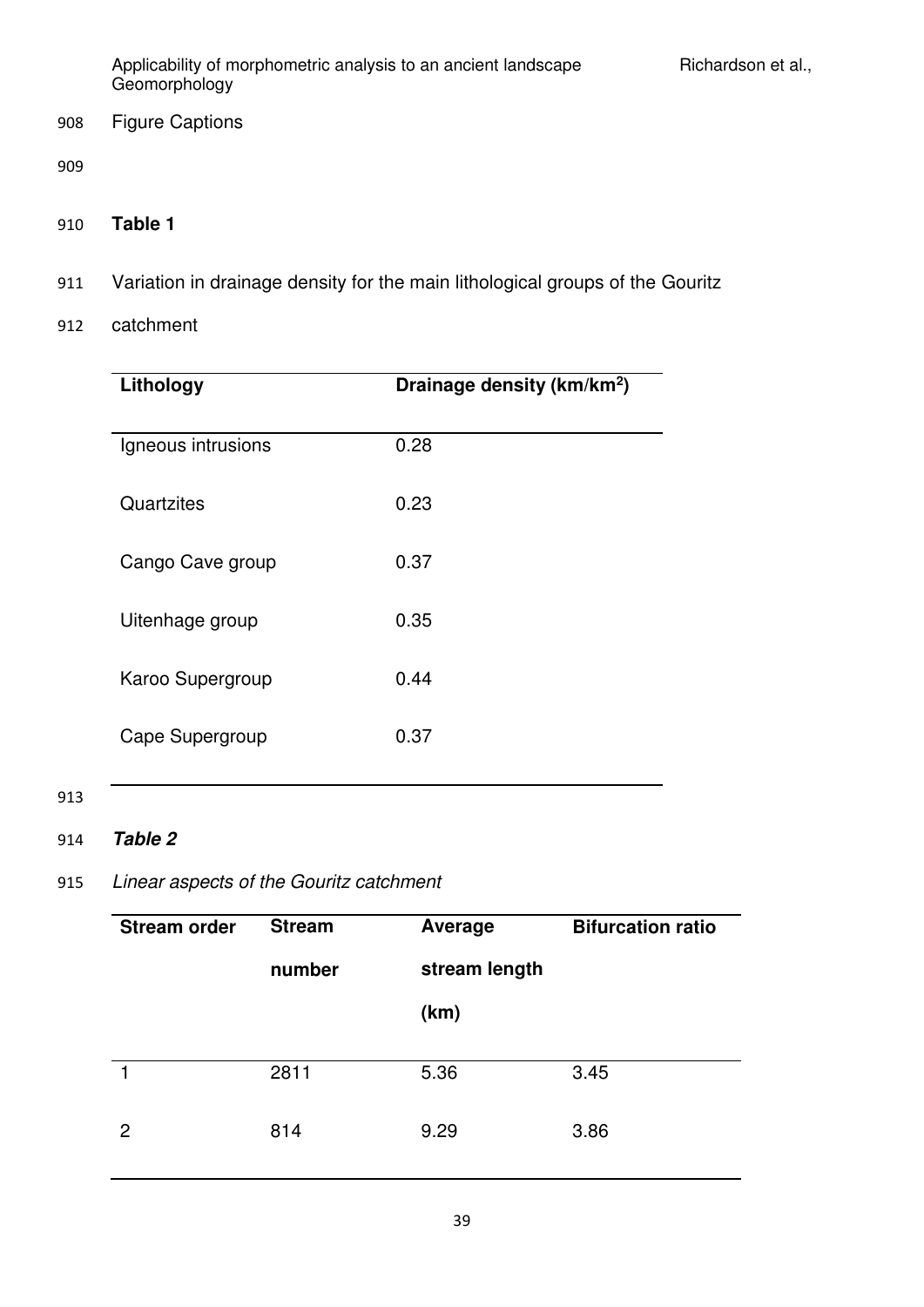| $ -$           |                  |        |      |
|----------------|------------------|--------|------|
| $\mathbf{3}$   | 211              | 17.51  | 3.91 |
| $\overline{4}$ | 54               | 30.01  | 6.00 |
| 5              | $\boldsymbol{9}$ | 117.77 | 4.50 |
| 6              | $\overline{2}$   | 52.44  | 2.00 |
| 7              | 1                | 355.96 |      |
| Mean           |                  |        | 3.39 |

916

# 917 *Table 3*

918 *Variation in hypsometric integral in the western-draining catchments with stream* 

919 *order* 

| <b>Stream</b>            | $\mathbf N$    | <b>Highest</b> | Lowest                  | <b>Mean</b> | Range | <b>Standard</b> |
|--------------------------|----------------|----------------|-------------------------|-------------|-------|-----------------|
| order                    |                |                | hypsometric hypsometric |             |       | deviation       |
|                          |                | integral       | integral                |             |       |                 |
|                          |                |                |                         |             |       |                 |
| $\mathbf{1}$             | 18             | 0.53           | 0.32                    | 0.43        | 0.21  | 0.62            |
| $\overline{2}$           | 13             | 0.69           | 0.27                    | 0.43        | 0.42  | 0.11            |
| 3                        | 13             | 0.51           | 0.23                    | 0.38        | 0.27  | 0.75            |
| $\overline{\mathcal{A}}$ | 3              | 0.38           | 0.18                    | 0.30        | 0.20  | 0.10            |
| 5                        | $\mathbf{1}$   |                |                         | 0.24        |       |                 |
| 6                        | $\overline{c}$ |                |                         | 0.30        |       |                 |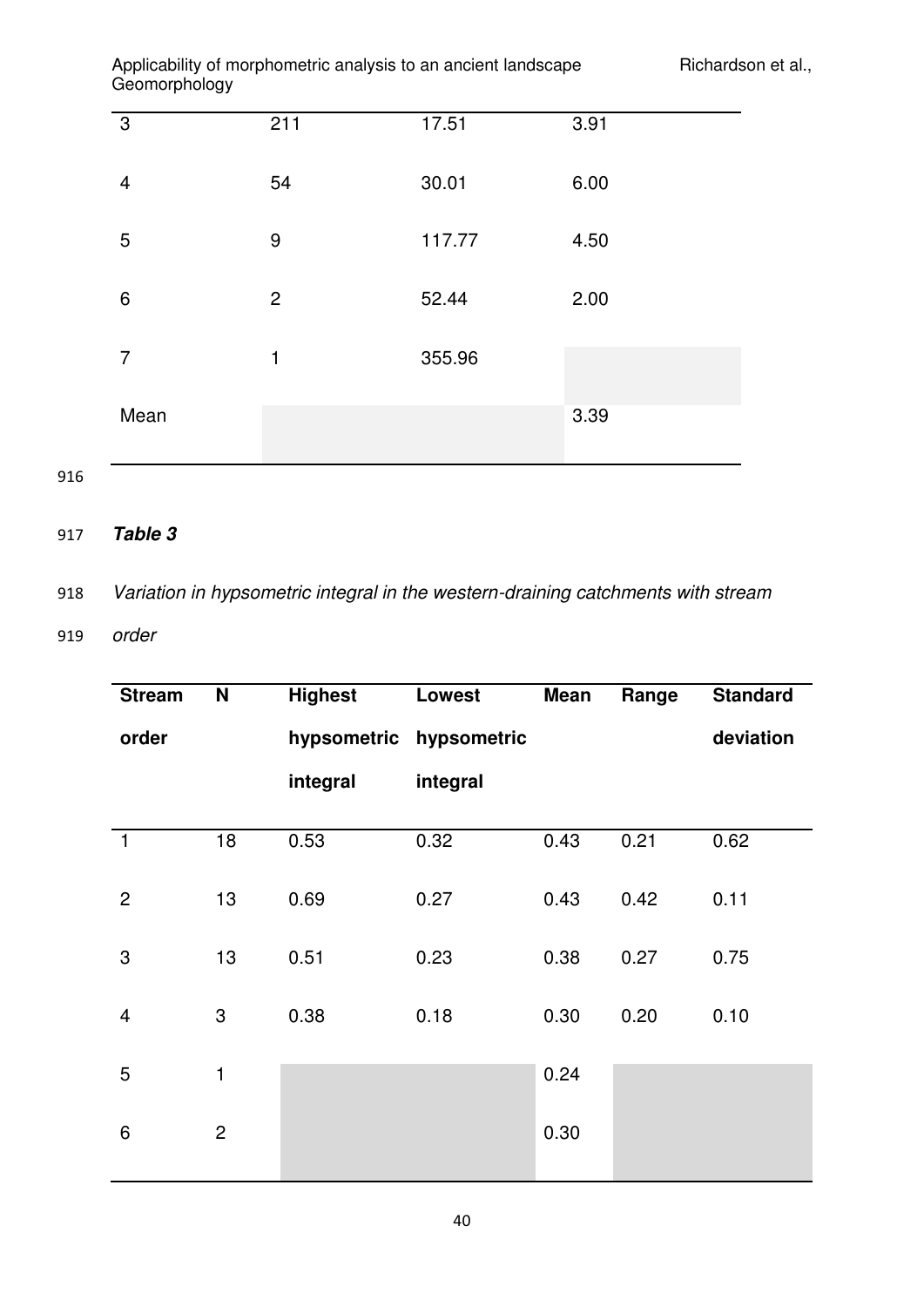920

## 921 *Table 4*

## 922 *Variation in hypsometric integral with catchment location*

| Location         | N              | <b>Highest</b> | <b>Lowest</b> | <b>Mean</b> | Range | <b>Standard</b> |
|------------------|----------------|----------------|---------------|-------------|-------|-----------------|
|                  |                | hypsometric    | hypsometric   |             |       | deviation       |
|                  |                | integral       | integral      |             |       |                 |
|                  |                |                |               |             |       |                 |
| Coastal          | $\overline{7}$ | 0.69           | 0.19          | 0.35        | 0.50  | 0.17            |
|                  |                |                |               |             |       |                 |
| Cape Fold        | 14             | 0.56           | 0.30          | 0.41        | 0.26  | 0.07            |
|                  |                |                |               |             |       |                 |
| <b>Belt</b>      |                |                |               |             |       |                 |
|                  |                |                |               |             |       |                 |
| Central Karoo 28 |                | 0.53           | 0.25          | 0.41        | 0.28  | 0.07            |
|                  |                |                |               |             |       |                 |
|                  |                |                |               |             |       |                 |

923

924 *Fig. 1.The location of the Gouritz catchment in southern South Africa and the six*  925 *major tributaries and major extension faults. A simplified geological map is also*  926 *shown highlighting the main rock types.* 

927

928 *Fig. 2.(A) Topography variation within the Gouritz catchment showing the main*  929 *physiographic regions; (B) Hammond's landform classification map indicating the*  930 *catchment is dominated by plains and mountains.* 

931

932

933 *Fig. 3. Relative resistance of rock types within the Gouritz catchment. Quartzite* 

934 *(Table Mountain Group) and dolerites are the most resistant rock types. The values* 

935 *indicate Schmidt hammer results from the study area, italicised numbers are from*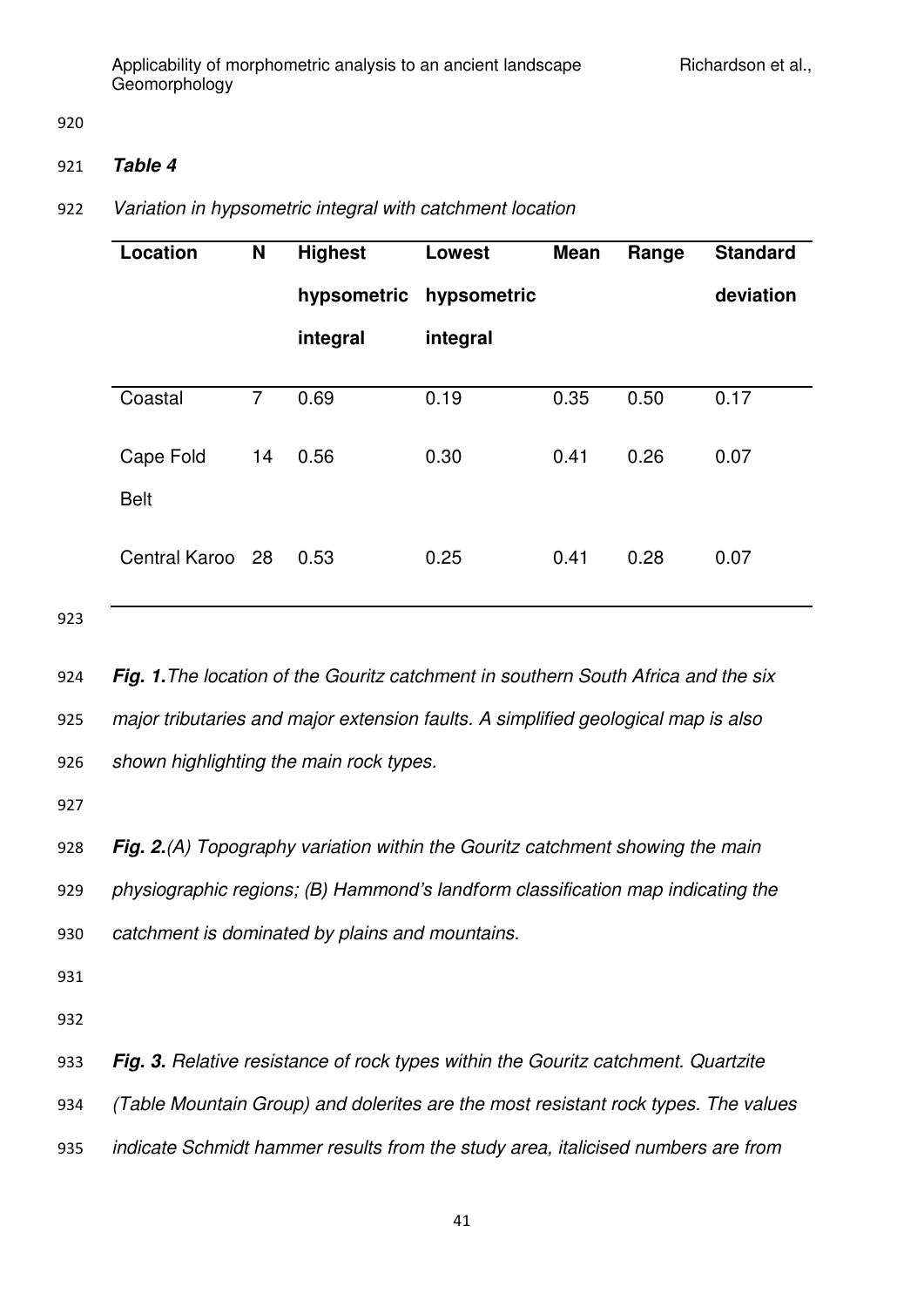*published studies of the same rock type (1 – Özbek, 2009; 2 – Dardis and Beckedahl* 

*1991; 3 – Goudie, 2006; 4 – Shelton, 2015; 5 - Goudie et al., 1990).* 

- *Fig. 4.(A) Drainage pattern of the Cape Fold Belt and Coastal physiographic region,*
- *showing stream order 3 streams categorised by shape. See Fig. 1 for location. (B)*
- *and (C) show evidence of stream capture and linear streams confined by folding.*

- *Fig. 5. Long profiles of the Gouritz catchment and main tributaries: (A) Buffels River,*
- *(B) Touws River, (C) Olifants River, (D) Traka River, (E) Gamka River and (F) Dwyka*
- *River.*

- *Fig. 6. Normalised stream length gradient and the relationship to simplified geology*
- *within the Gouritz catchment. The locations of knickpoints within the smaller*
- *catchments of the Swartberg range are also shown.*

*Fig. 7. The sinusoidal hypsometric curve of the Gouritz catchment.* 

- *Fig. 8. Relationship between location, catchment properties, and hypsometric*
- *integral: (A) area, (B) circularity, (C) relief, (D) dissection, and (E) distance from*
- *mouth of Gouritz River. The R<sup>2</sup> values indicate no correlation between catchment*
- *properties and hypsometric integral.*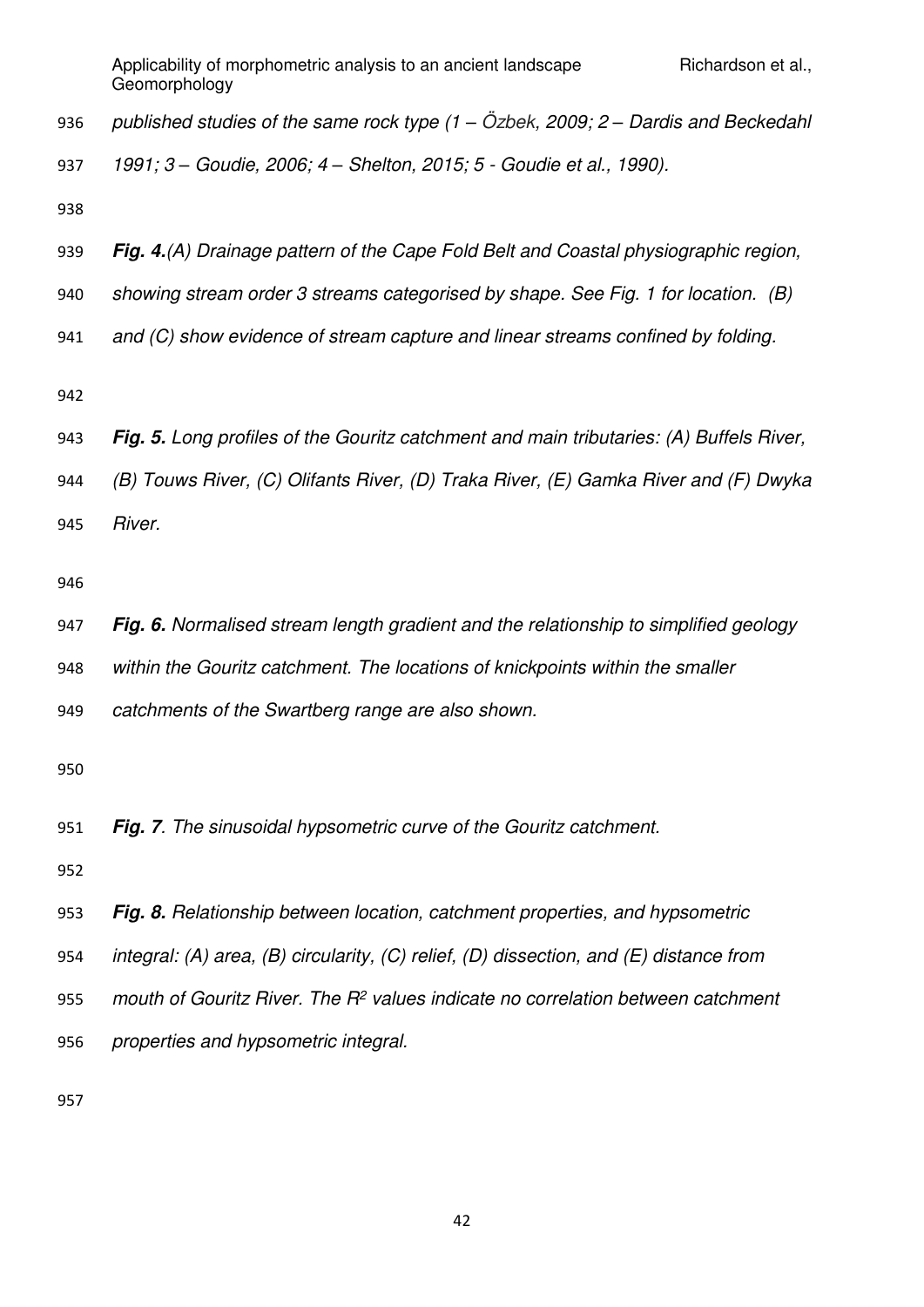*Fig. 9. (A) Distribution of 'type' curves (straight, convex, concave, and sinusoidal) where RA is relative area and RE is relative elevation; (B) variation in curve shape toward the escarpment. Data extracted from every fifth catchment: (C) area of catchments below 50% of the maximum elevation within the basin; (D) the average lengths of stream order 1 to 6 streams draining the Western Cape.* 

*Fig. 10. Hypsometric curves and lithostratigraphic units for stream order 1-6 (A-F)* 

*catchments draining the western side of the Gouritz catchment. Inflection points in* 

*the curve are highlighted. The numbers indicate the gradient of each section,* 

*delineated by a change in curve shape.* 

| <b>Fig. 11.</b> Synthesis diagram showing the differences between young and ancient   |
|---------------------------------------------------------------------------------------|
| catchments and the impact on morphometric indices. Within young landscapes,           |
| recent tectonic activity is represented as knickpoints and straight hypsometric       |
| curves. However, in ancient catchments this signal is diminished, resulting in pinned |
| knickpoints on lithological divides, sinusoidal curves, and composite effects of      |
| multiple factors that make it hard to distinguish dominant controls.                  |
|                                                                                       |
|                                                                                       |
|                                                                                       |
|                                                                                       |
|                                                                                       |
|                                                                                       |
|                                                                                       |
|                                                                                       |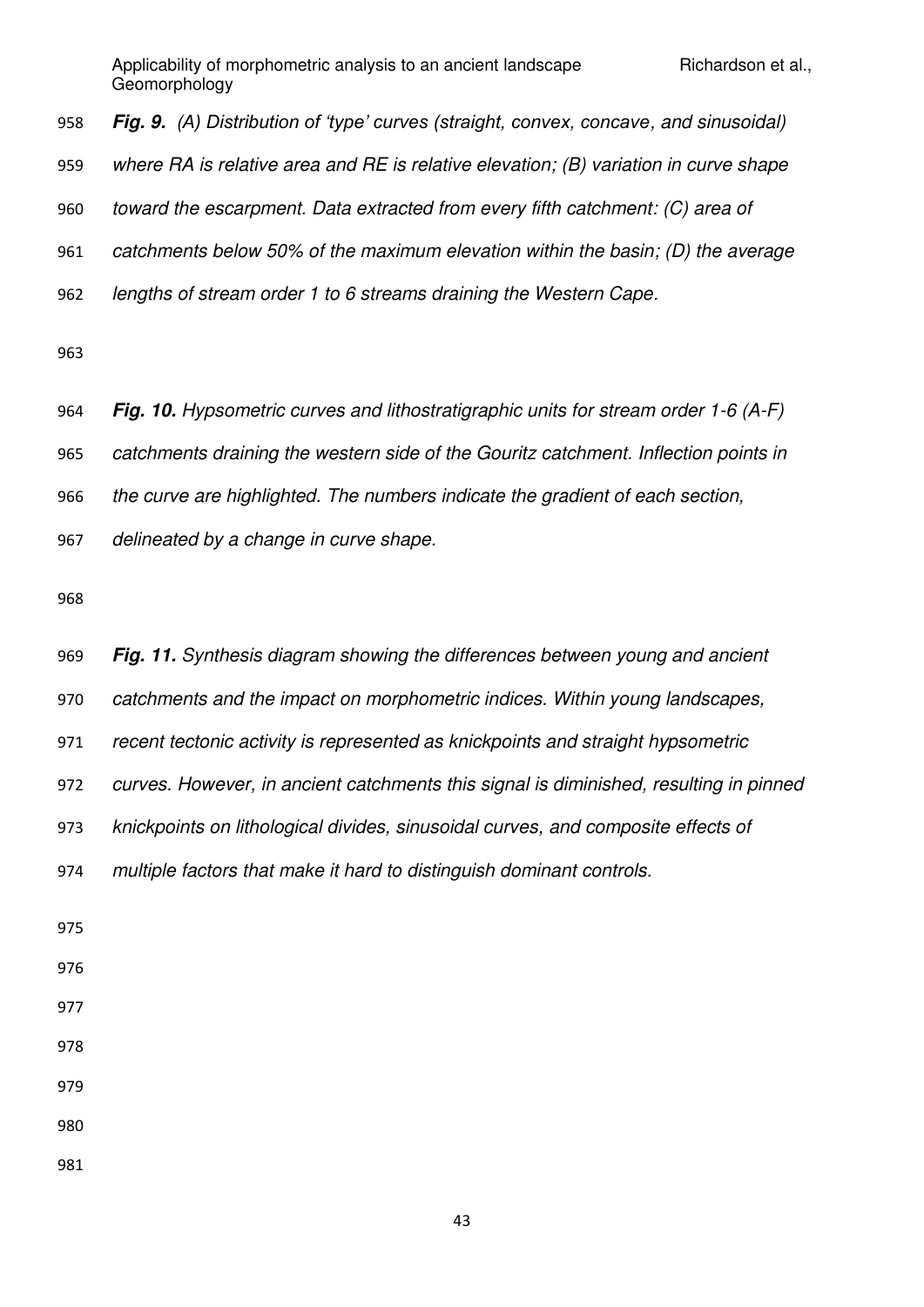Figure 1



- 
- 
- 
- 
- 
- 
- 
- 
-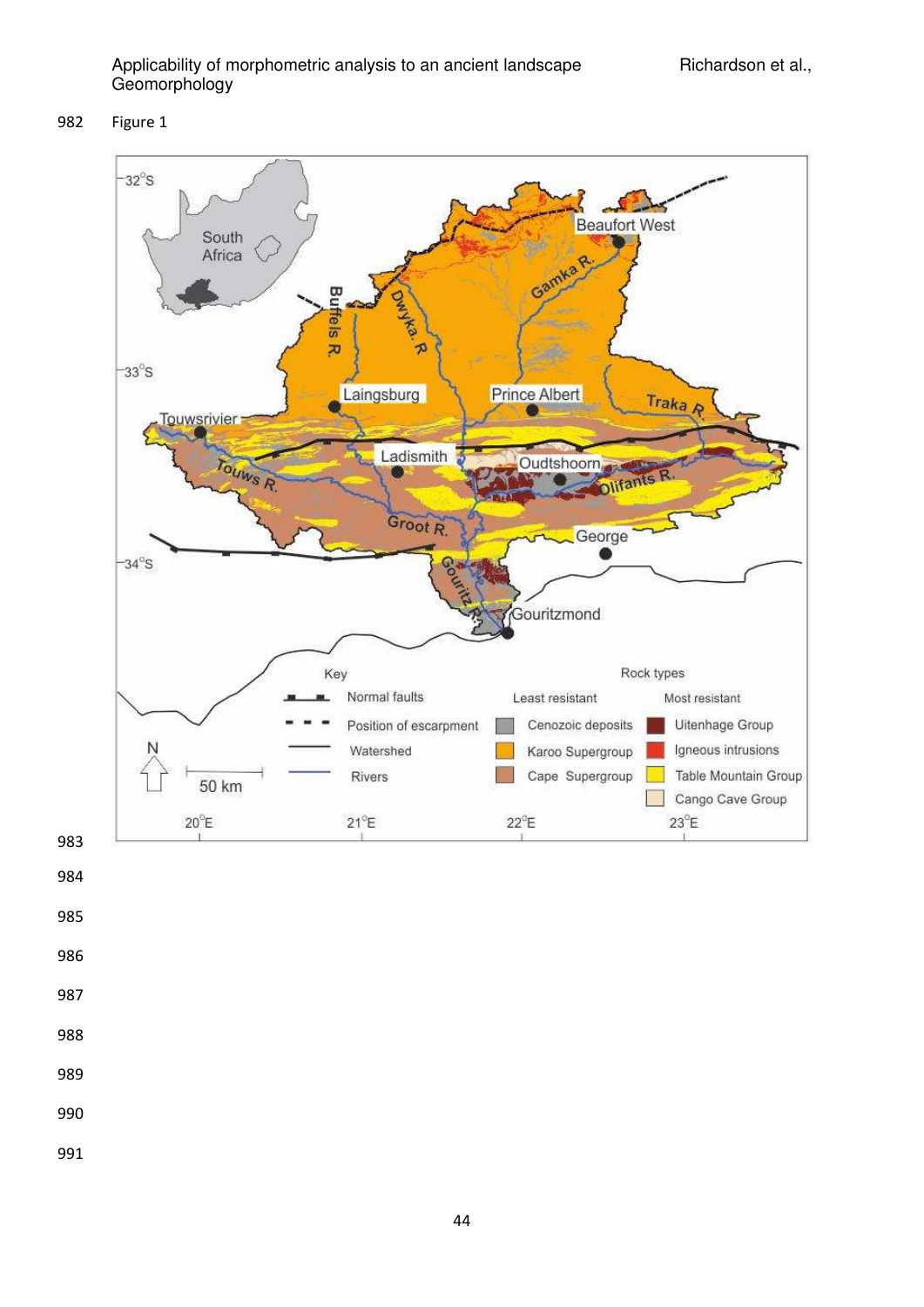### Figure 2

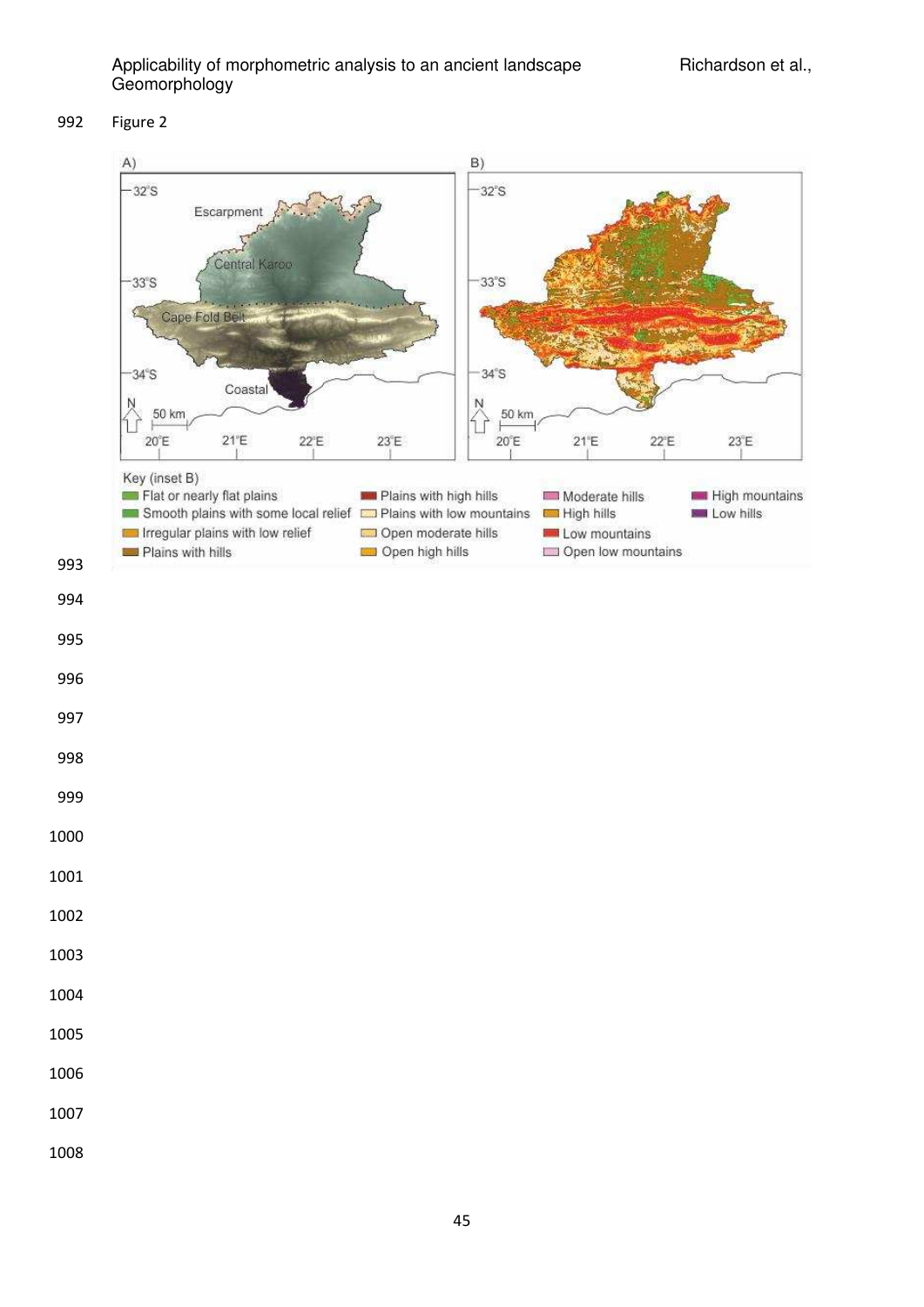

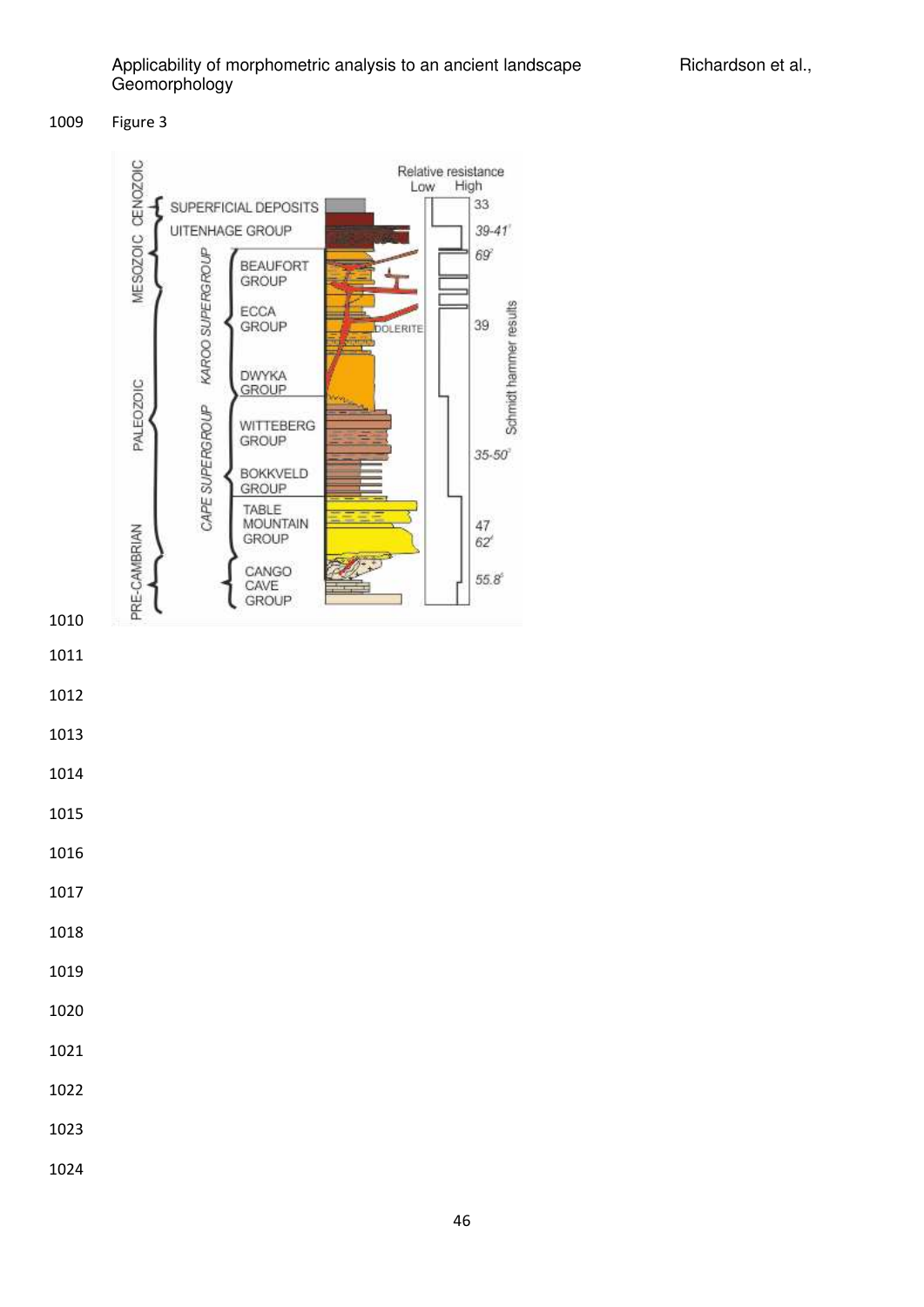Figure 4

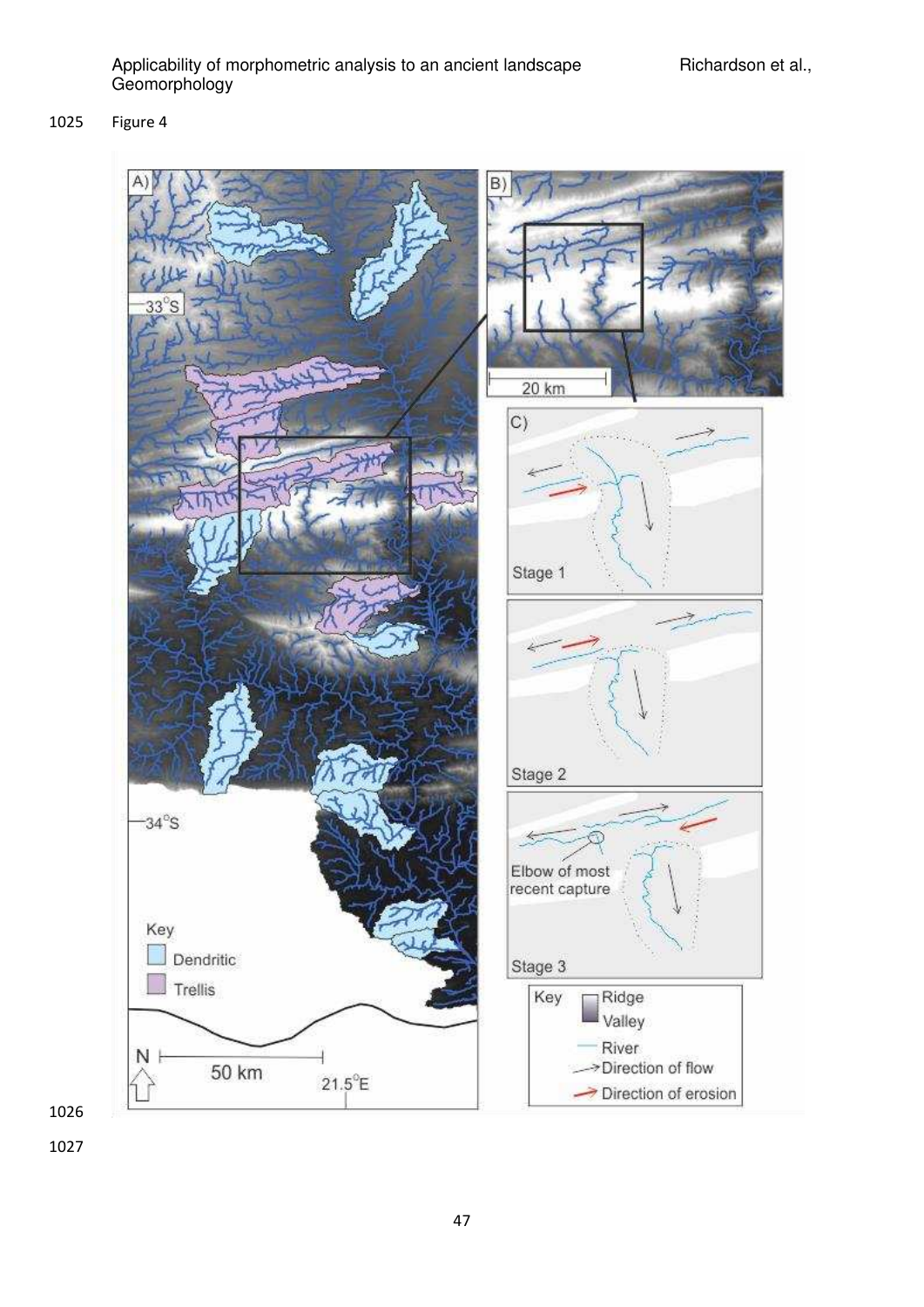

Figure 5

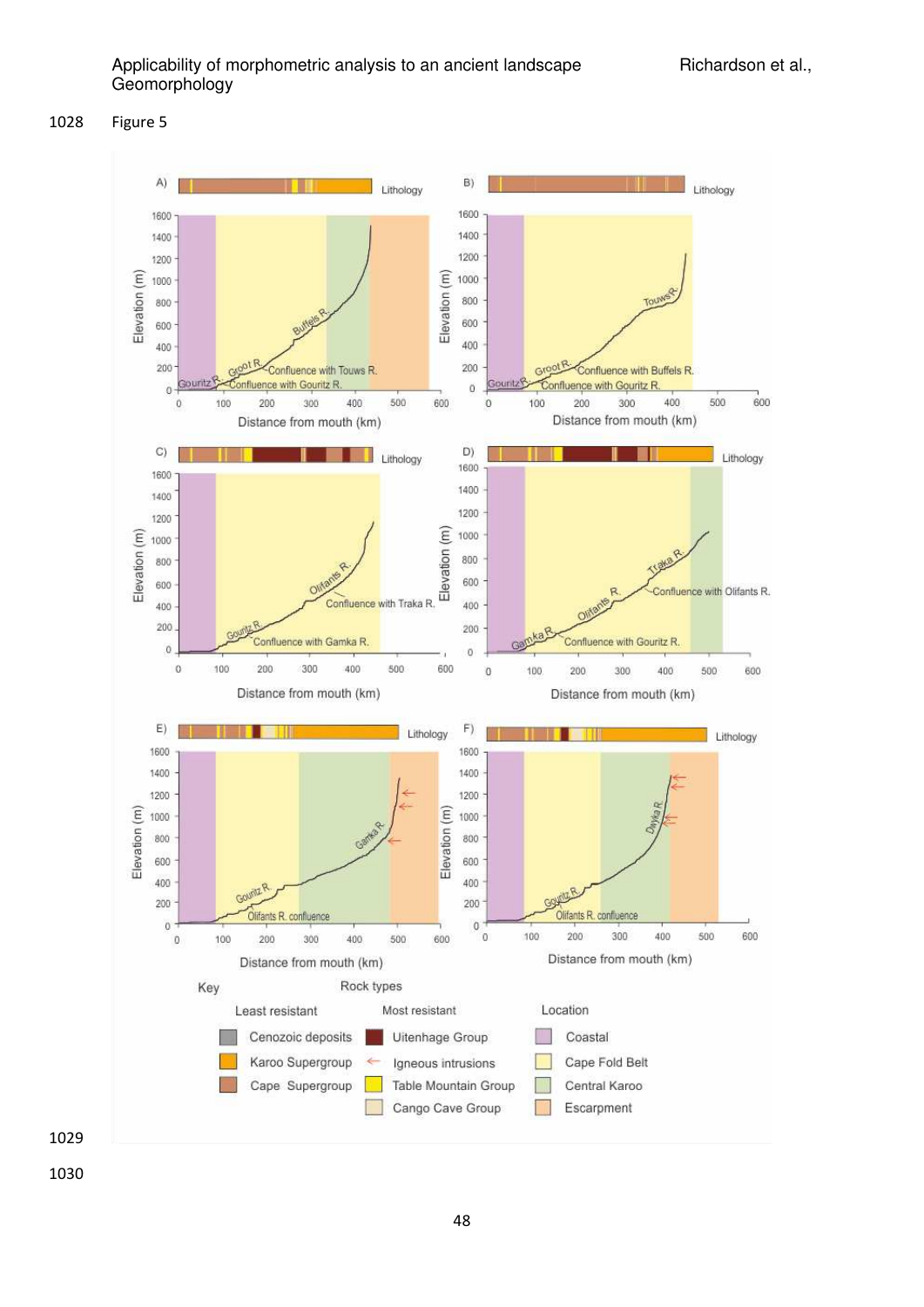### Figure 6



- 
- 
- 
- 
- 
- 
- 
- 
- 
- 
- 
-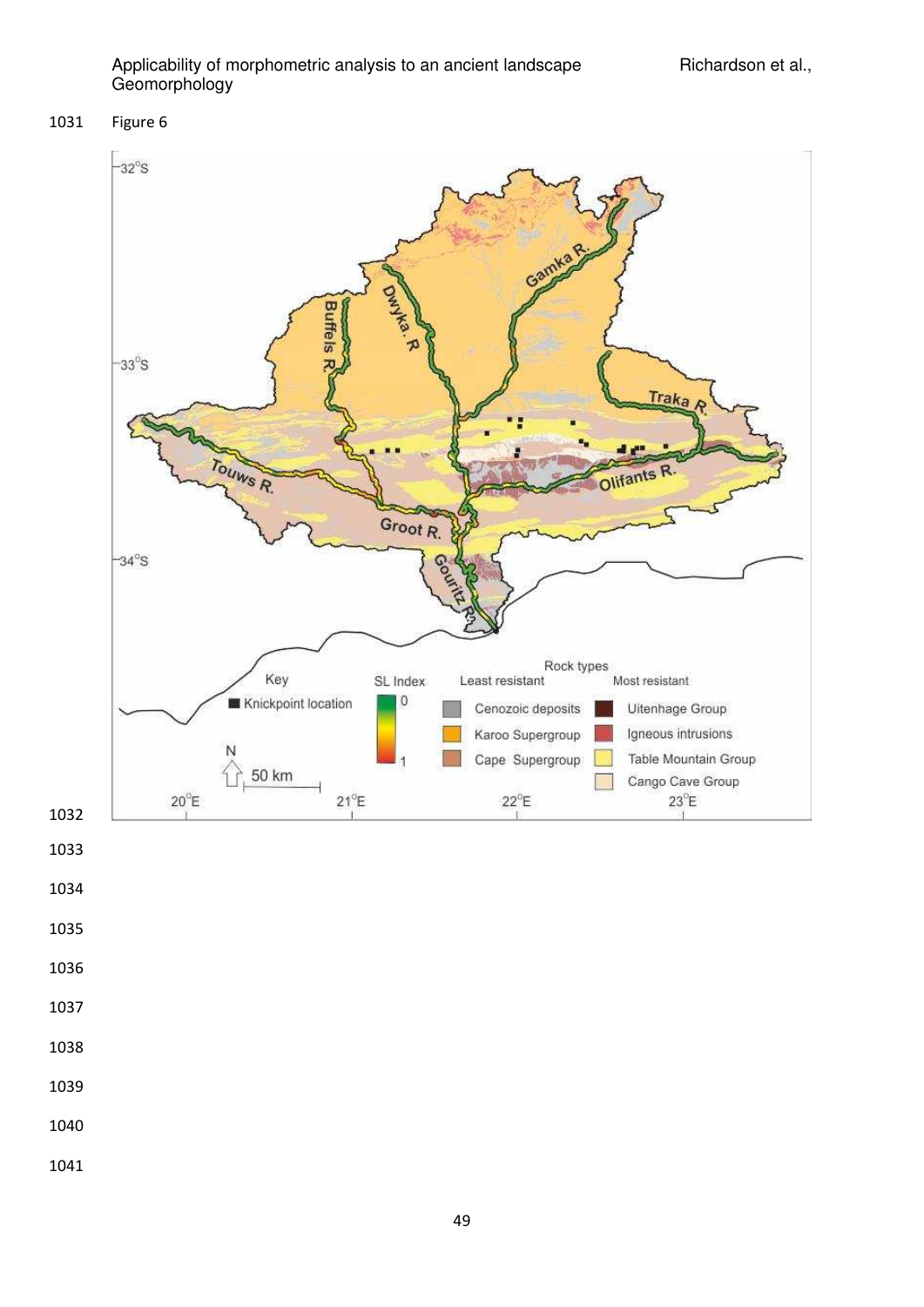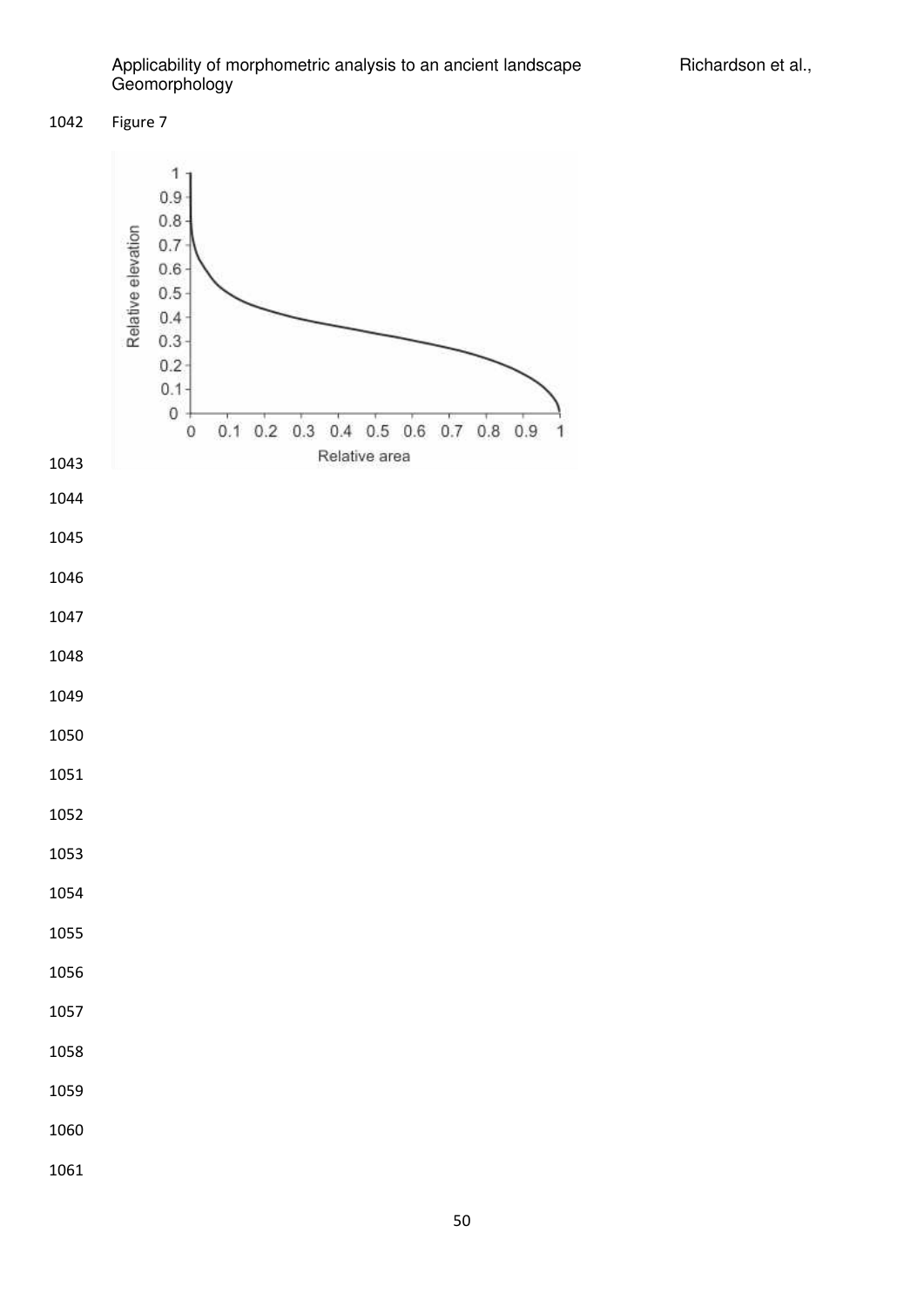Figure 8

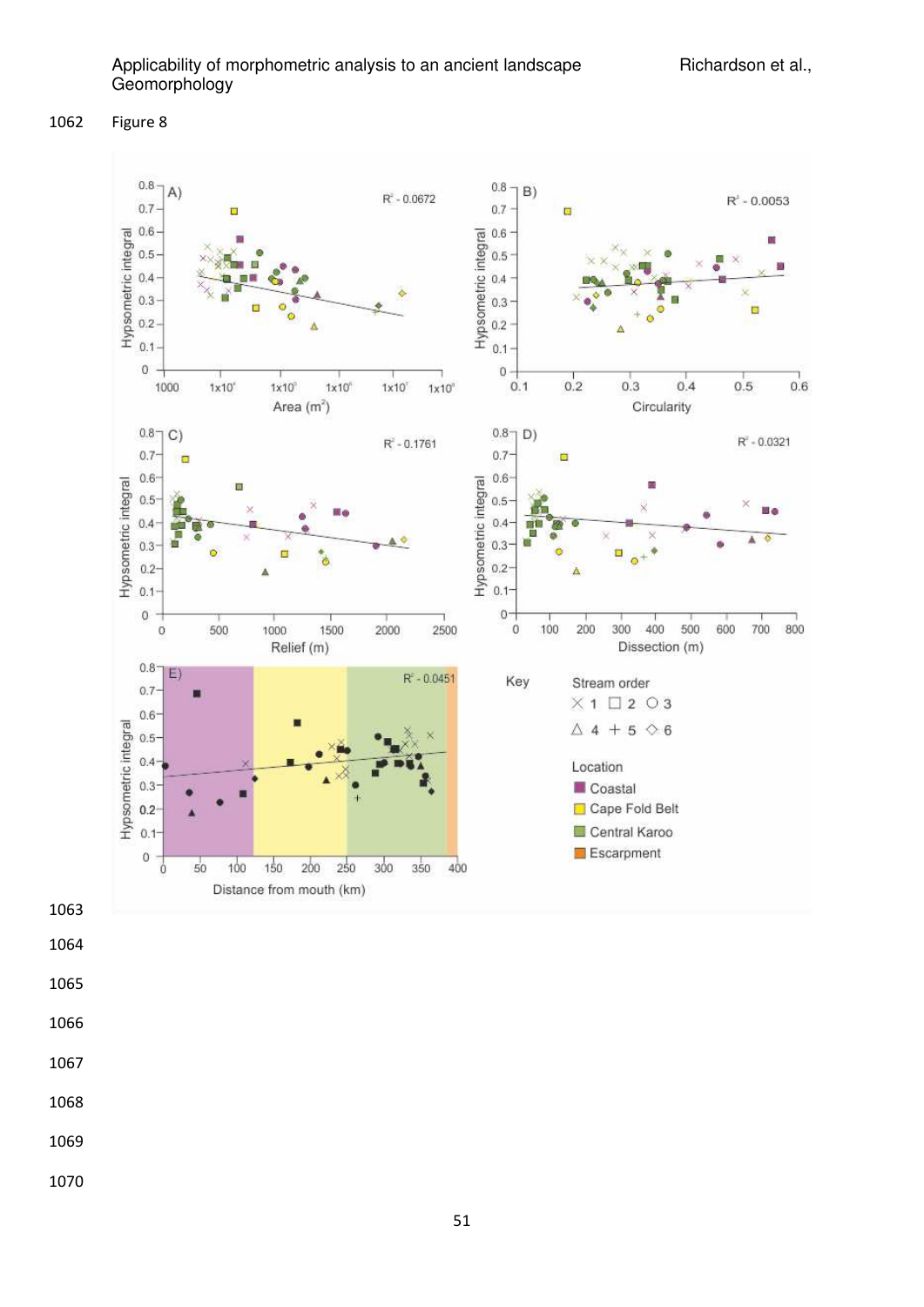### Figure 9



- 
-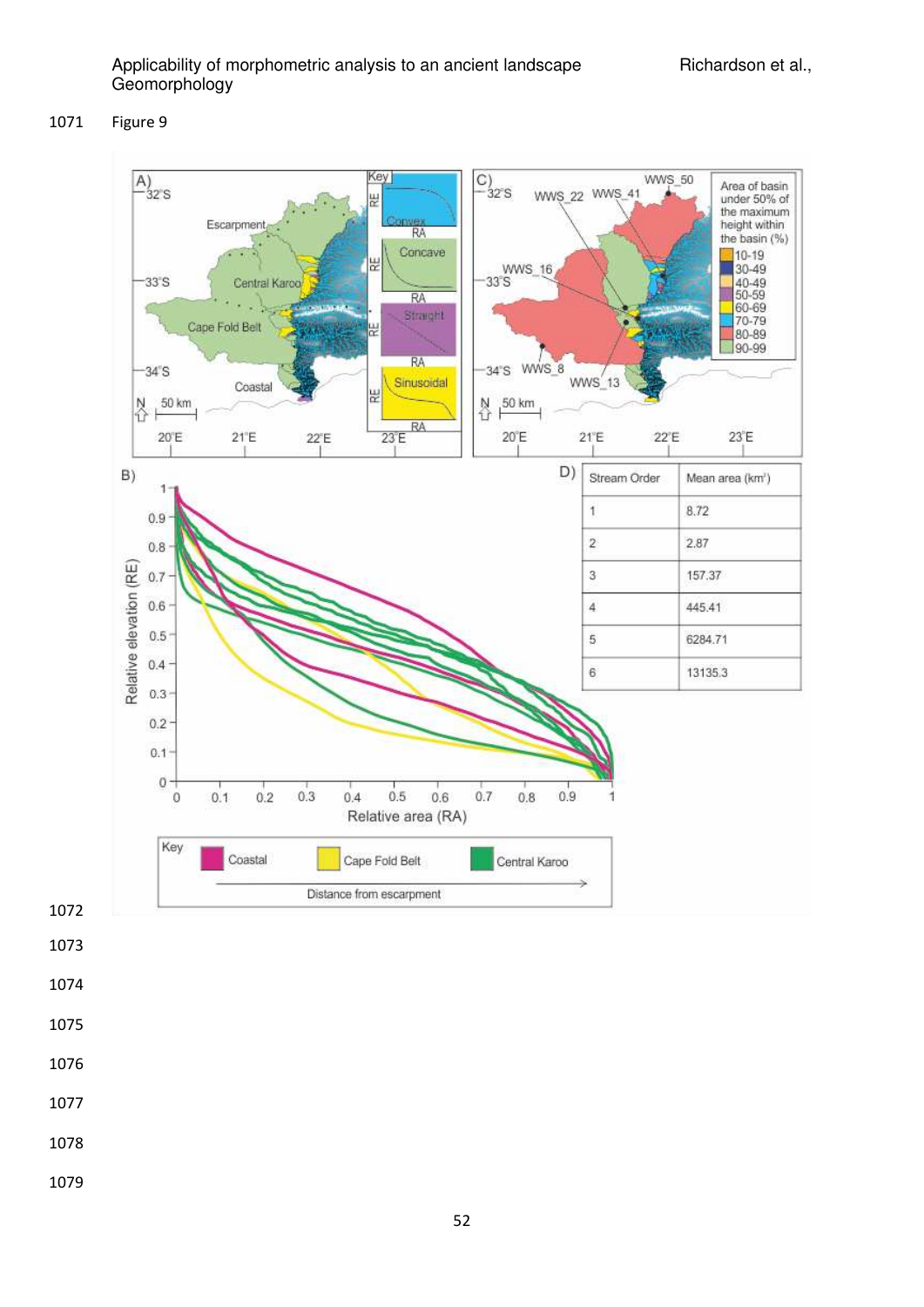

#### Figure 10